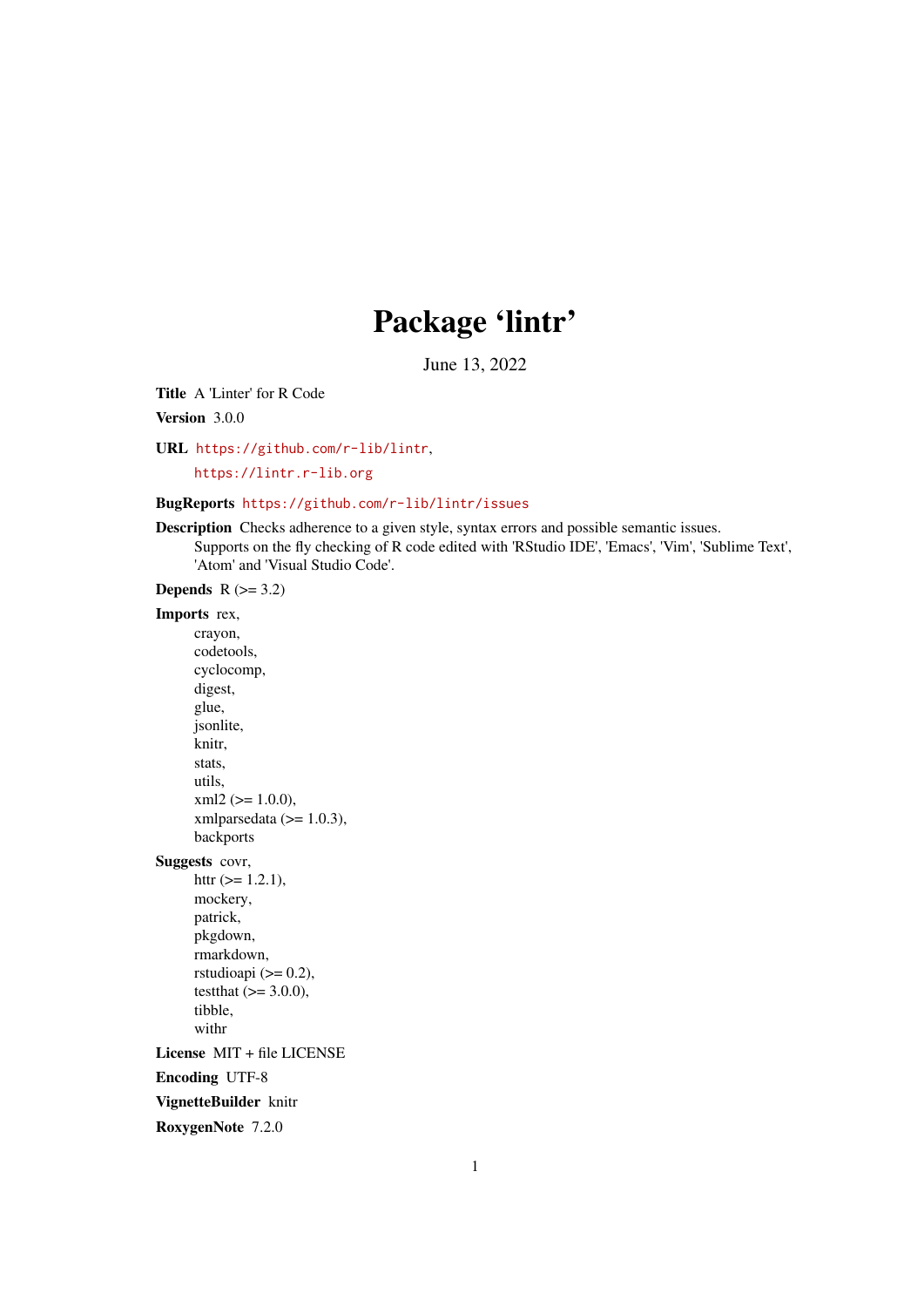## Config/testthat/edition 3

Collate 'T\_and\_F\_symbol\_linter.R' 'utils.R' 'aaa.R' 'actions.R' 'addins.R' 'any\_duplicated\_linter.R' 'any\_is\_na\_linter.R' 'assignment\_linter.R' 'backport\_linter.R' 'brace\_linter.R' 'cache.R' 'class\_equals\_linter.R' 'closed\_curly\_linter.R' 'commas\_linter.R' 'comment\_linters.R' 'comments.R' 'condition\_message\_linter.R' 'conjunct\_test\_linter.R' 'consecutive\_stopifnot\_linter.R' 'cyclocomp\_linter.R' 'declared\_functions.R' 'deprecated.R' 'duplicate\_argument\_linter.R' 'equals\_na\_linter.R' 'exclude.R' 'expect\_comparison\_linter.R' 'expect\_identical\_linter.R' 'expect\_length\_linter.R' 'expect\_lint.R' 'expect\_named\_linter.R' 'expect\_not\_linter.R' 'expect\_null\_linter.R' 'expect\_s3\_class\_linter.R' 'expect\_true\_false\_linter.R' 'expect\_type\_linter.R' 'extract.R' 'extraction\_operator\_linter.R' 'fixed\_regex\_linter.R' 'function\_left\_parentheses\_linter.R' 'get\_source\_expressions.R' 'ids\_with\_token.R' 'ifelse\_censor\_linter.R' 'implicit\_integer\_linter.R' 'infix\_spaces\_linter.R' 'inner\_combine\_linter.R' 'is\_lint\_level.R' 'line\_length\_linter.R' 'lint.R' 'linter\_tag\_docs.R' 'linter\_tags.R' 'literal\_coercion\_linter.R'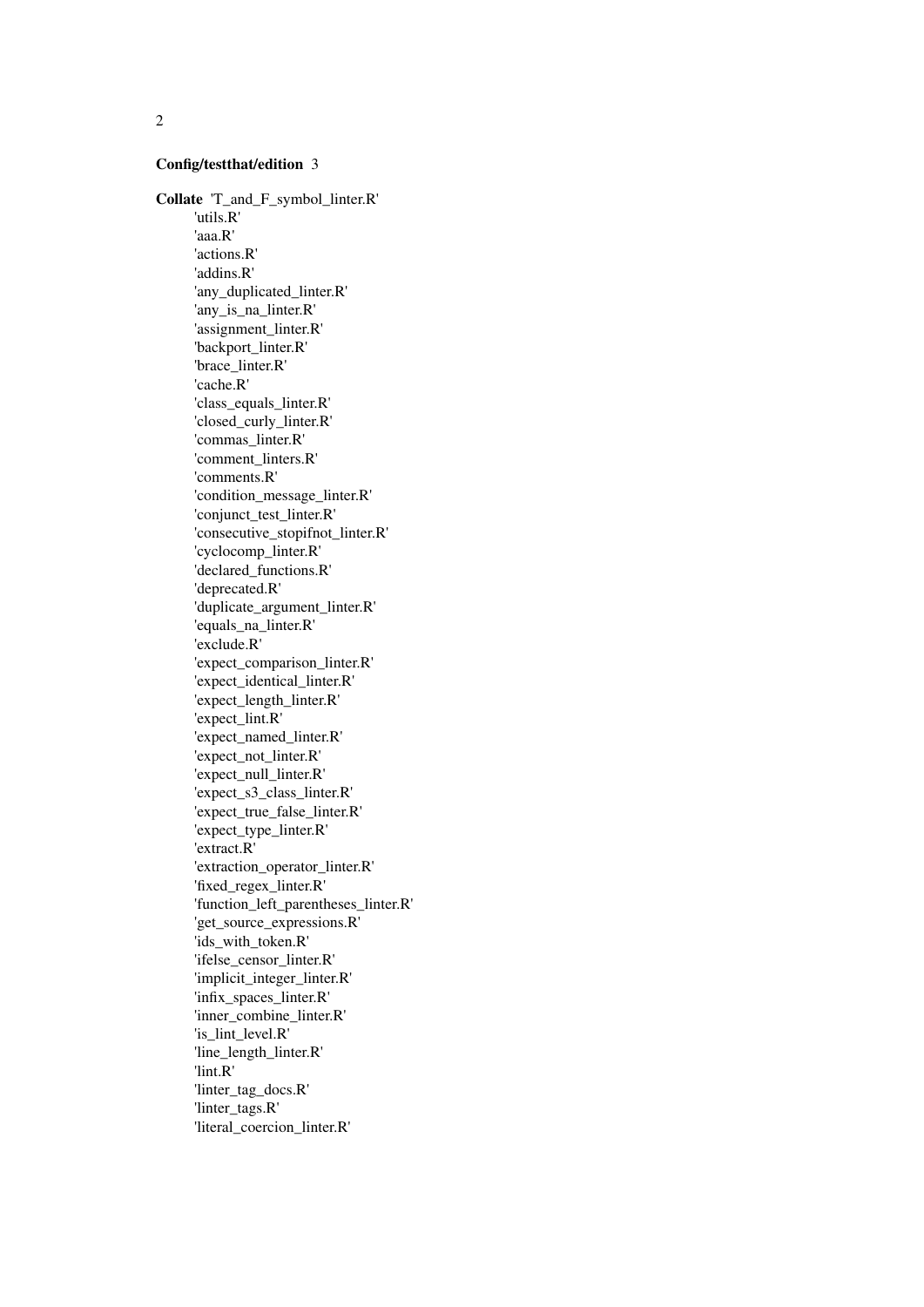'make\_linter\_from\_regex.R' 'methods.R' 'missing\_argument\_linter.R' 'missing\_package\_linter.R' 'namespace.R' 'namespace\_linter.R' 'nested\_ifelse\_linter.R' 'no\_tab\_linter.R' 'numeric\_leading\_zero\_linter.R' 'object\_name\_linters.R' 'object\_usage\_linter.R' 'open\_curly\_linter.R' 'outer\_negation\_linter.R' 'package\_hooks\_linter.R' 'paren\_body\_linter.R' 'paren\_brace\_linter.R' 'paste\_linter.R' 'path\_linters.R' 'pipe\_call\_linter.R' 'pipe\_continuation\_linter.R' 'redundant\_ifelse\_linter.R' 'regex\_subset\_linter.R' 'semicolon\_linter.R' 'seq\_linter.R' 'settings.R' 'single\_quotes\_linter.R' 'spaces\_inside\_linter.R' 'spaces\_left\_parentheses\_linter.R' 'sprintf\_linter.R' 'string\_boundary\_linter.R' 'strings\_as\_factors\_linter.R' 'system\_file\_linter.R' 'trailing\_blank\_lines\_linter.R' 'trailing\_whitespace\_linter.R' 'tree-utils.R' 'undesirable\_function\_linter.R' 'undesirable\_operator\_linter.R' 'unneeded\_concatenation\_linter.R' 'unreachable\_code\_linter.R' 'unused\_import\_linter.R' 'use\_lintr.R' 'vector\_logic\_linter.R' 'with.R' 'with\_id.R' 'xml\_nodes\_to\_lints.R' 'xp\_utils.R' 'yoda\_test\_linter.R' 'zzz.R'

Roxygen list(markdown = TRUE)

Config/Needs/website tidyverse/tidytemplate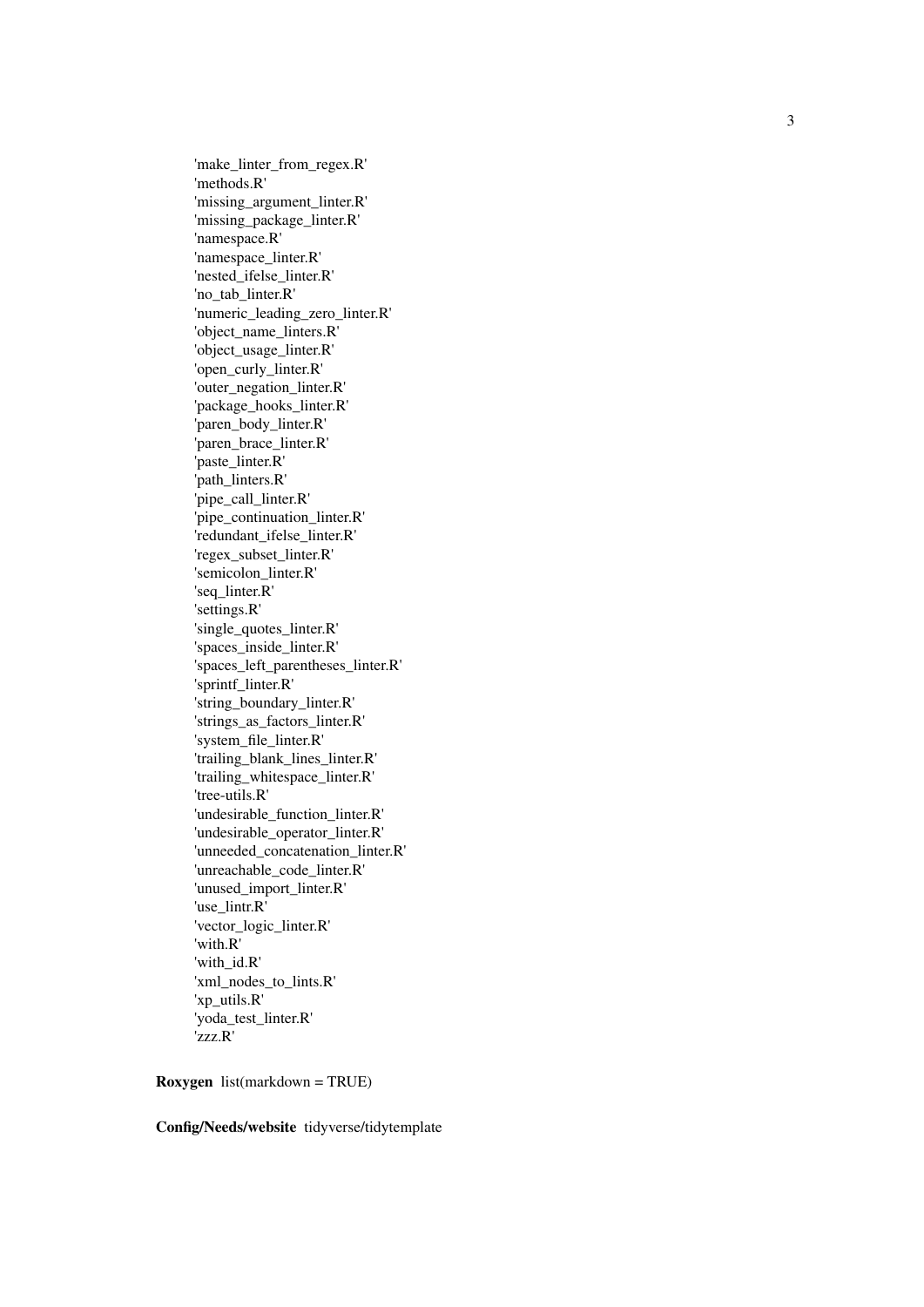# R topics documented:

|                                                                                                            | 6  |
|------------------------------------------------------------------------------------------------------------|----|
|                                                                                                            | 6  |
|                                                                                                            | 8  |
|                                                                                                            | 9  |
|                                                                                                            | 9  |
|                                                                                                            | 10 |
|                                                                                                            | 11 |
|                                                                                                            | 11 |
|                                                                                                            | 13 |
|                                                                                                            | 13 |
|                                                                                                            | 14 |
|                                                                                                            | 14 |
|                                                                                                            | 15 |
|                                                                                                            | 15 |
|                                                                                                            | 16 |
|                                                                                                            | 16 |
|                                                                                                            | 17 |
|                                                                                                            |    |
|                                                                                                            | 17 |
|                                                                                                            | 18 |
|                                                                                                            | 19 |
|                                                                                                            | 19 |
|                                                                                                            | 20 |
|                                                                                                            | 20 |
|                                                                                                            | 21 |
|                                                                                                            | 22 |
|                                                                                                            | 22 |
|                                                                                                            | 23 |
|                                                                                                            | 23 |
|                                                                                                            | 24 |
|                                                                                                            | 24 |
|                                                                                                            | 25 |
|                                                                                                            | 26 |
|                                                                                                            | 26 |
|                                                                                                            | 27 |
|                                                                                                            | 27 |
|                                                                                                            | 28 |
|                                                                                                            | 29 |
|                                                                                                            | 29 |
| $expect\_null\_linter \dots \dots \dots \dots \dots \dots \dots \dots \dots \dots \dots \dots \dots \dots$ | 30 |
| expect_s3_class_linter                                                                                     | 30 |
|                                                                                                            | 31 |
| $expect\_true\_false\_inter \dots \dots \dots \dots \dots \dots \dots \dots \dots \dots \dots \dots \dots$ | 31 |
|                                                                                                            | 32 |
| $extraction\_operator_linter$                                                                              | 32 |
|                                                                                                            | 33 |
|                                                                                                            | 33 |
|                                                                                                            | 34 |
| $get\_source\_expressions \dots \dots \dots \dots \dots \dots \dots \dots \dots \dots \dots \dots \dots$   | 35 |
| ids with token                                                                                             |    |
|                                                                                                            | 36 |
| implicit_integer_linter                                                                                    | 36 |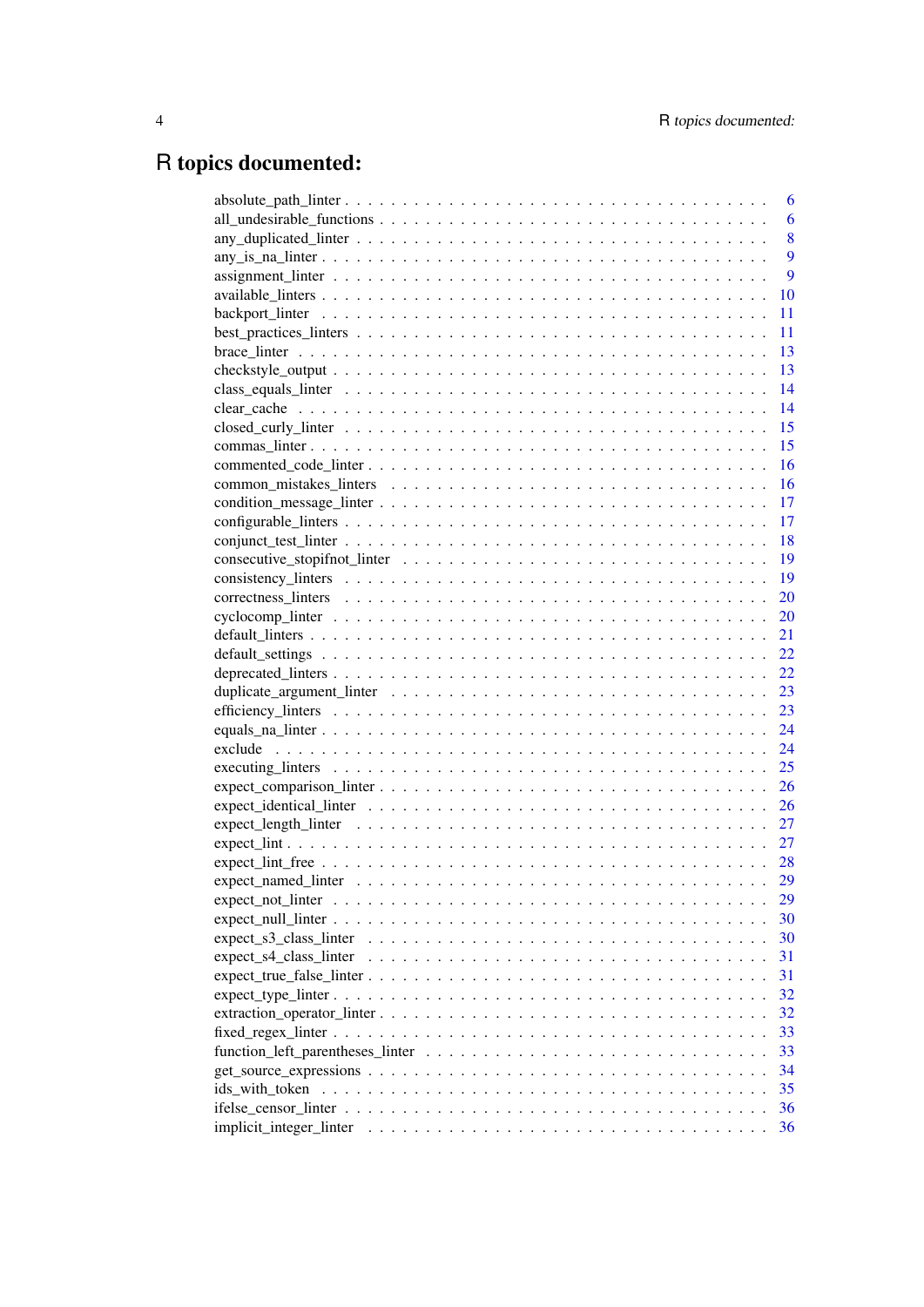| 37                                                                                                                       |
|--------------------------------------------------------------------------------------------------------------------------|
| $inner\_combine\_Inter \ldots \ldots \ldots \ldots \ldots \ldots \ldots \ldots \ldots \ldots \ldots$<br>37               |
| 38                                                                                                                       |
| 38                                                                                                                       |
| 39                                                                                                                       |
| 41                                                                                                                       |
| 41                                                                                                                       |
| 42                                                                                                                       |
|                                                                                                                          |
|                                                                                                                          |
|                                                                                                                          |
|                                                                                                                          |
|                                                                                                                          |
|                                                                                                                          |
|                                                                                                                          |
|                                                                                                                          |
|                                                                                                                          |
|                                                                                                                          |
| 51                                                                                                                       |
| 52                                                                                                                       |
| 52                                                                                                                       |
| 53                                                                                                                       |
| 54                                                                                                                       |
| 54                                                                                                                       |
| 55                                                                                                                       |
| 55                                                                                                                       |
|                                                                                                                          |
| 56                                                                                                                       |
| 57                                                                                                                       |
| 57                                                                                                                       |
| 58                                                                                                                       |
| 59                                                                                                                       |
| 59                                                                                                                       |
| 60                                                                                                                       |
| 61                                                                                                                       |
| 62                                                                                                                       |
| 62                                                                                                                       |
| 63                                                                                                                       |
| semicolon_linter<br>64                                                                                                   |
| 64                                                                                                                       |
| 65                                                                                                                       |
| 65                                                                                                                       |
| 66                                                                                                                       |
| sprintf_linter<br>66                                                                                                     |
| 67                                                                                                                       |
| string boundary linter $\dots \dots \dots \dots \dots \dots \dots \dots \dots \dots \dots \dots \dots \dots \dots$<br>67 |
| 68                                                                                                                       |
| 69                                                                                                                       |
| 70                                                                                                                       |
| 70                                                                                                                       |
| 71                                                                                                                       |
| 71                                                                                                                       |
| 72                                                                                                                       |
|                                                                                                                          |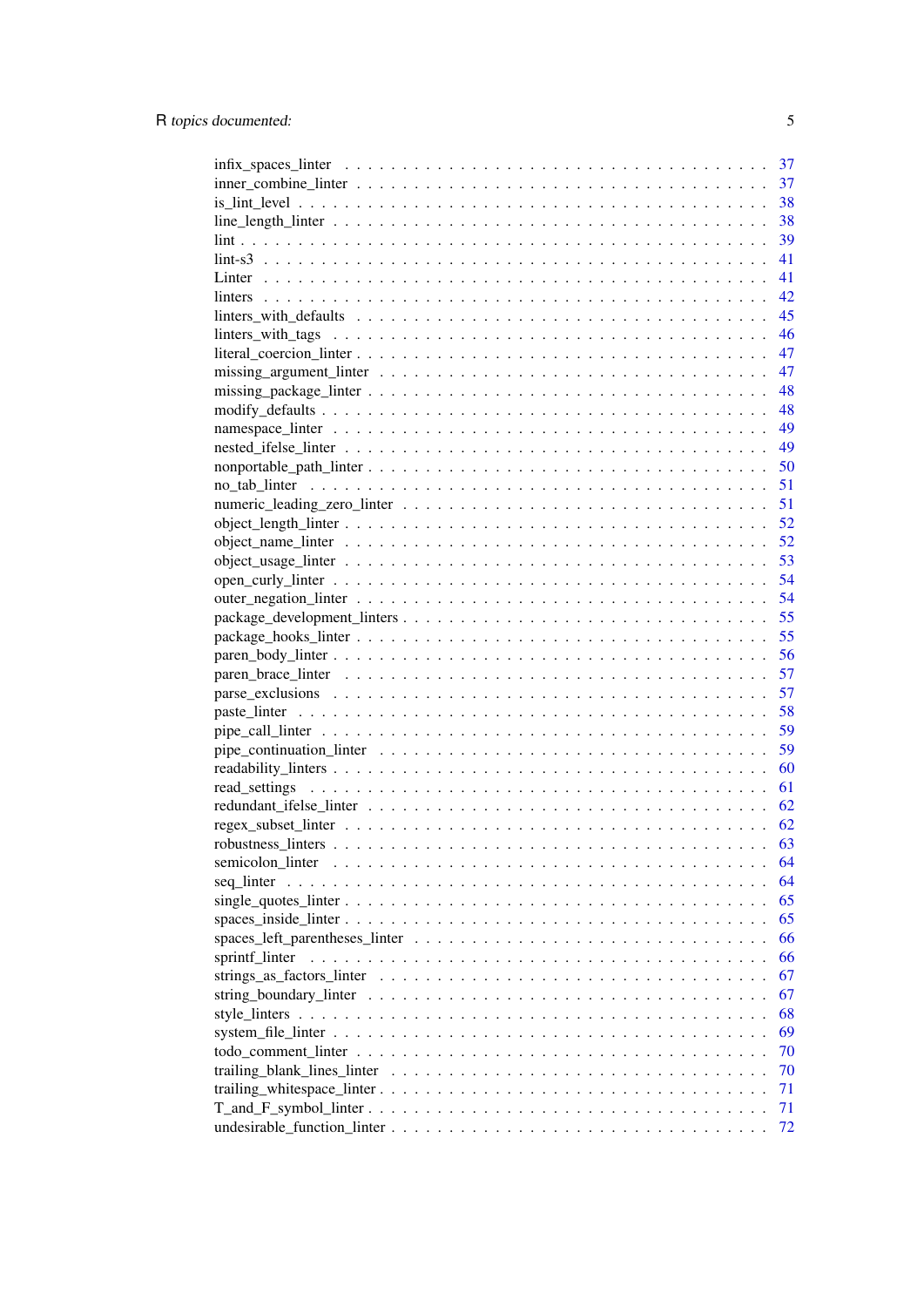<span id="page-5-0"></span>

<span id="page-5-1"></span>absolute\_path\_linter *Absolute path linter*

# Description

Check that no absolute paths are used (e.g. "/var", "C:\System", "~/docs").

# Usage

```
absolute_path_linter(lax = TRUE)
```
# Arguments

- lax Less stringent linting, leading to fewer false positives. If TRUE, only lint path strings, which
	- contain at least two path elements, with one having at least two characters and
	- contain only alphanumeric chars (including UTF-8), spaces, and win32 allowed punctuation

# Tags

[best\\_practices,](#page-10-1) [configurable,](#page-16-1) [robustness](#page-62-1)

# See Also

[linters](#page-41-1) for a complete list of linters available in lintr.

all\_undesirable\_functions

*Default undesirable functions and operators*

#### Description

Lists of function names and operators for [undesirable\\_function\\_linter\(\)](#page-71-1) and [undesirable\\_operator\\_linter\(\)](#page-71-2). There is a list for the default elements and another that contains all available elements. Use [modify\\_defaults\(\)](#page-47-1) to produce a custom list.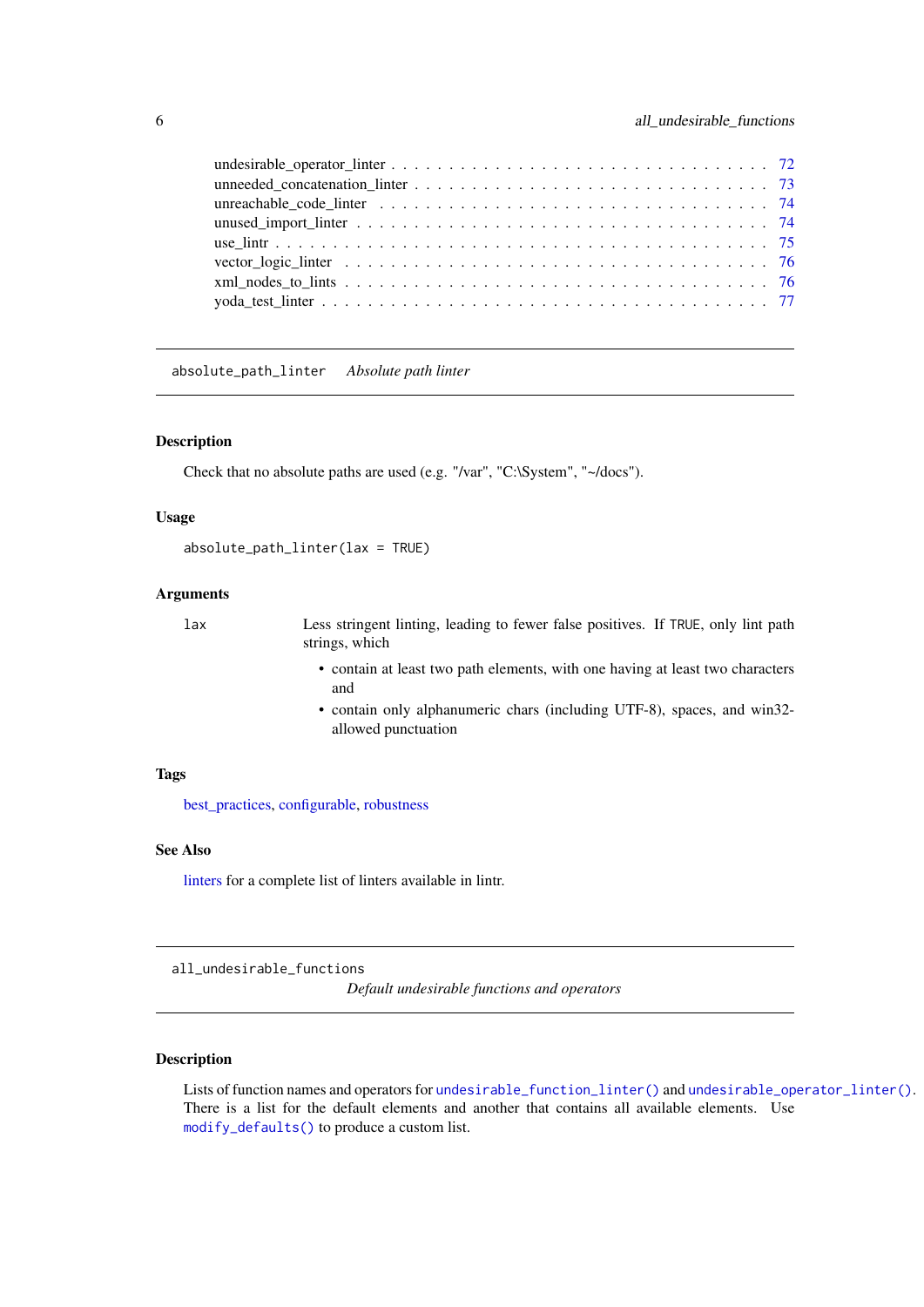## Usage

all\_undesirable\_functions

default\_undesirable\_functions

all\_undesirable\_operators

default\_undesirable\_operators

## Format

A named list of character strings.

# Details

The following functions are sometimes regarded as undesirable:

- [attach\(\)](#page-0-0) modifies the global search path. Use roxygen2's @importFrom statement in packages, or :: in scripts.
- [browser\(\)](#page-0-0) pauses execution when run and is likely a leftover from debugging. It should be removed.
- [debug\(\)](#page-0-0) traps a function and causes execution to pause when that function is run. It should be removed.
- [debugcall\(\)](#page-0-0) works similarly to [debug\(\)](#page-0-0), causing execution to pause. It should be removed.
- [debugonce\(\)](#page-0-0) is only useful for interactive debugging. It should be removed.
- [detach\(\)](#page-0-0) modifies the global search path. Detaching environments from the search path is rarely necessary in production code.
- [ifelse\(\)](#page-0-0) isn't type stable. Use an if/else block for scalar logic, or use dplyr::if\_else()/data.table::fifelse() for type stable vectorized logic.
- [.libPaths\(\)](#page-0-0) permanently modifies the library location. Use [withr::with\\_libpaths\(\)](#page-0-0) for a temporary change instead.
- [library\(\)](#page-0-0) modifies the global search path. Use roxygen2's @importFrom statement in packages, or :: in scripts.
- [loadNamespace\(\)](#page-0-0) doesn't provide an easy way to signal failures. Use the return value of [requireNamespace\(\)](#page-0-0) instead.
- [mapply\(\)](#page-0-0) isn't type stable. Use [Map\(\)](#page-0-0) to guarantee a list is returned and simplify accordingly.
- [options\(\)](#page-0-0) permanently modifies the session options. Use [withr::with\\_options\(\)](#page-0-0) for a temporary change instead.
- [par\(\)](#page-0-0) permanently modifies the graphics device parameters. Use [withr::with\\_par\(\)](#page-0-0) for a temporary change instead.
- [require\(\)](#page-0-0) modifies the global search path. Use roxygen2's @importFrom statement in packages, and [library\(\)](#page-0-0) or :: in scripts.
- [sapply\(\)](#page-0-0) isn't type stable. Use [vapply\(\)](#page-0-0) with an appropriate FUN. VALUE= argument to obtain type stable simplification.
- [setwd\(\)](#page-0-0) modifies the global working directory. Use [withr::with\\_dir\(\)](#page-0-0) for a temporary change instead.
- [sink\(\)](#page-0-0) permanently redirects output. Use [withr::with\\_sink\(\)](#page-0-0) for a temporary redirection instead.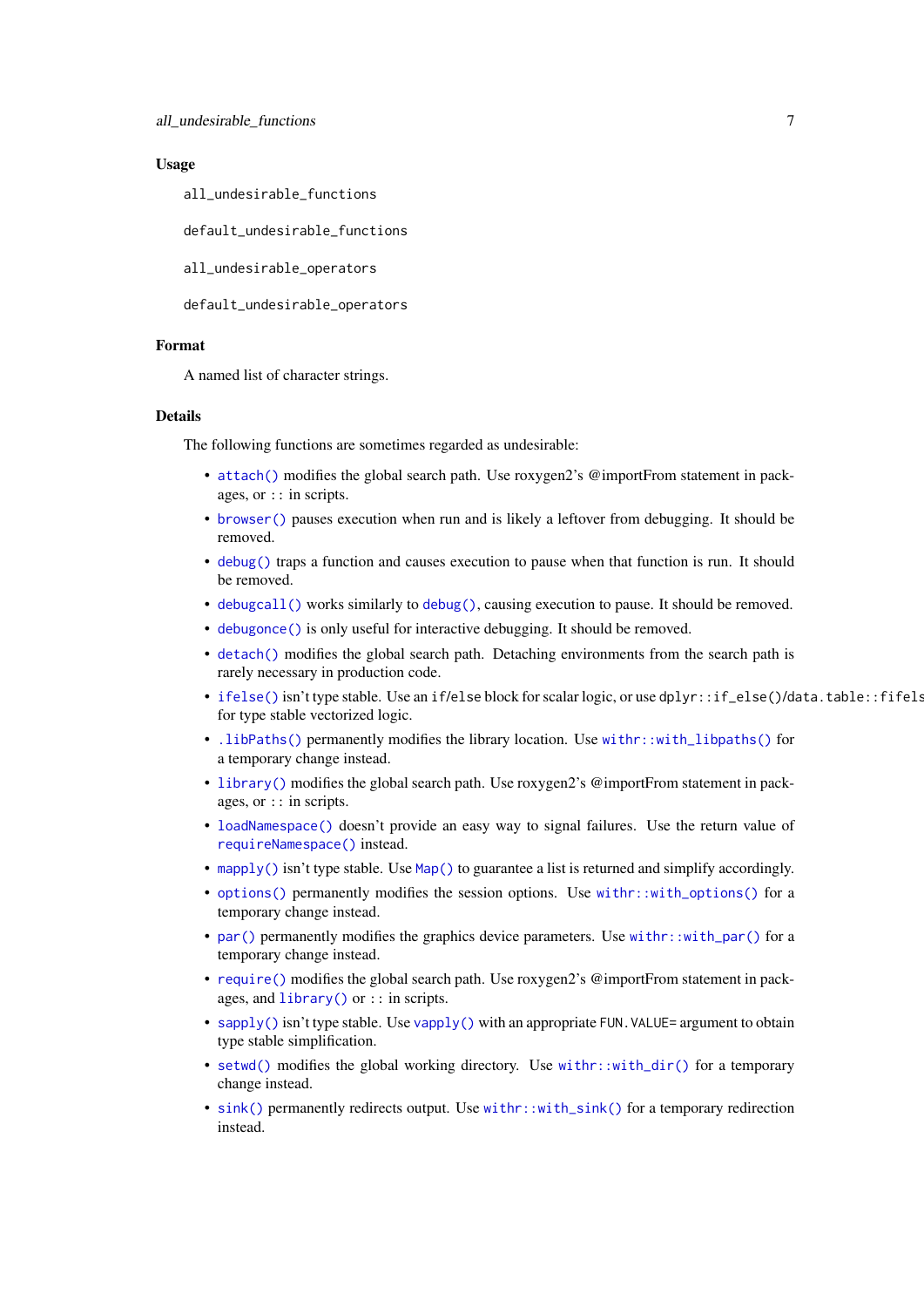- <span id="page-7-0"></span>• [source\(\)](#page-0-0) loads code into the global environment unless local = TRUE is used, which can cause unexpected behaviour.
- [substring\(\)](#page-0-0) should be replaced by [substr\(\)](#page-0-0) with appropriate stop= value.
- [Sys.setenv\(\)](#page-0-0) permanently modifies the global environment variables. Use [withr::with\\_envvar\(\)](#page-0-0) for a temporary change instead.
- [Sys.setlocale\(\)](#page-0-0) permanently modifies the session locale. Use [withr::with\\_locale\(\)](#page-0-0) for a temporary change instead.
- [trace\(\)](#page-0-0) traps a function and causes execution of arbitrary code when that function is run. It should be removed.
- [undebug\(\)](#page-0-0) is only useful for interactive debugging with [debug\(\)](#page-0-0). It should be removed.
- [untrace\(\)](#page-0-0) is only useful for interactive debugging with [trace\(\)](#page-0-0). It should be removed.

The following operators are sometimes regarded as undesirable:

- [:::](#page-0-0) accesses non-exported functions inside packages. Code relying on these is likely to break in future versions of the package because the functions are not part of the public interface and may be changed or removed by the maintainers without notice. Use public functions via :: instead.
- [<<-](#page-0-0) and ->> assign outside the current environment in a way that can be hard to reason about. Prefer fully-encapsulated functions wherever possible, or, if necessary, assign to a specific environment with [assign\(\)](#page-0-0). Recall that you can create an environment at the desired scope with [new.env\(\)](#page-0-0).

<span id="page-7-1"></span>any\_duplicated\_linter *Require usage of anyDuplicated() > 0 over any(duplicated(.))*

## Description

[anyDuplicated\(\)](#page-0-0) exists as a replacement for any(duplicated(.)) which is more efficient for simple objects, and in the worst case is the same efficiency. Therefore it should be used in all situations instead of the latter.

## Usage

```
any_duplicated_linter()
```
## Details

Also match usage like length(unique(x\$col)) ==  $nrow(x)$ , which can be replaced by anyDuplicated(x\$col)  $== 0L$ .

## Tags

best practices, [efficiency](#page-22-1)

#### See Also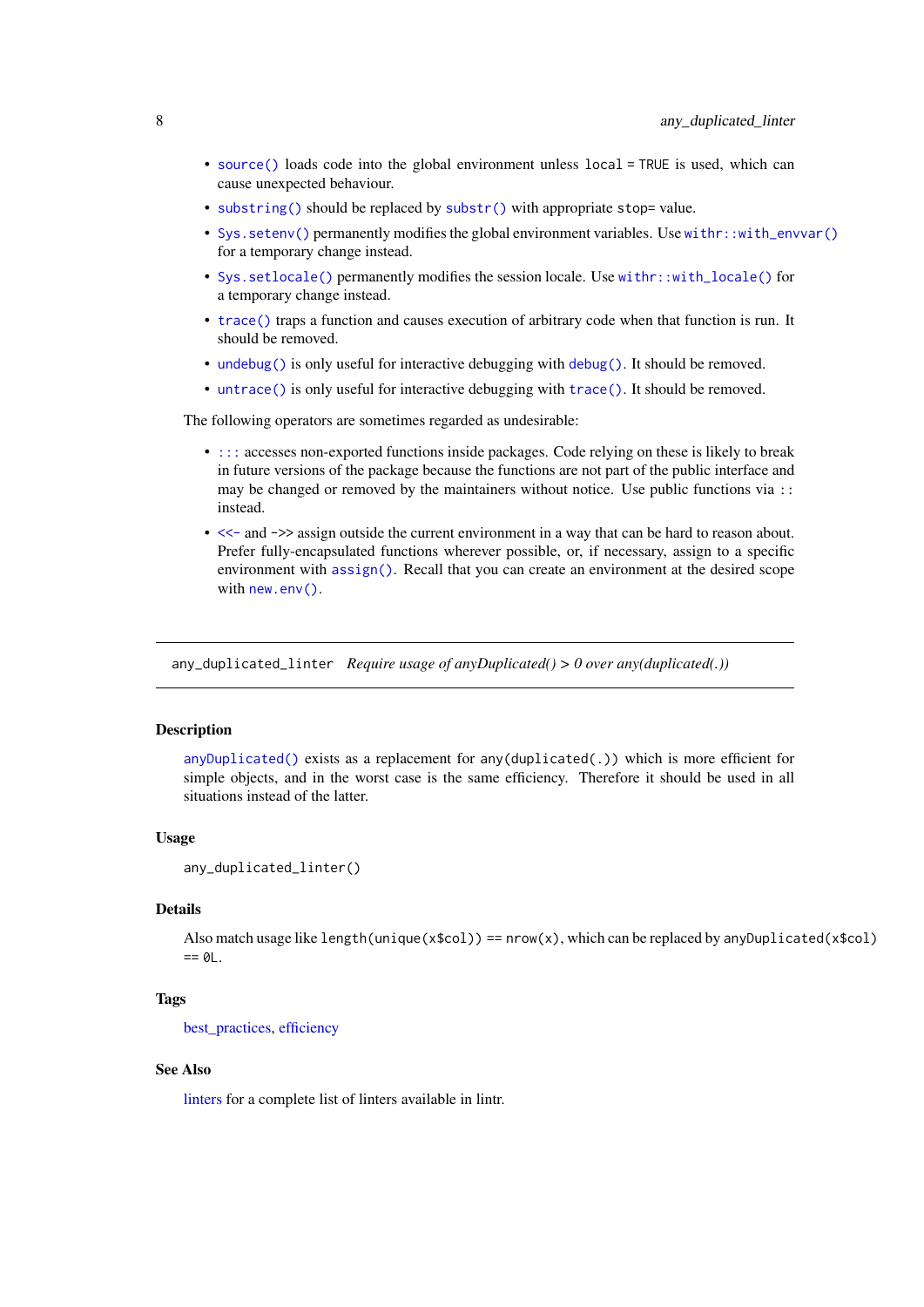<span id="page-8-1"></span><span id="page-8-0"></span>any\_is\_na\_linter *Require usage of anyNA over any(is.na(.))*

## Description

[anyNA\(\)](#page-0-0) exists as a replacement for any(is.na(.)) which is more efficient for simple objects, and in the worst case is the same efficiency. Therefore it should be used in all situations instead of the latter.

## Usage

```
any_is_na_linter()
```
# Tags

[best\\_practices,](#page-10-1) [efficiency](#page-22-1)

## See Also

[linters](#page-41-1) for a complete list of linters available in lintr.

<span id="page-8-2"></span>assignment\_linter *Assignment linter*

### Description

Check that <- is always used for assignment.

# Usage

```
assignment_linter(allow_cascading_assign = TRUE, allow_right_assign = FALSE)
```
# Arguments

```
allow_cascading_assign
              <<- and ->> are not allowed.
allow_right_assign
              Logical, default FALSE. If TRUE, -> and ->> are allowed.
```
## Tags

[consistency,](#page-18-1) [default,](#page-20-1) [style](#page-67-1)

## See Also

[linters](#page-41-1) for a complete list of linters available in lintr. <https://style.tidyverse.org/syntax.html#assignment-1>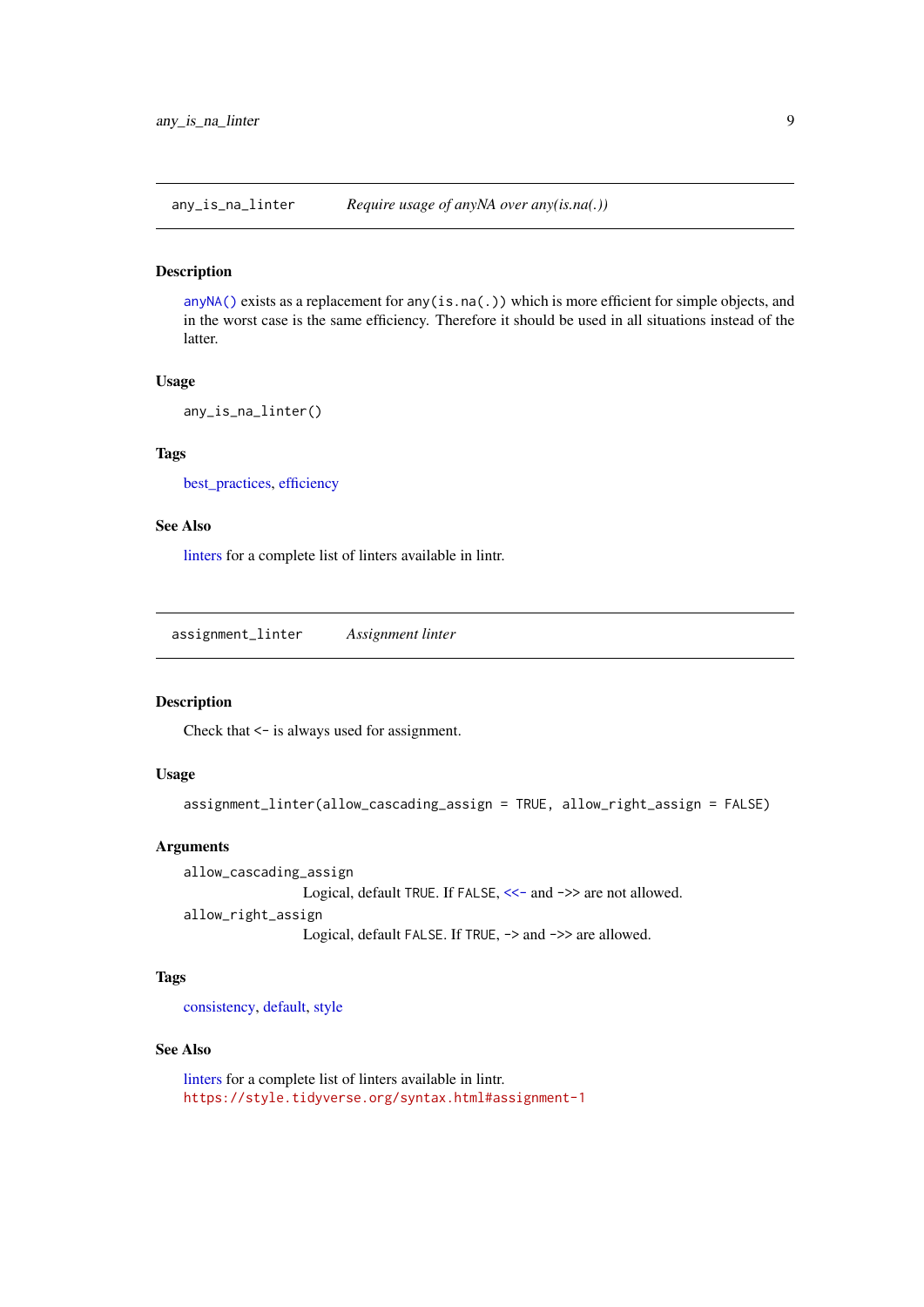<span id="page-9-0"></span>available\_linters *Get Linter metadata from a package*

## Description

available\_linters() obtains a tagged list of all Linters available in a package. available\_tags() searches for available tags.

#### Usage

```
available_linters(packages = "lintr", tags = NULL, exclude_tags = "deprecated")
available_tags(packages = "lintr")
```
#### Arguments

| packages     | A character vector of packages to search for linters.                                                                                                          |
|--------------|----------------------------------------------------------------------------------------------------------------------------------------------------------------|
| tags         | Optional character vector of tags to search. Only linters with at least one match-<br>ing tag will be returned. If tags is NULL, all linters will be returned. |
| exclude_tags | Tags to exclude from the results. Linters with at least one matching tag will not<br>be returned. If except_tags is NULL, no linters will be excluded.         |

## Value

available\_linters returns a data frame with columns 'linter', 'package' and 'tags':

linter A character column naming the function associated with the linter.

package A character column containing the name of the package providing the linter.

tags A list column containing tags associated with the linter.

available\_tags returns a character vector of linter tags used by the packages.

#### Package Authors

To implement available\_linters() for your package, include a file inst/lintr/linters.csv in your package. The CSV file must contain the columns 'linter' and 'tags', and be UTF-8 encoded. Additional columns will be silently ignored if present and the columns are identified by name. Each row describes a linter by

- 1. its function name (e.g. "assignment\_linter") in the column 'linter'.
- 2. space-separated tags associated with the linter (e.g. "style consistency default") in the column 'tags'.

Tags should be snake\_case.

See available\_tags("lintr") to find out what tags are already used by lintr.

## See Also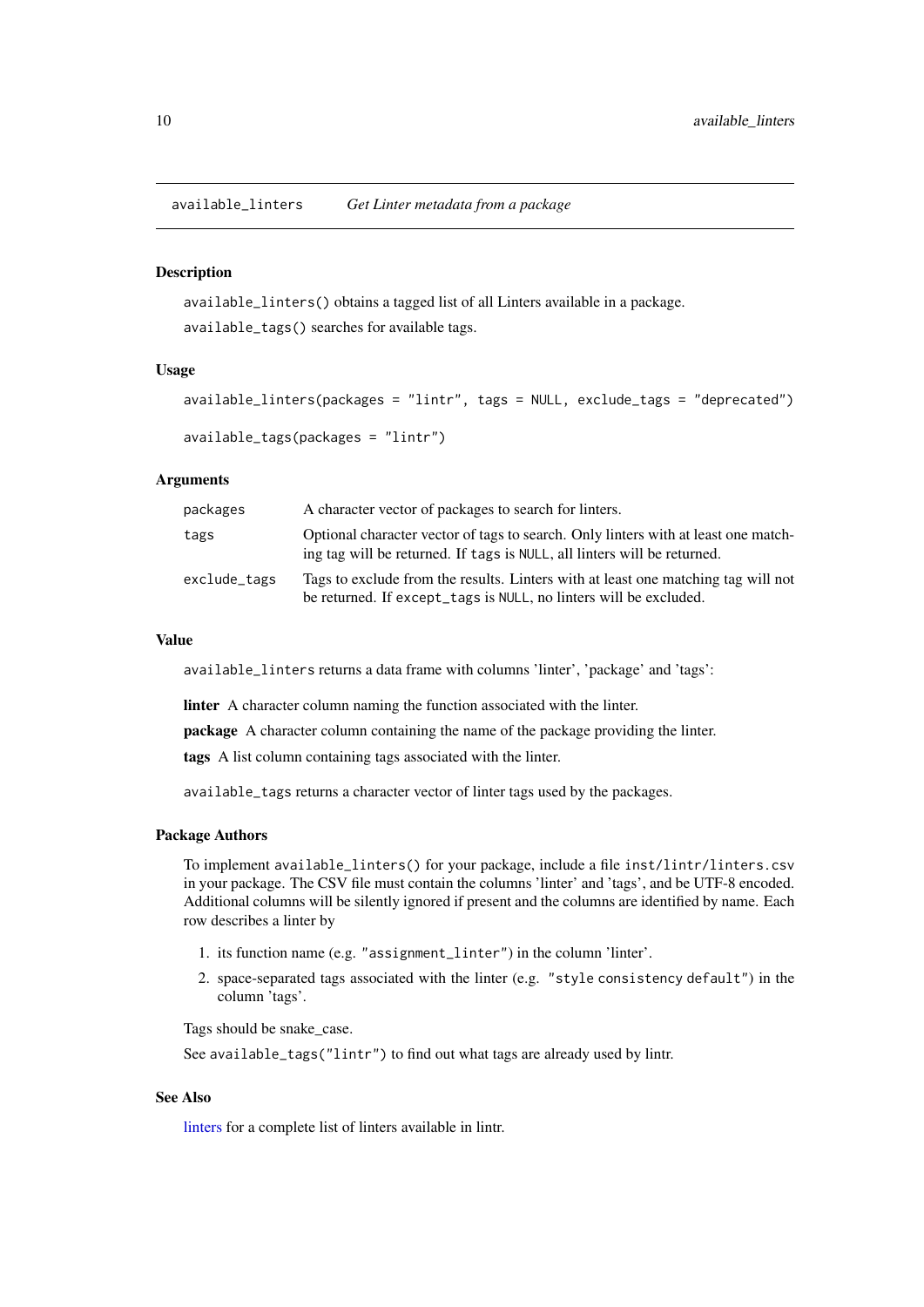#### <span id="page-10-0"></span>backport\_linter 11

# Examples

```
lintr_linters <- available_linters()
# If the package doesn't exist or isn't installed, an empty data frame will be returned
available_linters("does-not-exist")
lintr_linters2 <- available_linters(c("lintr", "does-not-exist"))
identical(lintr_linters, lintr_linters2)
available_tags()
```
<span id="page-10-2"></span>backport\_linter *Backport linter*

## Description

Check for usage of unavailable functions. Not reliable for testing r-devel dependencies.

## Usage

```
backport_linter(r_version = getRversion(), except = character())
```
## Arguments

| r version | Minimum R version to test for compatibility                                                                                                                                                           |
|-----------|-------------------------------------------------------------------------------------------------------------------------------------------------------------------------------------------------------|
| except    | Character vector of functions to be excluded from linting. Use this to list ex-<br>plicitly defined backports, e.g. those imported from the backports package or<br>manually defined in your package. |

# Tags

[configurable,](#page-16-1) [package\\_development,](#page-54-1) [robustness](#page-62-1)

## See Also

[linters](#page-41-1) for a complete list of linters available in lintr.

<span id="page-10-1"></span>best\_practices\_linters

*Best practices linters*

# Description

Linters checking the use of coding best practices, such as explicit typing of numeric constants.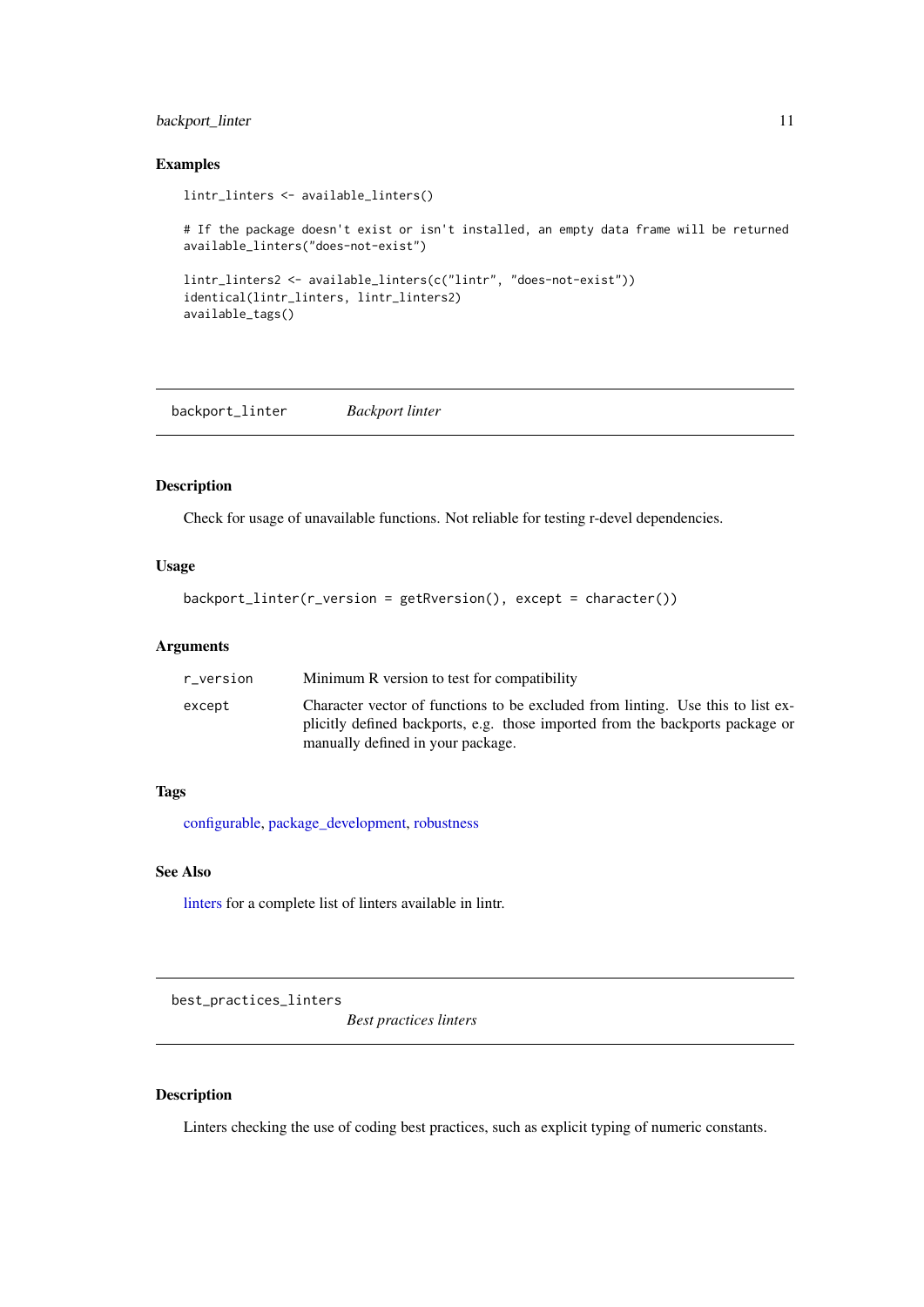# Linters

The following linters are tagged with 'best\_practices':

- [absolute\\_path\\_linter](#page-5-1)
- [any\\_duplicated\\_linter](#page-7-1)
- [any\\_is\\_na\\_linter](#page-8-1)
- [class\\_equals\\_linter](#page-13-1)
- [commented\\_code\\_linter](#page-15-1)
- [condition\\_message\\_linter](#page-16-2)
- [conjunct\\_test\\_linter](#page-17-1)
- [cyclocomp\\_linter](#page-19-1)
- [expect\\_comparison\\_linter](#page-25-1)
- [expect\\_length\\_linter](#page-26-1)
- [expect\\_named\\_linter](#page-28-1)
- [expect\\_not\\_linter](#page-28-2)
- [expect\\_null\\_linter](#page-29-1)
- [expect\\_s3\\_class\\_linter](#page-29-2)
- [expect\\_s4\\_class\\_linter](#page-30-1)
- [expect\\_true\\_false\\_linter](#page-30-2)
- [expect\\_type\\_linter](#page-31-1)
- [extraction\\_operator\\_linter](#page-31-2)
- [fixed\\_regex\\_linter](#page-32-1)
- [ifelse\\_censor\\_linter](#page-35-1)
- [implicit\\_integer\\_linter](#page-35-2)
- [literal\\_coercion\\_linter](#page-46-1)
- [nonportable\\_path\\_linter](#page-49-1)
- [outer\\_negation\\_linter](#page-53-1)
- paste linter
- [redundant\\_ifelse\\_linter](#page-61-1)
- [regex\\_subset\\_linter](#page-61-2)
- [seq\\_linter](#page-63-1)
- [system\\_file\\_linter](#page-68-1)
- [T\\_and\\_F\\_symbol\\_linter](#page-70-1)
- [undesirable\\_function\\_linter](#page-71-1)
- [undesirable\\_operator\\_linter](#page-71-2)
- unreachable code linter
- [unused\\_import\\_linter](#page-73-2)
- [vector\\_logic\\_linter](#page-75-1)
- [yoda\\_test\\_linter](#page-76-1)

# See Also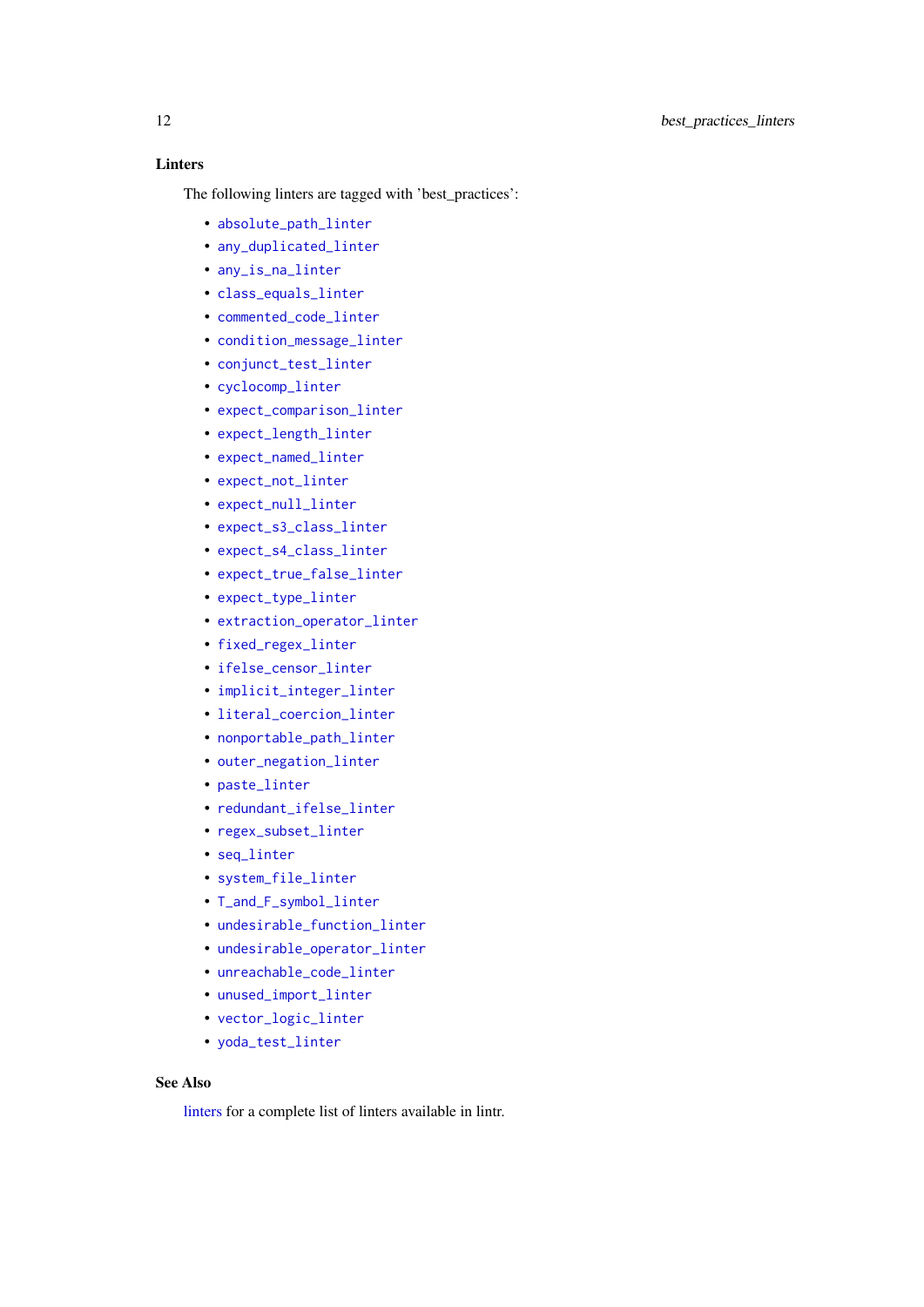<span id="page-12-1"></span><span id="page-12-0"></span>brace\_linter *Brace linter*

# Description

Perform various style checks related to placement and spacing of curly braces:

# Usage

```
brace_linter(allow_single_line = FALSE)
```
## Arguments

```
allow_single_line
```
if TRUE, allow an open and closed curly pair on the same line.

# Details

- Opening curly braces are never on their own line and are always followed by a newline.
- Opening curly braces have a space before them.
- Closing curly braces are on their own line unless they are followed by an else.
- Closing curly braces in if conditions are on the same line as the corresponding else.
- Either both or neither branch in if/else use curly braces, i.e., either both branches use {...} or neither does.
- Functions spanning multiple lines use curly braces.

## Tags

[configurable,](#page-16-1) [default,](#page-20-1) [readability,](#page-59-1) [style](#page-67-1)

## See Also

```
linters for a complete list of linters available in lintr.
https://style.tidyverse.org/syntax.html#indenting
https://style.tidyverse.org/syntax.html#if-statements
```
checkstyle\_output *Checkstyle Report for lint results*

## Description

Generate a report of the linting results using the [Checkstyle](https://checkstyle.sourceforge.io) XML format.

# Usage

```
checkstyle_output(lints, filename = "lintr_results.xml")
```
# Arguments

| lints    | the linting results.          |
|----------|-------------------------------|
| filename | the name of the output report |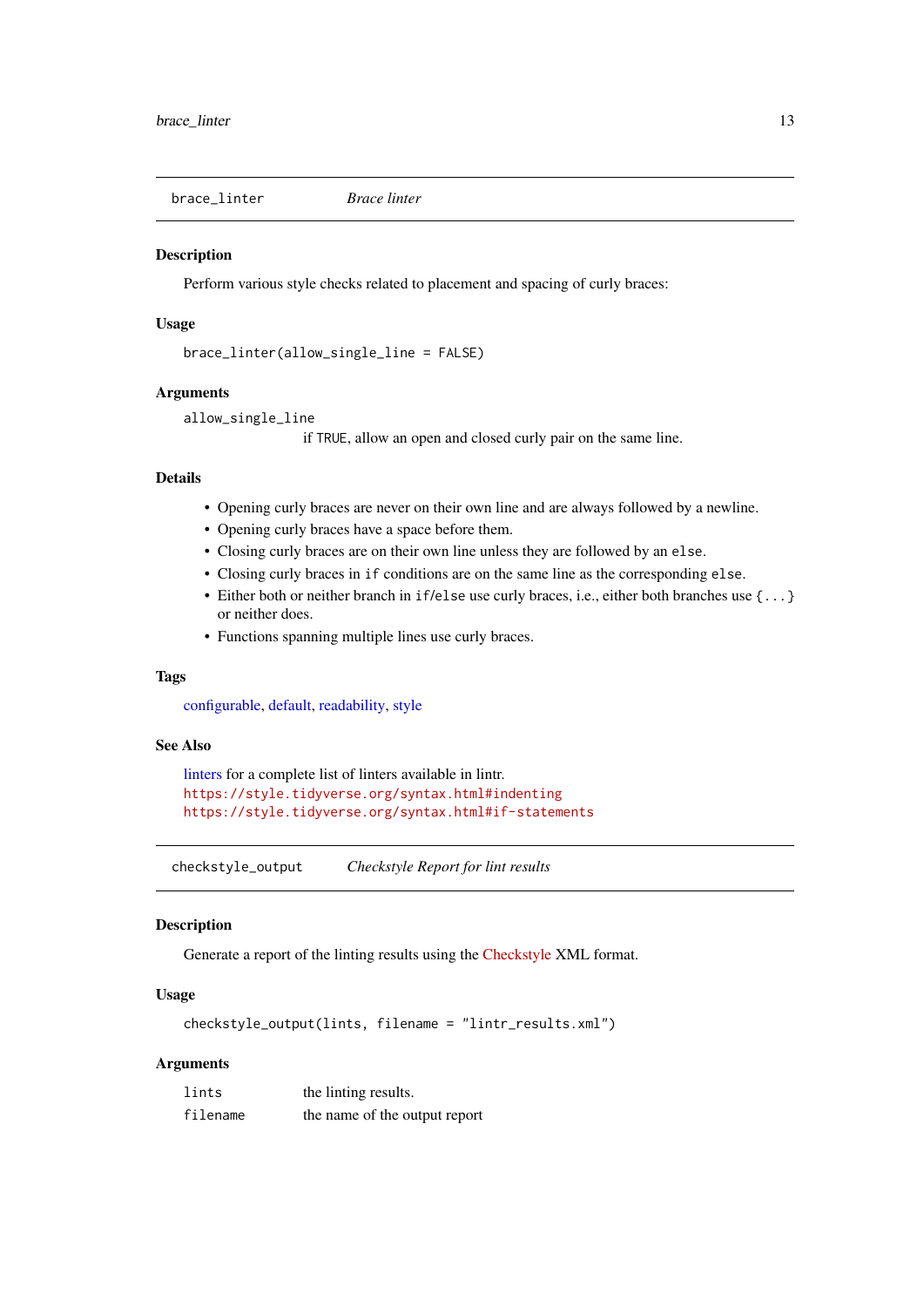<span id="page-13-1"></span><span id="page-13-0"></span>class\_equals\_linter *Block comparison of class with ==*

#### Description

Usage like class(x) == "character" is prone to error since class in R is in general a vector. The correct version for S3 classes is [inherits\(\)](#page-0-0): inherits(x, "character"). Often, class k will have an is. equivalent, for example [is.character\(\)](#page-0-0) or [is.data.frame\(\)](#page-0-0).

# Usage

```
class_equals_linter()
```
# Details

Similar reasoning applies for class(x) %in% "character"

# Tags

[best\\_practices,](#page-10-1) [consistency,](#page-18-1) [robustness](#page-62-1)

## See Also

[linters](#page-41-1) for a complete list of linters available in lintr.

clear\_cache *Clear the lintr cache*

# Description

Clear the lintr cache

# Usage

```
clear_cache(file = NULL, path = NULL)
```
# Arguments

| file | filename whose cache to clear. If you pass NULL, it will delete all of the caches. |
|------|------------------------------------------------------------------------------------|
| path | directory to store caches. Reads option 'lintr.cache_directory' as the default.    |

# Value

0 for success, 1 for failure, invisibly.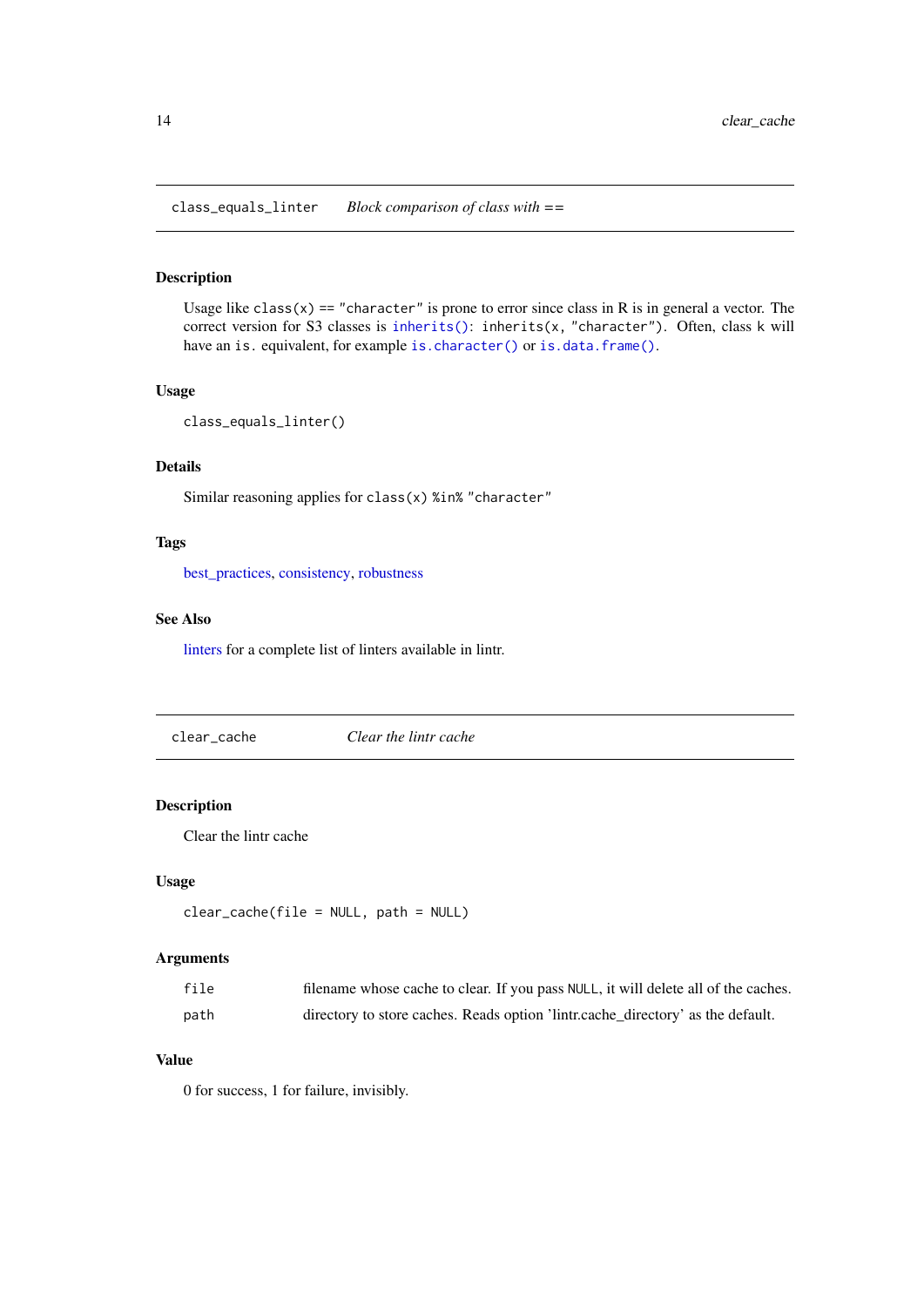<span id="page-14-1"></span><span id="page-14-0"></span>closed\_curly\_linter *Closed curly linter*

## Description

Check that closed curly braces are on their own line unless they follow an else, comma, or closing bracket.

# Usage

```
closed_curly_linter(allow_single_line = FALSE)
```
### Arguments

allow\_single\_line

if TRUE, allow an open and closed curly pair on the same line.

# Tags

[configurable,](#page-16-1) [deprecated,](#page-21-1) [readability,](#page-59-1) [style](#page-67-1)

#### See Also

[linters](#page-41-1) for a complete list of linters available in lintr. <https://style.tidyverse.org/syntax.html#indenting>

<span id="page-14-2"></span>commas\_linter *Commas linter*

# Description

Check that all commas are followed by spaces, but do not have spaces before them.

## Usage

```
commas_linter()
```
# Tags

[default,](#page-20-1) [readability,](#page-59-1) [style](#page-67-1)

# See Also

[linters](#page-41-1) for a complete list of linters available in lintr. <https://style.tidyverse.org/syntax.html#commas>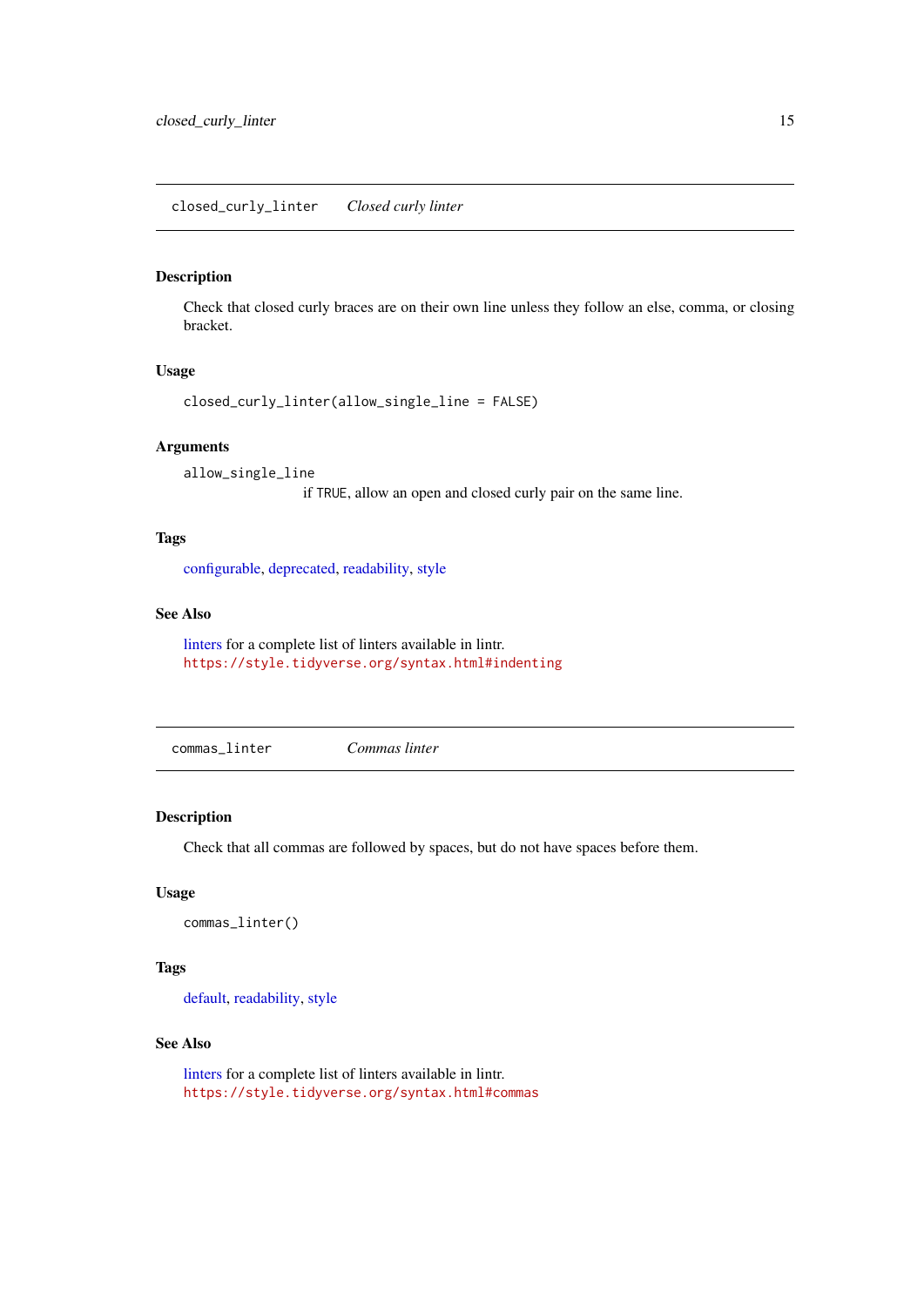<span id="page-15-1"></span><span id="page-15-0"></span>commented\_code\_linter *Commented code linter*

# Description

Check that there is no commented code outside roxygen blocks.

# Usage

```
commented_code_linter()
```
# Tags

[best\\_practices,](#page-10-1) [default,](#page-20-1) [readability,](#page-59-1) [style](#page-67-1)

## See Also

[linters](#page-41-1) for a complete list of linters available in lintr.

<span id="page-15-2"></span>common\_mistakes\_linters

*Common mistake linters*

# Description

Linters highlighting common mistakes, such as duplicate arguments.

# Linters

The following linters are tagged with 'common\_mistakes':

- [duplicate\\_argument\\_linter](#page-22-2)
- [equals\\_na\\_linter](#page-23-1)
- [missing\\_argument\\_linter](#page-46-2)
- [missing\\_package\\_linter](#page-47-2)
- [sprintf\\_linter](#page-65-1)
- [unused\\_import\\_linter](#page-73-2)

## See Also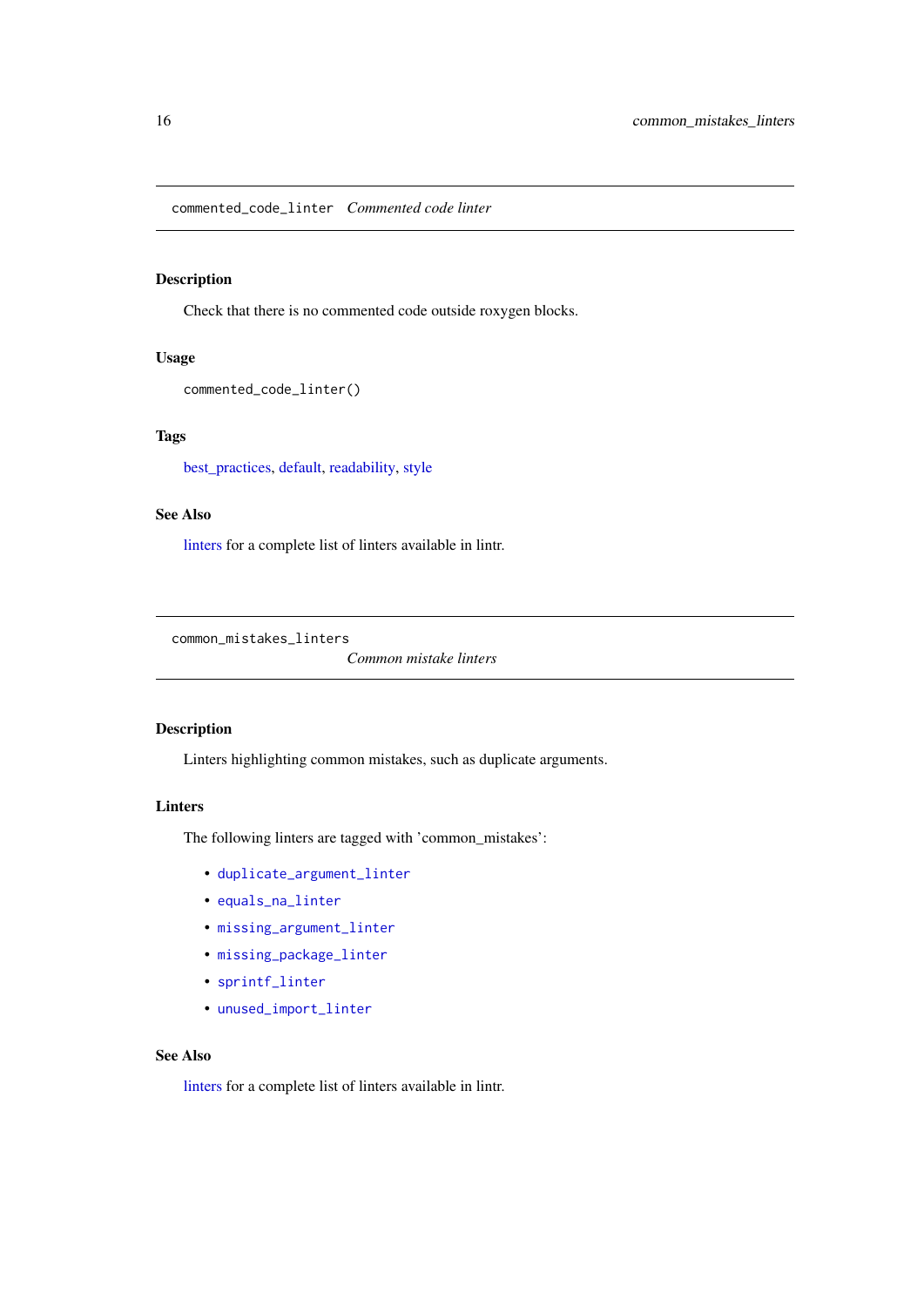<span id="page-16-2"></span><span id="page-16-0"></span>condition\_message\_linter

*Block usage of paste() and paste0() with messaging functions using ...*

# Description

 $stop(*most*,...)$  is strictly redundant –  $stop(...)$  is equivalent.  $stop(...)$  is also preferable to  $stop(paste(...))$ . The same applies to all default condition functions, i.e.,  $stop(),$  $stop(),$ [warning\(\)](#page-0-0), [message\(\)](#page-0-0), and [packageStartupMessage\(\)](#page-0-0).

#### Usage

```
condition_message_linter()
```
# Tags

[best\\_practices,](#page-10-1) [consistency](#page-18-1)

## See Also

[linters](#page-41-1) for a complete list of linters available in lintr.

<span id="page-16-1"></span>configurable\_linters *Configurable linters*

#### Description

Generic linters which support custom configuration to your needs.

# Linters

The following linters are tagged with 'configurable':

- [absolute\\_path\\_linter](#page-5-1)
- [backport\\_linter](#page-10-2)
- [brace\\_linter](#page-12-1)
- [closed\\_curly\\_linter](#page-14-1)
- [cyclocomp\\_linter](#page-19-1)
- [duplicate\\_argument\\_linter](#page-22-2)
- [line\\_length\\_linter](#page-37-1)
- [missing\\_argument\\_linter](#page-46-2)
- [namespace\\_linter](#page-48-1)
- [nonportable\\_path\\_linter](#page-49-1)
- [object\\_length\\_linter](#page-51-1)
- [object\\_name\\_linter](#page-51-2)
- [open\\_curly\\_linter](#page-53-2)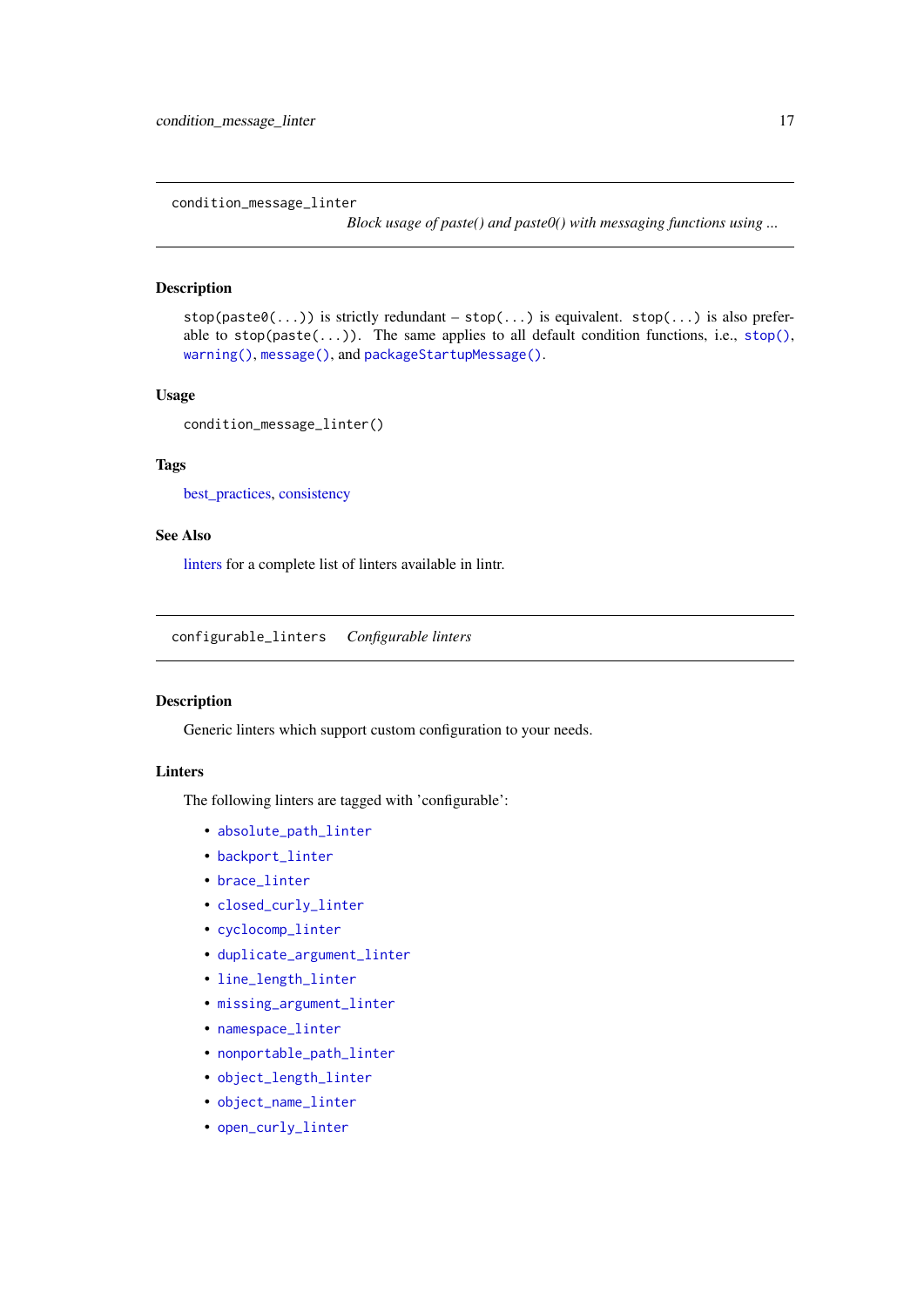- <span id="page-17-0"></span>• [semicolon\\_linter](#page-63-2)
- [semicolon\\_terminator\\_linter](#page-63-3)
- [todo\\_comment\\_linter](#page-69-1)
- [undesirable\\_function\\_linter](#page-71-1)
- [undesirable\\_operator\\_linter](#page-71-2)
- [unneeded\\_concatenation\\_linter](#page-72-1)
- [unused\\_import\\_linter](#page-73-2)

#### See Also

[linters](#page-41-1) for a complete list of linters available in lintr.

<span id="page-17-1"></span>conjunct\_test\_linter *Force && conditions in expect\_true(), expect\_false() to be written separately*

#### Description

For readability of test outputs, testing only one thing per call to [testthat::expect\\_true\(\)](#page-0-0) is preferable, i.e., expect\_true(A); expect\_true(B) is better than expect\_true(A && B), and expect\_false(A); expect\_false(B) is better than expect\_false(A || B).

## Usage

conjunct\_test\_linter(allow\_named\_stopifnot = TRUE)

#### Arguments

allow\_named\_stopifnot

Logical, TRUE by default. If FALSE, "named" calls to stopifnot(), available since R 4.0.0 to provide helpful messages for test failures, are also linted.

## Details

Similar reasoning applies to && usage inside [stopifnot\(\)](#page-0-0) and assert that::assert\_that() calls.

## Tags

[best\\_practices,](#page-10-1) [package\\_development,](#page-54-1) [readability](#page-59-1)

#### See Also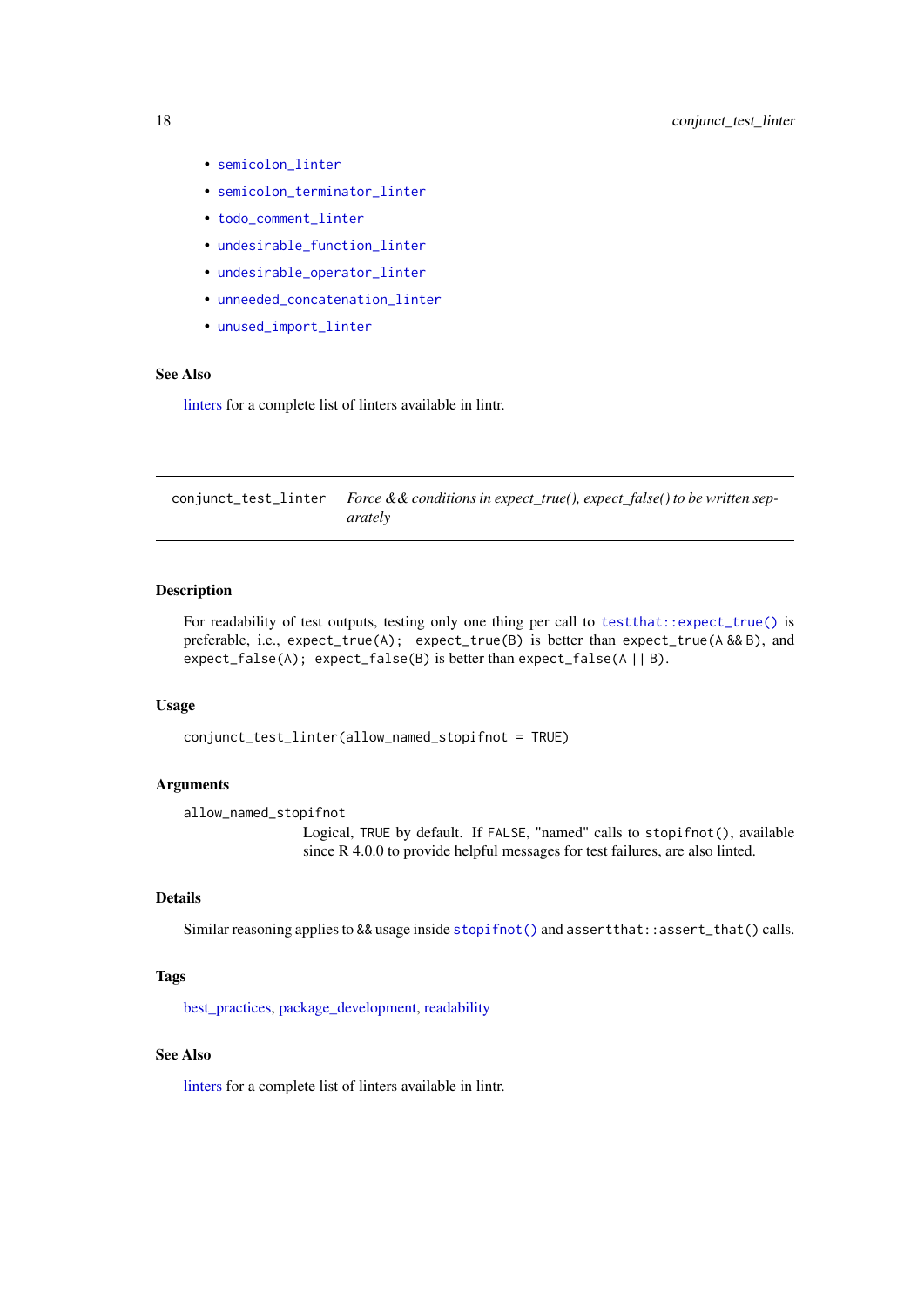<span id="page-18-2"></span><span id="page-18-0"></span>consecutive\_stopifnot\_linter

*Force consecutive calls to stopifnot into just one when possible*

#### Description

[stopifnot\(\)](#page-0-0) accepts any number of tests, so sequences like stopifnot(x); stopifnot(y) are redundant.

# Usage

```
consecutive_stopifnot_linter()
```
# Tags

[consistency,](#page-18-1) [readability,](#page-59-1) [style](#page-67-1)

# See Also

[linters](#page-41-1) for a complete list of linters available in lintr.

<span id="page-18-1"></span>consistency\_linters *Consistency linters*

#### Description

Linters checking enforcing a consistent alternative if there are multiple syntactically valid ways to write something.

## Linters

The following linters are tagged with 'consistency':

- assignment linter
- [class\\_equals\\_linter](#page-13-1)
- [condition\\_message\\_linter](#page-16-2)
- [consecutive\\_stopifnot\\_linter](#page-18-2)
- [implicit\\_integer\\_linter](#page-35-2)
- [inner\\_combine\\_linter](#page-36-1)
- [literal\\_coercion\\_linter](#page-46-1)
- [no\\_tab\\_linter](#page-50-1)
- [numeric\\_leading\\_zero\\_linter](#page-50-2)
- [object\\_name\\_linter](#page-51-2)
- [paste\\_linter](#page-57-1)
- [redundant\\_ifelse\\_linter](#page-61-1)
- [seq\\_linter](#page-63-1)
- [single\\_quotes\\_linter](#page-64-1)
- [system\\_file\\_linter](#page-68-1)
- [T\\_and\\_F\\_symbol\\_linter](#page-70-1)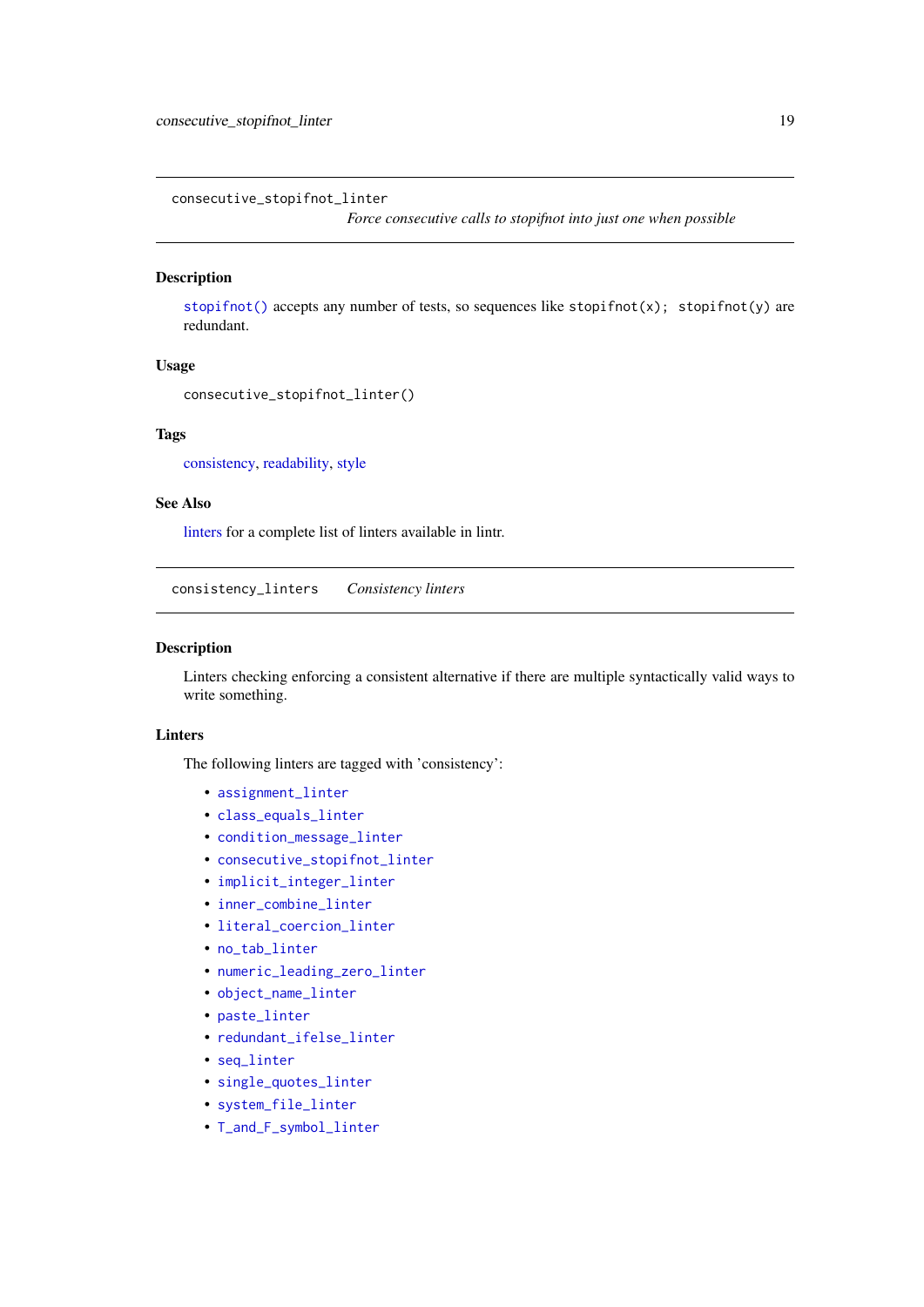## See Also

[linters](#page-41-1) for a complete list of linters available in lintr.

<span id="page-19-2"></span>correctness\_linters *Correctness linters*

## Description

Linters highlighting possible programming mistakes, such as unused variables.

## Linters

The following linters are tagged with 'correctness':

- [duplicate\\_argument\\_linter](#page-22-2)
- [equals\\_na\\_linter](#page-23-1)
- [missing\\_argument\\_linter](#page-46-2)
- [namespace\\_linter](#page-48-1)
- [object\\_usage\\_linter](#page-52-1)
- [package\\_hooks\\_linter](#page-54-2)
- [sprintf\\_linter](#page-65-1)

# See Also

[linters](#page-41-1) for a complete list of linters available in lintr.

<span id="page-19-1"></span>cyclocomp\_linter *Cyclomatic complexity linter*

# Description

Check for overly complicated expressions. See [cyclocomp::cyclocomp\(\)](#page-0-0).

## Usage

```
cyclocomp_linter(complexity_limit = 15L)
```
# Arguments

complexity\_limit

expressions with a cyclomatic complexity higher than this are linted, defaults to 15. See [cyclocomp::cyclocomp\(\)](#page-0-0).

## Tags

[best\\_practices,](#page-10-1) [configurable,](#page-16-1) [default,](#page-20-1) [readability,](#page-59-1) [style](#page-67-1)

# See Also

<span id="page-19-0"></span>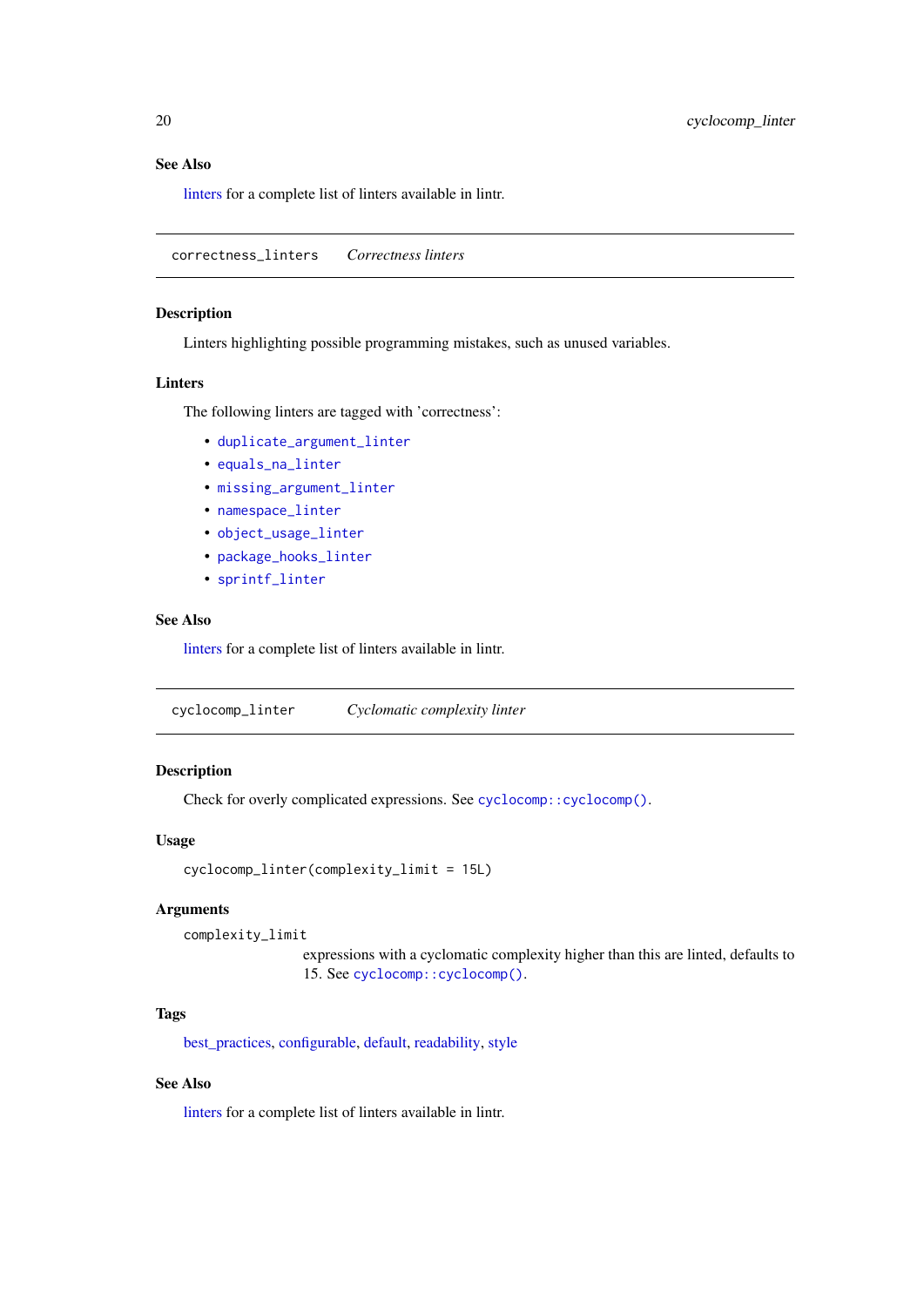<span id="page-20-1"></span><span id="page-20-0"></span>default\_linters *Default linters*

## Description

List of default linters for [lint\(\)](#page-38-1). Use [linters\\_with\\_defaults\(\)](#page-44-1) to customize it. Most of the default linters are based on [the tidyverse style guide.](https://style.tidyverse.org/)

The set of default linters is as follows (any parameterised linters, eg, line\_length\_linter use their default argument(s), see ?<linter\_name> for details):

# Usage

default\_linters

# Format

An object of class list of length 24.

#### Linters

The following linters are tagged with 'default':

- [assignment\\_linter](#page-8-2)
- [brace\\_linter](#page-12-1)
- [commas\\_linter](#page-14-2)
- [commented\\_code\\_linter](#page-15-1)
- [cyclocomp\\_linter](#page-19-1)
- [equals\\_na\\_linter](#page-23-1)
- [function\\_left\\_parentheses\\_linter](#page-32-2)
- [infix\\_spaces\\_linter](#page-36-2)
- [line\\_length\\_linter](#page-37-1)
- [no\\_tab\\_linter](#page-50-1)
- [object\\_length\\_linter](#page-51-1)
- [object\\_name\\_linter](#page-51-2)
- [object\\_usage\\_linter](#page-52-1)
- [paren\\_body\\_linter](#page-55-1)
- [pipe\\_continuation\\_linter](#page-58-1)
- [semicolon\\_linter](#page-63-2)
- seq linter
- [single\\_quotes\\_linter](#page-64-1)
- [spaces\\_inside\\_linter](#page-64-2)
- [spaces\\_left\\_parentheses\\_linter](#page-65-2)
- [T\\_and\\_F\\_symbol\\_linter](#page-70-1)
- [trailing\\_blank\\_lines\\_linter](#page-69-2)
- [trailing\\_whitespace\\_linter](#page-70-2)
- [vector\\_logic\\_linter](#page-75-1)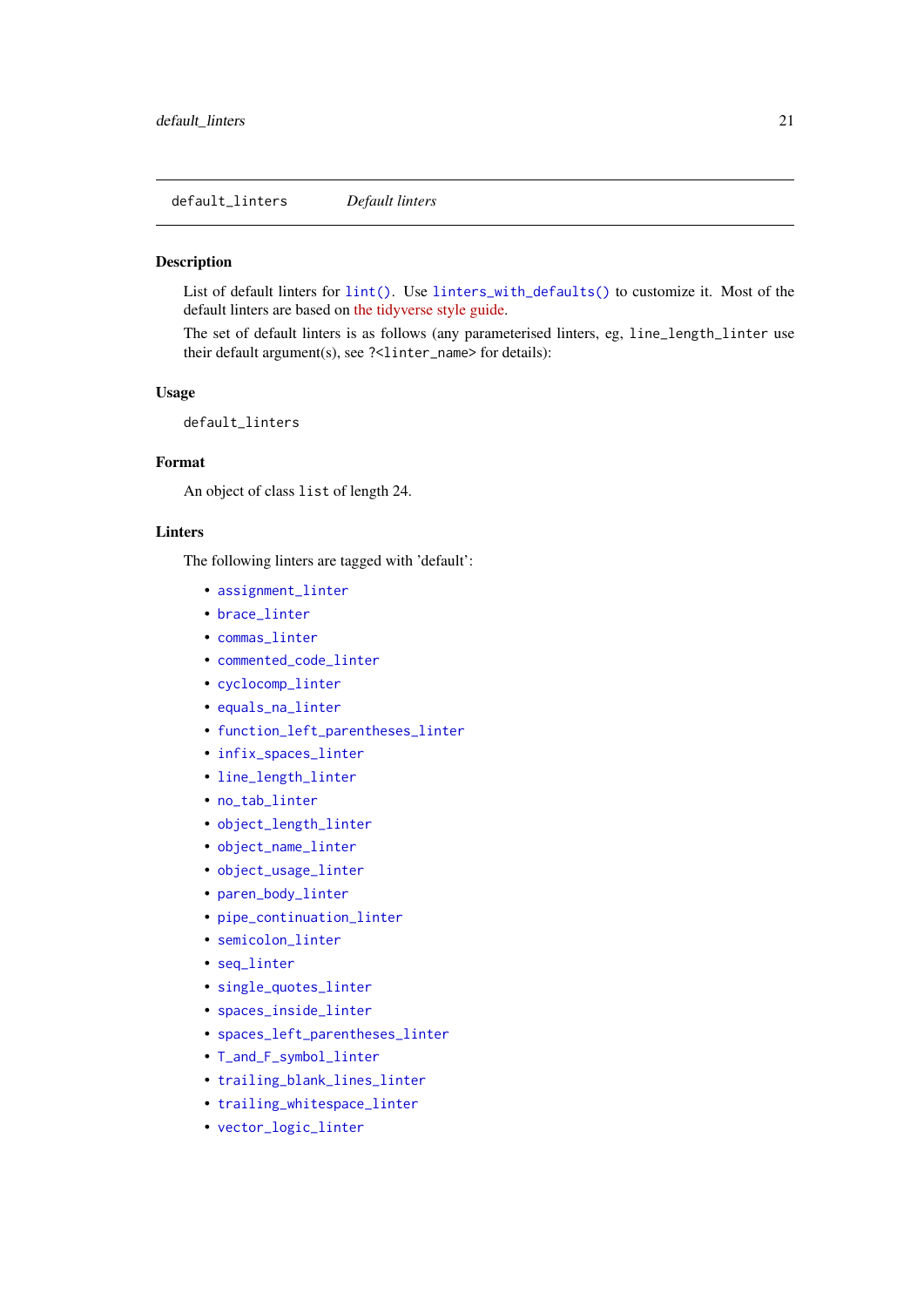#### <span id="page-21-0"></span>See Also

[linters](#page-41-1) for a complete list of linters available in lintr.

default\_settings *Default lintr settings*

# Description

Default lintr settings

## Usage

default\_settings

# Format

An object of class list of length 12.

# See Also

[read\\_settings\(\)](#page-60-1), [default\\_linters](#page-20-1)

<span id="page-21-1"></span>deprecated\_linters *Deprecated linters*

# Description

Linters that are deprecated and provided for backwards compatiblility only. These linters will be excluded from linters\_with\_tags() by default.

# Linters

The following linters are tagged with 'deprecated':

- [closed\\_curly\\_linter](#page-14-1)
- [open\\_curly\\_linter](#page-53-2)
- [paren\\_brace\\_linter](#page-56-1)
- [semicolon\\_terminator\\_linter](#page-63-3)

## See Also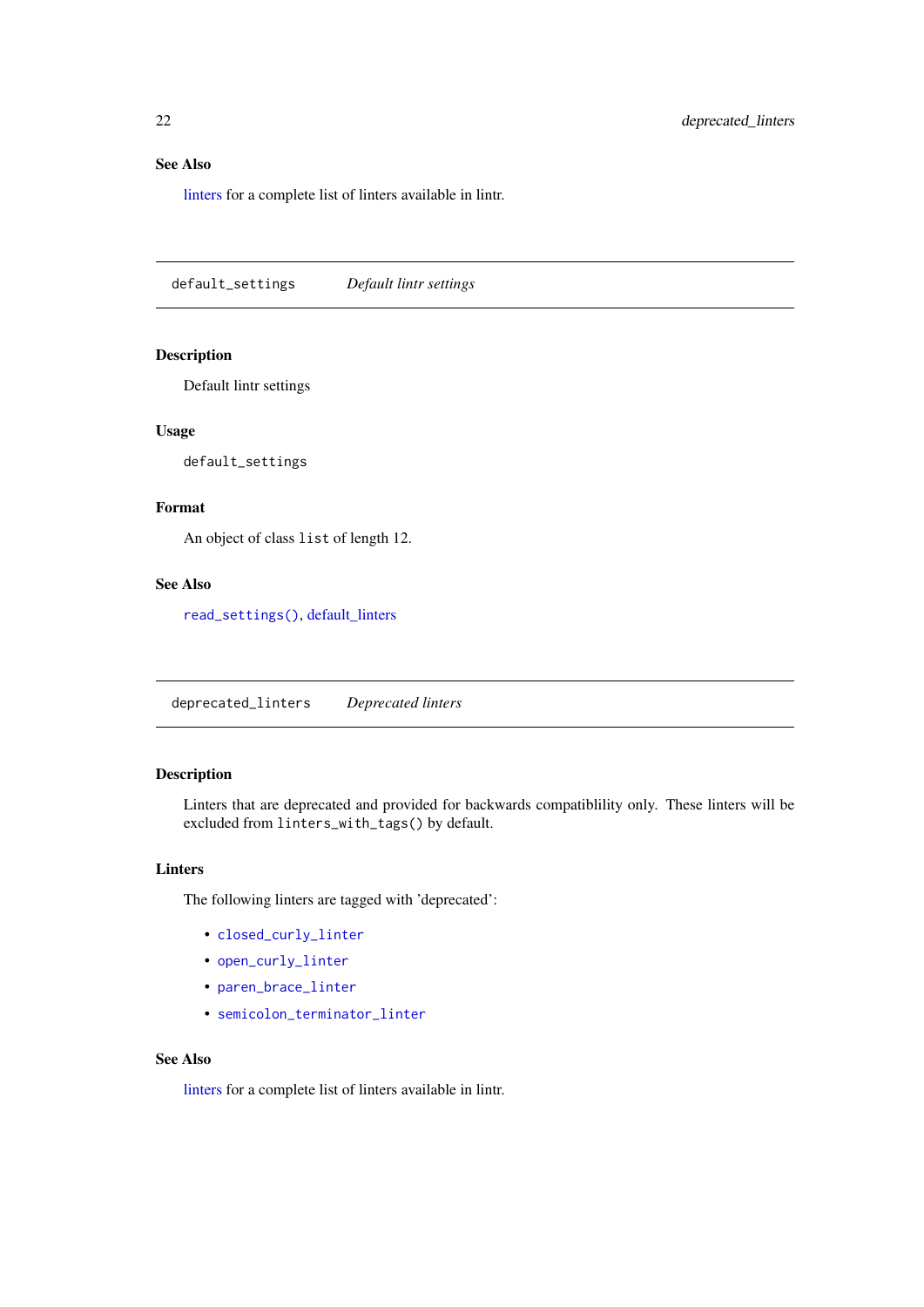<span id="page-22-2"></span><span id="page-22-0"></span>duplicate\_argument\_linter

*Duplicate argument linter*

## Description

Check for duplicate arguments in function calls.

## Usage

duplicate\_argument\_linter(except = character())

#### Arguments

except a character vector of function names as exceptions.

## Tags

[common\\_mistakes,](#page-15-2) [configurable,](#page-16-1) [correctness](#page-19-2)

## See Also

[linters](#page-41-1) for a complete list of linters available in lintr.

<span id="page-22-1"></span>efficiency\_linters *Efficiency linters*

### Description

Linters highlighting code efficiency problems, such as unneccessary function calls.

## Linters

The following linters are tagged with 'efficiency':

- [any\\_duplicated\\_linter](#page-7-1)
- [any\\_is\\_na\\_linter](#page-8-1)
- [fixed\\_regex\\_linter](#page-32-1)
- ifelse censor linter
- [inner\\_combine\\_linter](#page-36-1)
- [literal\\_coercion\\_linter](#page-46-1)
- [nested\\_ifelse\\_linter](#page-48-2)
- [outer\\_negation\\_linter](#page-53-1)
- [redundant\\_ifelse\\_linter](#page-61-1)
- [regex\\_subset\\_linter](#page-61-2)
- [seq\\_linter](#page-63-1)
- [string\\_boundary\\_linter](#page-66-1)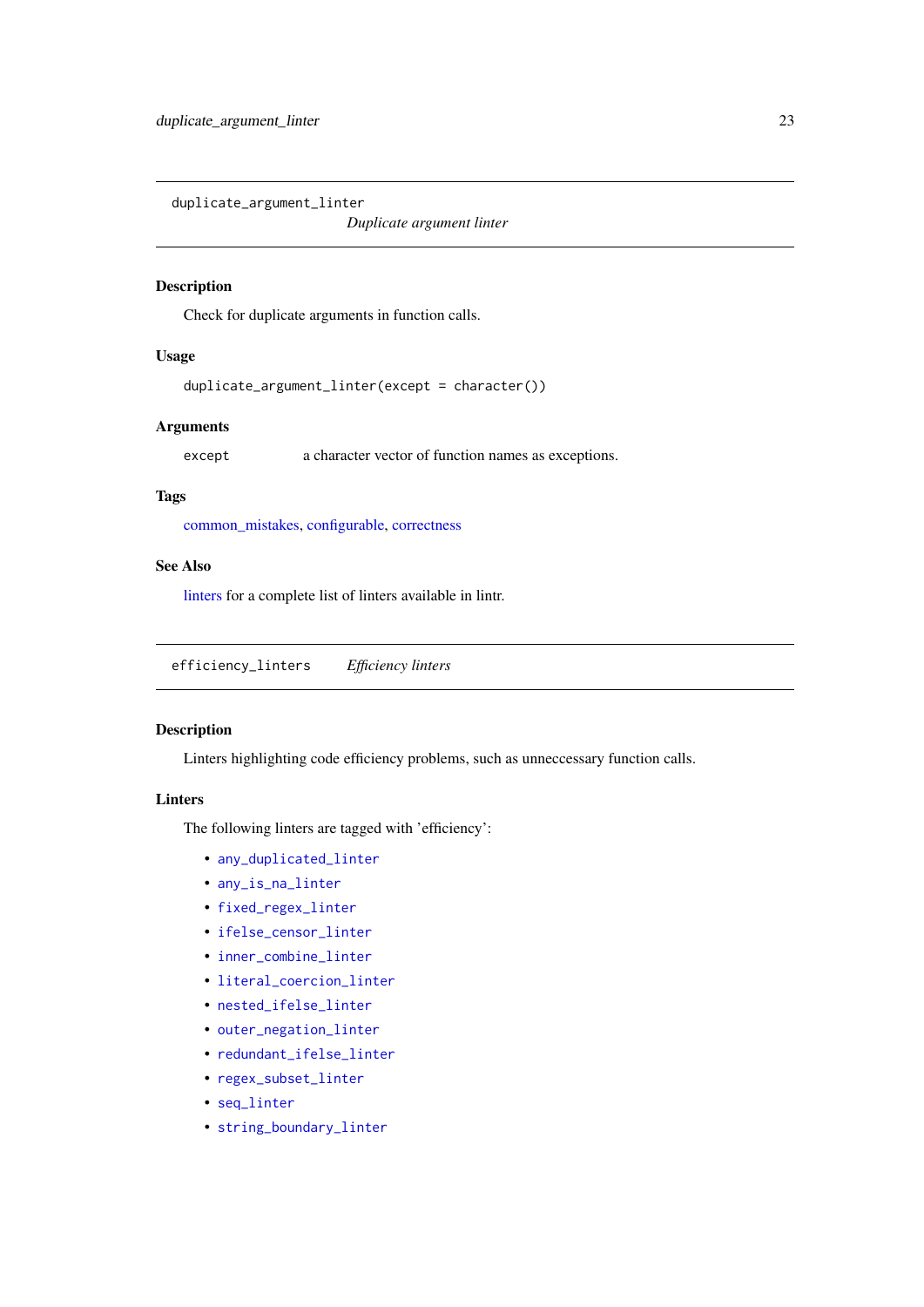- <span id="page-23-0"></span>• [undesirable\\_function\\_linter](#page-71-1)
- [undesirable\\_operator\\_linter](#page-71-2)
- [unneeded\\_concatenation\\_linter](#page-72-1)
- [vector\\_logic\\_linter](#page-75-1)

# See Also

[linters](#page-41-1) for a complete list of linters available in lintr.

<span id="page-23-1"></span>equals\_na\_linter *Equality check with NA linter*

# Description

Check for  $x == NA$  and  $x != NA$ 

# Usage

equals\_na\_linter()

# Tags

[common\\_mistakes,](#page-15-2) [correctness,](#page-19-2) [default,](#page-20-1) [robustness](#page-62-1)

# See Also

[linters](#page-41-1) for a complete list of linters available in lintr.

exclude *Exclude lines or files from linting*

# Description

Exclude lines or files from linting

## Usage

```
exclude(lints, exclusions = settings$exclusions, linter_names = NULL, ...)
```
# Arguments

| lints        | that need to be filtered.                                                            |
|--------------|--------------------------------------------------------------------------------------|
| exclusions   | manually specified exclusions                                                        |
| linter_names | character vector of names of the active linters, used for parsing inline exclusions. |
| $\cdots$     | additional arguments passed to parse_exclusions()                                    |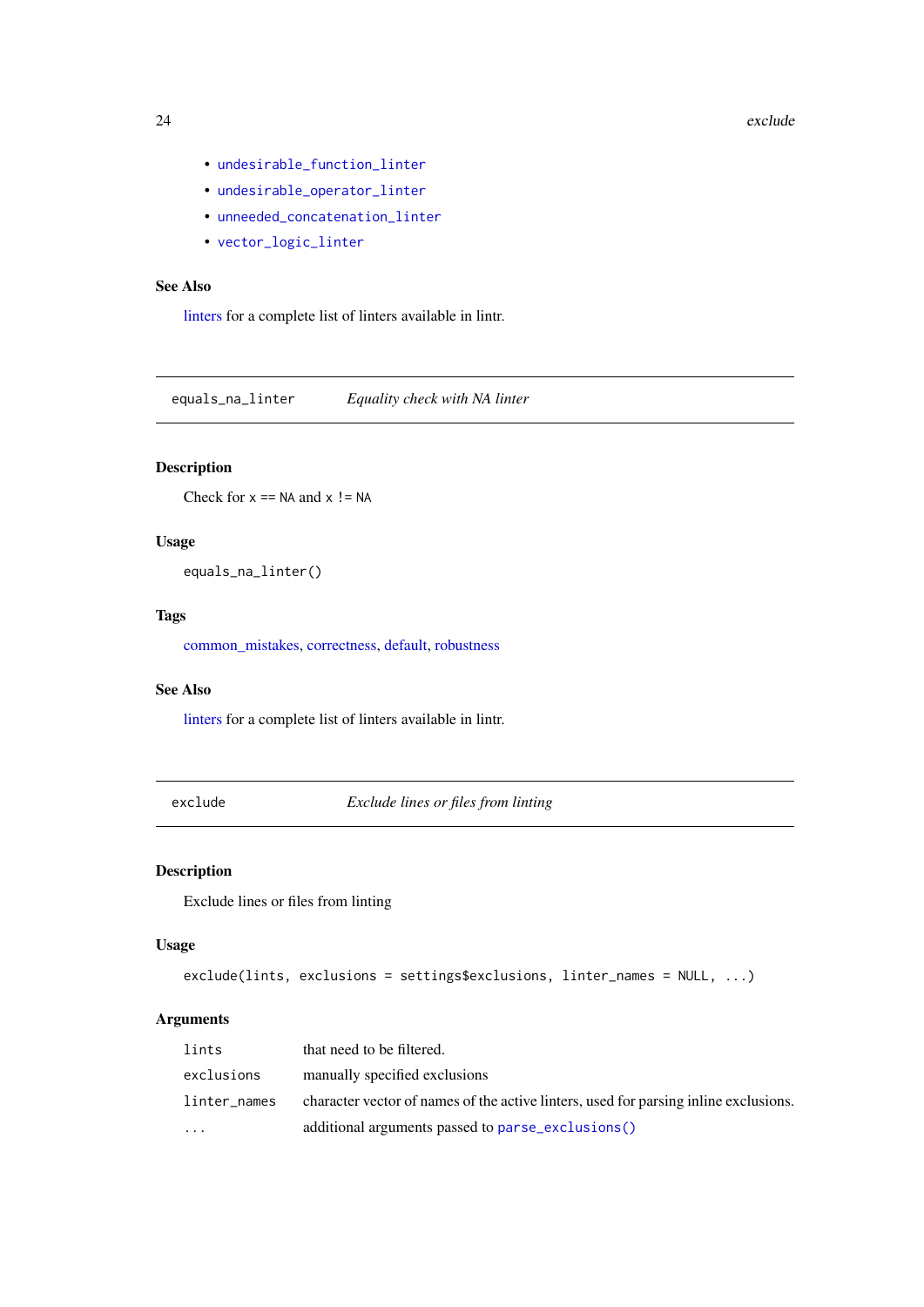#### <span id="page-24-0"></span>executing\_linters 25

## Details

Exclusions can be specified in three different ways.

- 1. single line in the source file. default: # nolint, possibly followed by a listing of linters to exclude. If the listing is missing, all linters are excluded on that line. The default listing format is # nolint: linter\_name, linter2\_name.. There may not be anything between the colon and the line exclusion tag and the listing must be terminated with a full stop (.) for the linter list to be respected.
- 2. line range in the source file. default: # nolint start, # nolint end. # nolint start accepts linter lists in the same form as # nolint.
- 3. exclusions parameter, a named list of files with named lists of linters and lines to exclude them on, a named list of the files and lines to exclude, or just the filenames if you want to exclude the entire file, or the directory names if you want to exclude all files in a directory.

executing\_linters *Code executing linters*

## **Description**

Linters that evaluate parts of the linted code, such as loading referenced packages. These linters should not be used with untrusted code, and may need dependencies of the linted package or project to be available in order to function correctly.

# Linters

The following linters are tagged with 'executing':

- [namespace\\_linter](#page-48-1)
- [object\\_length\\_linter](#page-51-1)
- [object\\_name\\_linter](#page-51-2)
- [object\\_usage\\_linter](#page-52-1)
- [unused\\_import\\_linter](#page-73-2)

## See Also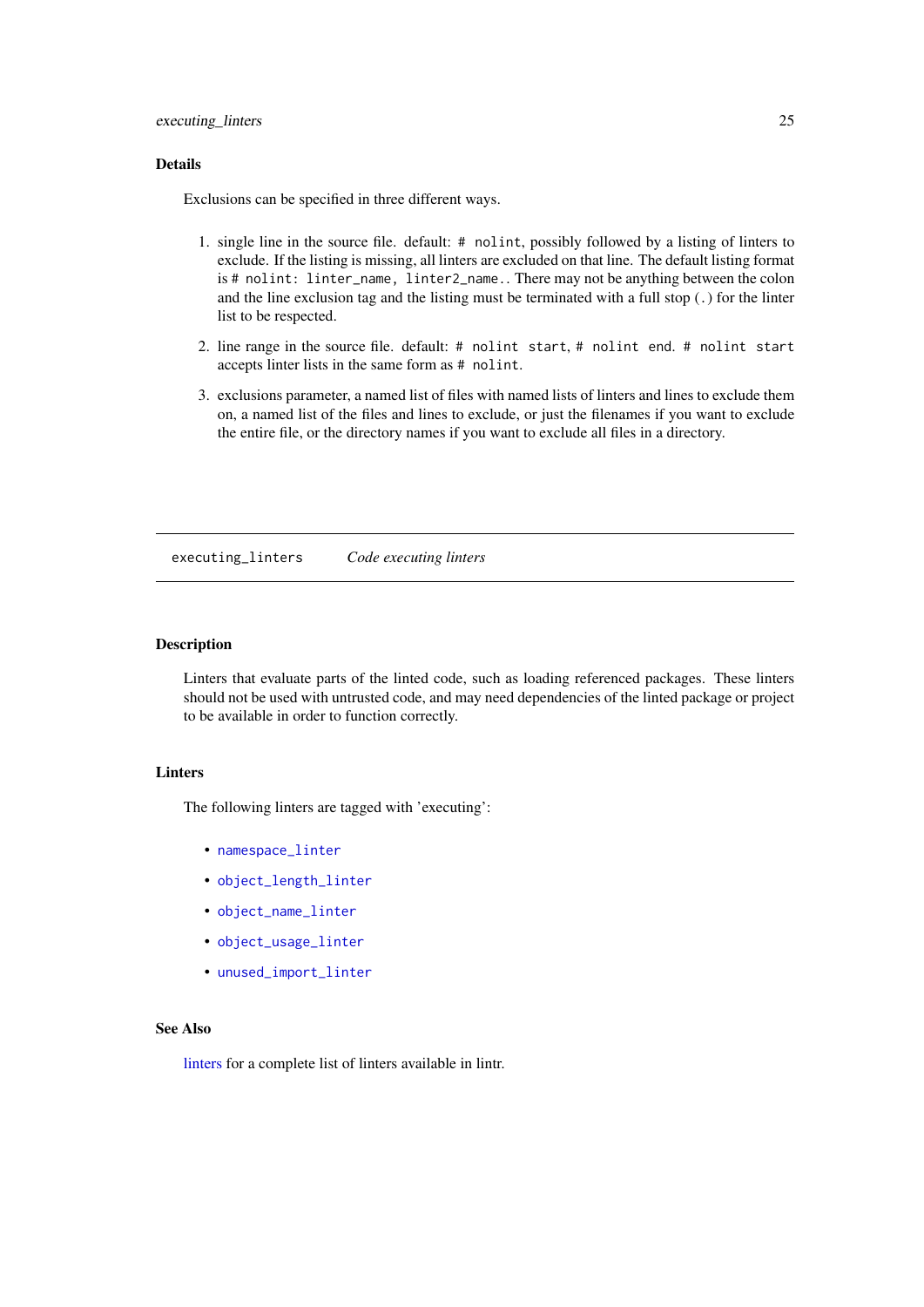```
expect_comparison_linter
```
*Require usage of expect\_gt(x, y) over expect\_true(x > y) (and similar)*

## Description

[testthat::expect\\_gt\(\)](#page-0-0), [testthat::expect\\_gte\(\)](#page-0-0), [testthat::expect\\_lt\(\)](#page-0-0), [testthat::expect\\_lte\(\)](#page-0-0), and [testthat::expect\\_equal\(\)](#page-0-0) exist specifically for testing comparisons between two objects. [testthat::expect\\_true\(\)](#page-0-0) can also be used for such tests, but it is better to use the tailored function instead.

#### Usage

expect comparison linter()

## Tags

best practices, package development

## See Also

[linters](#page-41-1) for a complete list of linters available in lintr.

```
expect_identical_linter
```
*Require usage of expect\_identical(x, y) where appropriate*

## Description

At Google, [testthat::expect\\_identical\(\)](#page-0-0) should be the default/go-to function for comparing an output to an expected value. expect\_true(identical(x, y)) is an equivalent but unadvised method of the same test. Further, [testthat::expect\\_equal\(\)](#page-0-0) should only be used when expect\_identical() is inappropriate, i.e., when x and y need only be *numerically equivalent* instead of fully identical (in which case, provide the tolerance= argument to expect\_equal() explicitly). This also applies when it's inconvenient to check full equality (e.g., names can be ignored, in which case ignore\_attr = "names" should be supplied to expect\_equal() (or, for 2nd edition, check.attributes = FALSE).

## Usage

```
expect_identical_linter()
```
#### **Exceptions**

The linter allows expect\_equal() in three circumstances:

- 1. A named argument is set (e.g. ignore\_attr or tolerance)
- 2. Comparison is made to an explicit decimal, e.g. expect\_equal(x,  $1.0$ ) (implicitly setting tolerance)
- 3. ... is passed (wrapper functions whcih might set arguments such as ignore\_attr or tolerance)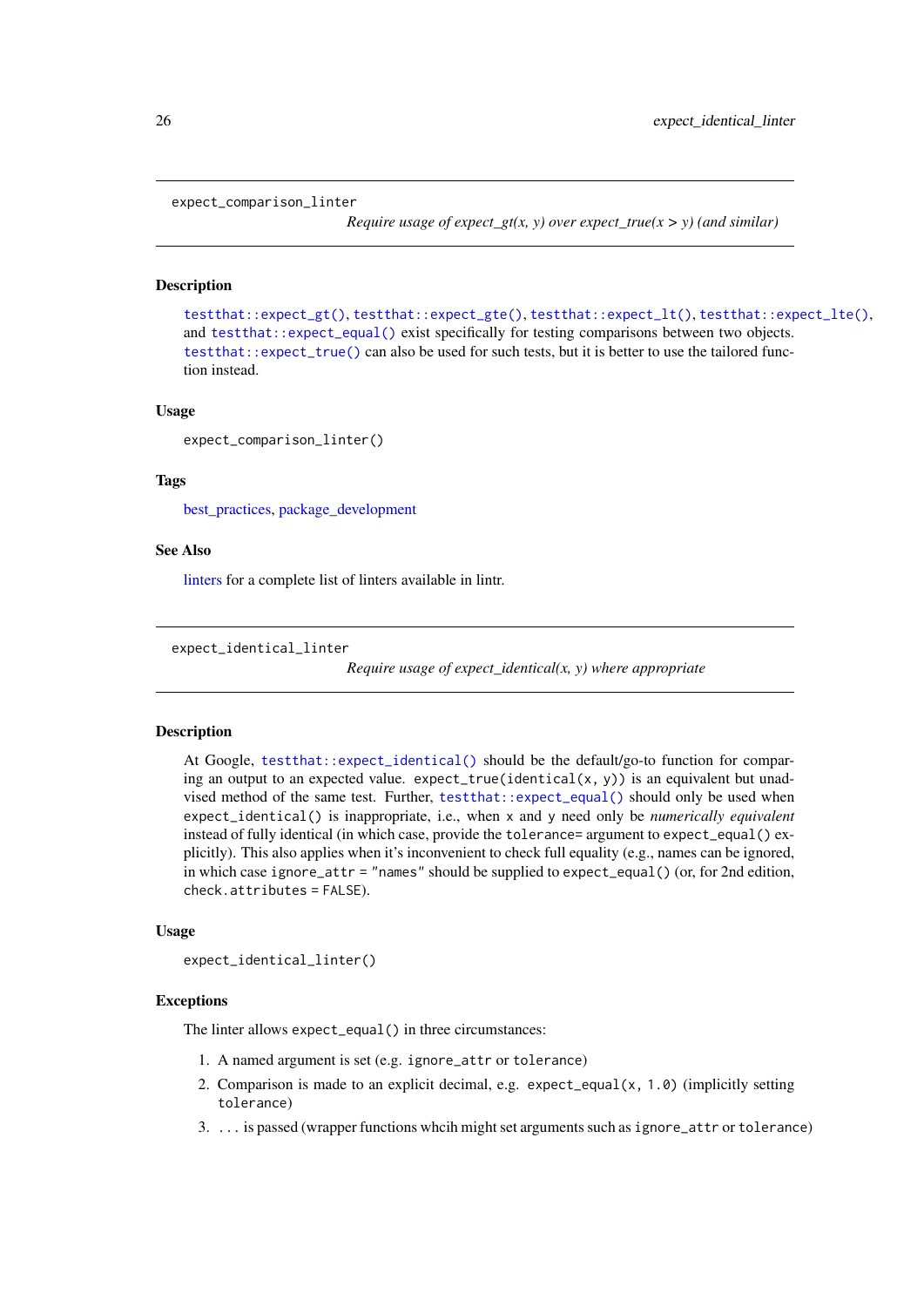<span id="page-26-0"></span>expect\_length\_linter 27

# Tags

[package\\_development](#page-54-1)

# See Also

[linters](#page-41-1) for a complete list of linters available in lintr.

<span id="page-26-1"></span>expect\_length\_linter *Require usage of expect\_length(x, n) over expect\_equal(length(x), n)*

# Description

[testthat::expect\\_length\(\)](#page-0-0) exists specifically for testing the [length\(\)](#page-0-0) of an object. [testthat::expect\\_equal\(\)](#page-0-0) can also be used for such tests, but it is better to use the tailored function instead.

## Usage

```
expect_length_linter()
```
## Tags

[best\\_practices,](#page-10-1) [package\\_development,](#page-54-1) [readability](#page-59-1)

# See Also

[linters](#page-41-1) for a complete list of linters available in lintr.

|--|--|--|--|

# Description

This is an expectation function to test that the lints produced by lint satisfy a number of checks.

## Usage

```
expect_lint(content, checks, ..., file = NULL, language = "en")
```
## Arguments

| content | a character vector for the file content to be linted, each vector element represent-<br>ing a line of text.                               |
|---------|-------------------------------------------------------------------------------------------------------------------------------------------|
| checks  | checks to be performed:                                                                                                                   |
|         | <b>NULL</b> check that no lints are returned.                                                                                             |
|         | single string or regex object check that the single lint returned has a matching<br>message.                                              |
|         | <b>named list</b> check that the single lint returned has fields that match. Accepted<br>fields are the same as those taken by $Lint()$ . |
|         |                                                                                                                                           |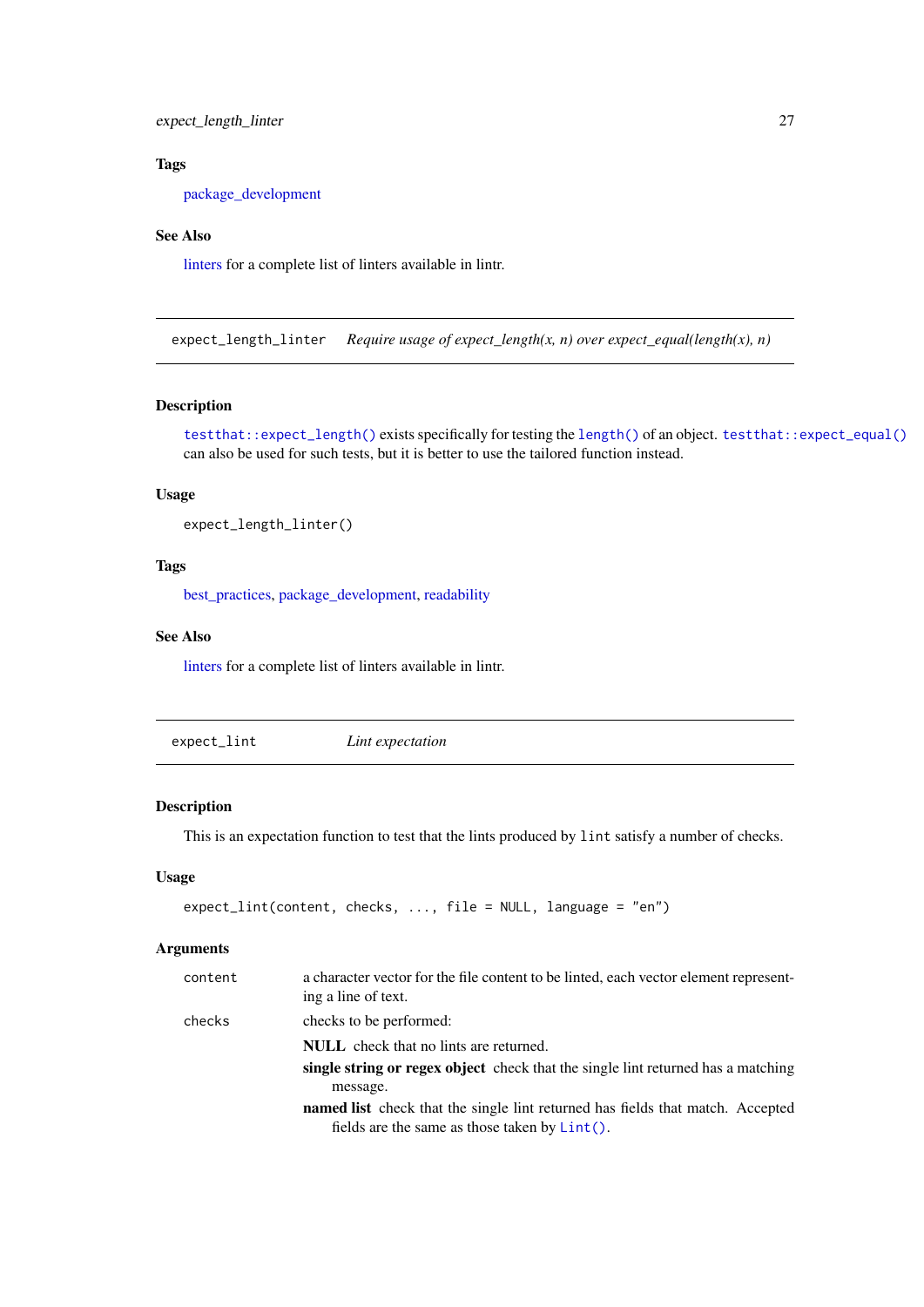<span id="page-27-0"></span>

|          | <b>list of named lists</b> for each of the multiple lints returned, check that it matches<br>the checks in the corresponding named list (as described in the point above).                               |
|----------|----------------------------------------------------------------------------------------------------------------------------------------------------------------------------------------------------------|
|          | Named vectors are also accepted instead of named lists, but this is a compatibil-<br>ity feature that is not recommended for new code.                                                                   |
| $\cdots$ | arguments passed to $\text{lint}()$ , e.g. the linters or cache to use.                                                                                                                                  |
| file     | if not NULL, read content from the specified file rather than from content.                                                                                                                              |
| language | temporarily override Rs LANGUAGE envoar, controlling localisation of base R er-<br>ror messages. This makes testing them reproducible on all systems irrespective<br>of their native R language setting. |

# Value

NULL, invisibly.

## Examples

```
# no expected lint
expect_lint("a", NULL, trailing_blank_lines_linter)
# one expected lint
expect_lint("a\n", "superfluous", trailing_blank_lines_linter)
expect_lint("a\n", list(message="superfluous", line_number=2), trailing_blank_lines_linter)
# several expected lints
expect_lint("a\n\n", list("superfluous", "superfluous"), trailing_blank_lines_linter)
expect_lint(
  "a\n\n",
 list(list(message="superfluous", line_number=2), list(message="superfluous", line_number=3)),
  trailing_blank_lines_linter()
\lambda
```
expect\_lint\_free *Test that the package is lint free*

# Description

This function is a thin wrapper around lint\_package that simply tests there are no lints in the package. It can be used to ensure that your tests fail if the package contains lints.

# Usage

expect\_lint\_free(...)

#### Arguments

... arguments passed to [lint\\_package\(\)](#page-38-2)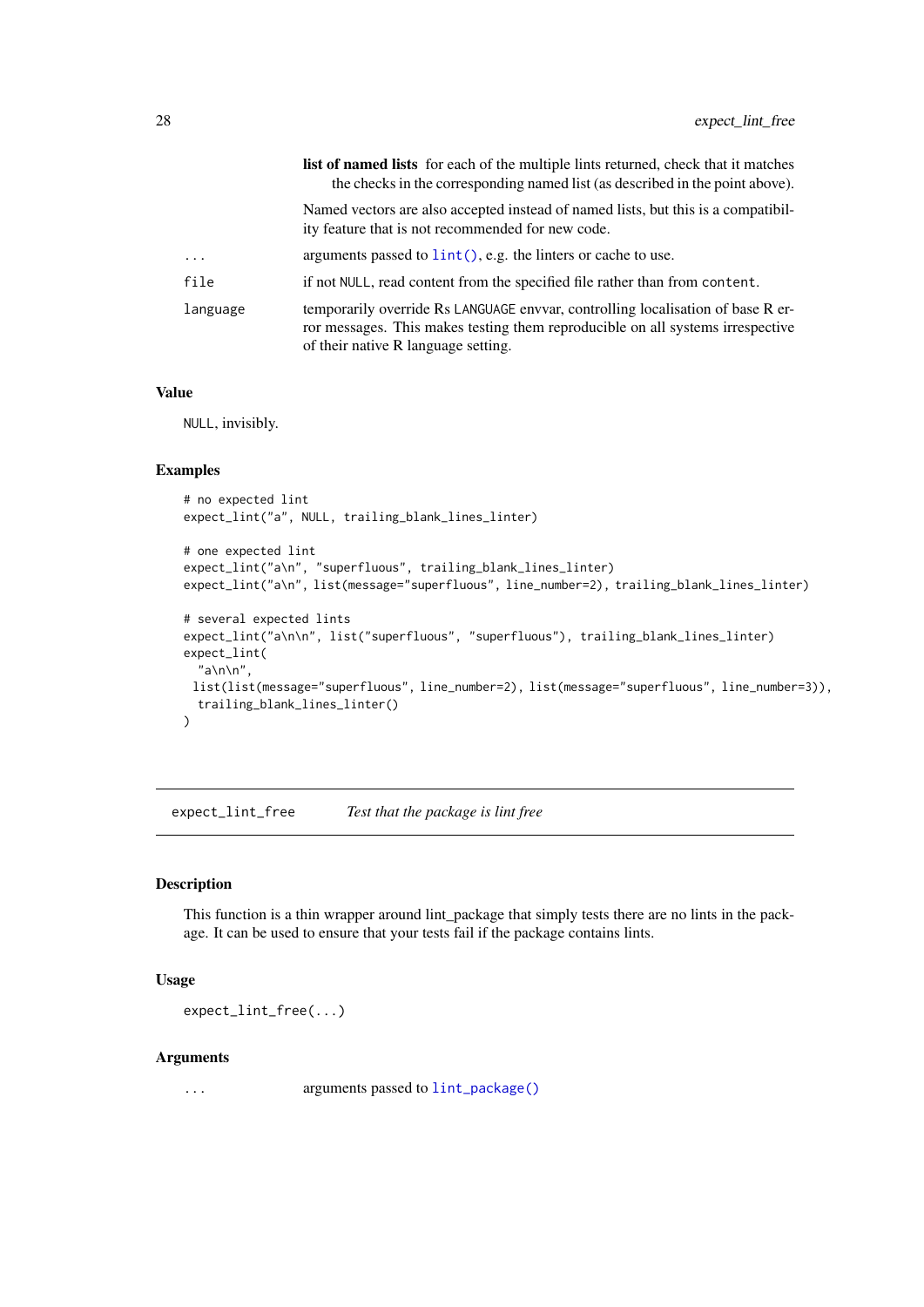<span id="page-28-1"></span><span id="page-28-0"></span>expect\_named\_linter *Require usage of expect\_named(x, n) over expect\_equal(names(x), n)*

# Description

[testthat::expect\\_named\(\)](#page-0-0) exists specifically for testing the [names\(\)](#page-0-0) of an object. [testthat::expect\\_equal\(\)](#page-0-0) can also be used for such tests, but it is better to use the tailored function instead.

# Usage

```
expect_named_linter()
```
# Tags

[best\\_practices,](#page-10-1) [package\\_development,](#page-54-1) [readability](#page-59-1)

## See Also

[linters](#page-41-1) for a complete list of linters available in lintr.

<span id="page-28-2"></span>expect\_not\_linter *Require usage of expect\_false(.) over expect\_true(!.)*

# Description

[testthat::expect\\_false\(\)](#page-0-0) exists specifically for testing that an output is FALSE. [testthat::expect\\_true\(\)](#page-0-0) can also be used for such tests by negating the output, but it is better to use the tailored function instead. The reverse is also true – use expect\_false(A) instead of expect\_true(!A).

# Usage

```
expect_not_linter()
```
# Tags

[best\\_practices,](#page-10-1) [package\\_development,](#page-54-1) [readability](#page-59-1)

# See Also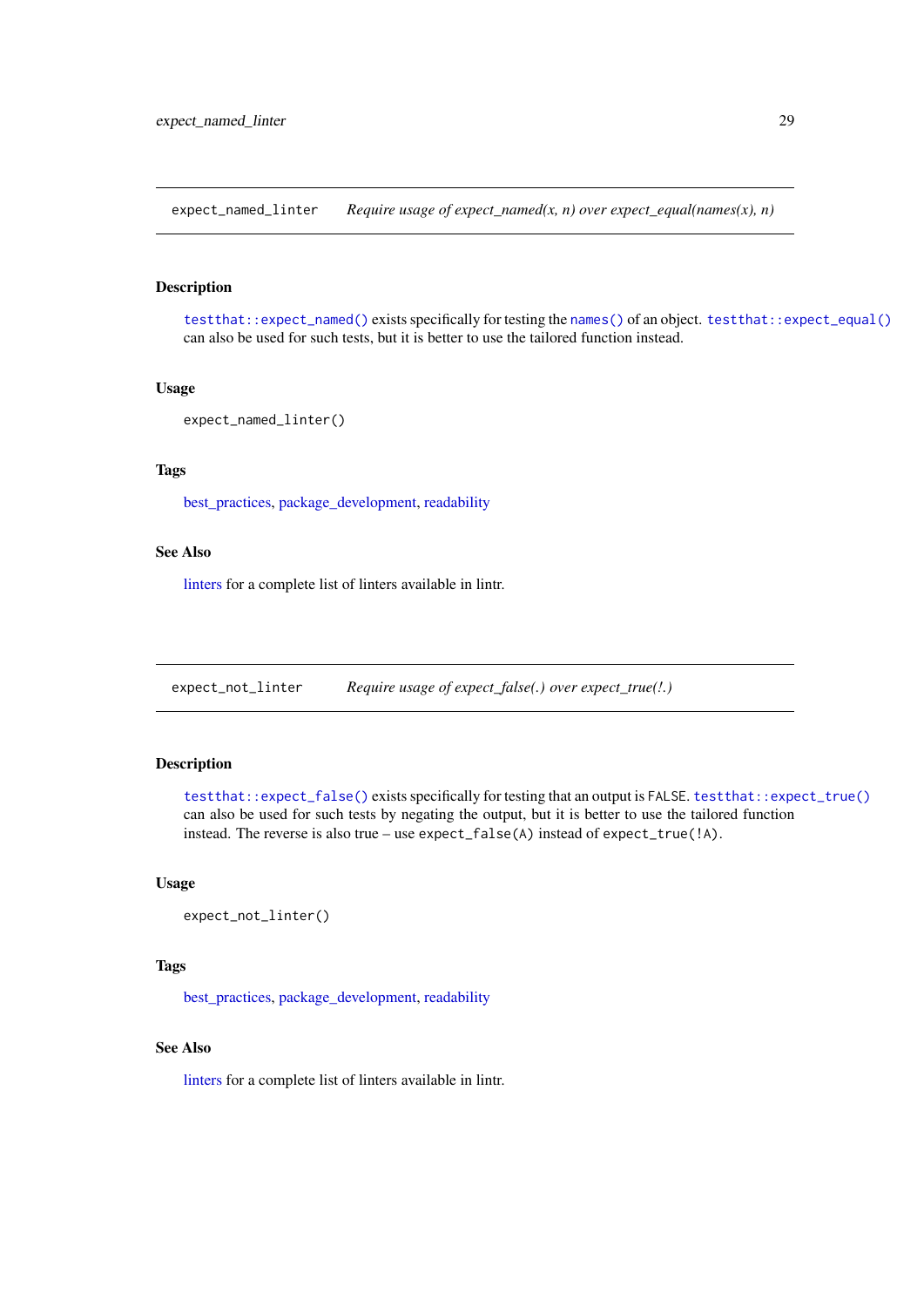<span id="page-29-1"></span><span id="page-29-0"></span>expect\_null\_linter *expect\_null Linter*

#### Description

Require usage of expect\_null(x) over expect\_equal(x, NULL) and similar usages.

# Usage

```
expect_null_linter()
```
## Details

```
testthat::expect_null() exists specifically for testing for NULL objects. testthat::expect_equal(),
testthat::expect_identical(), and testthat::expect_true() can also be used for such
tests, but it is better to use the tailored function instead.
```
# Tags

[best\\_practices,](#page-10-1) [package\\_development](#page-54-1)

## See Also

[linters](#page-41-1) for a complete list of linters available in lintr.

<span id="page-29-2"></span>expect\_s3\_class\_linter

*Require usage of expect\_s3\_class()*

# Description

```
testthat::expect_s3_class() exists specifically for testing the class of S3 objects. testthat::expect_equal(),
testthat::expect_identical(), and testthat::expect_true() can also be used for such
tests, but it is better to use the tailored function instead.
```
## Usage

```
expect_s3_class_linter()
```
# Tags

[best\\_practices,](#page-10-1) [package\\_development](#page-54-1)

## See Also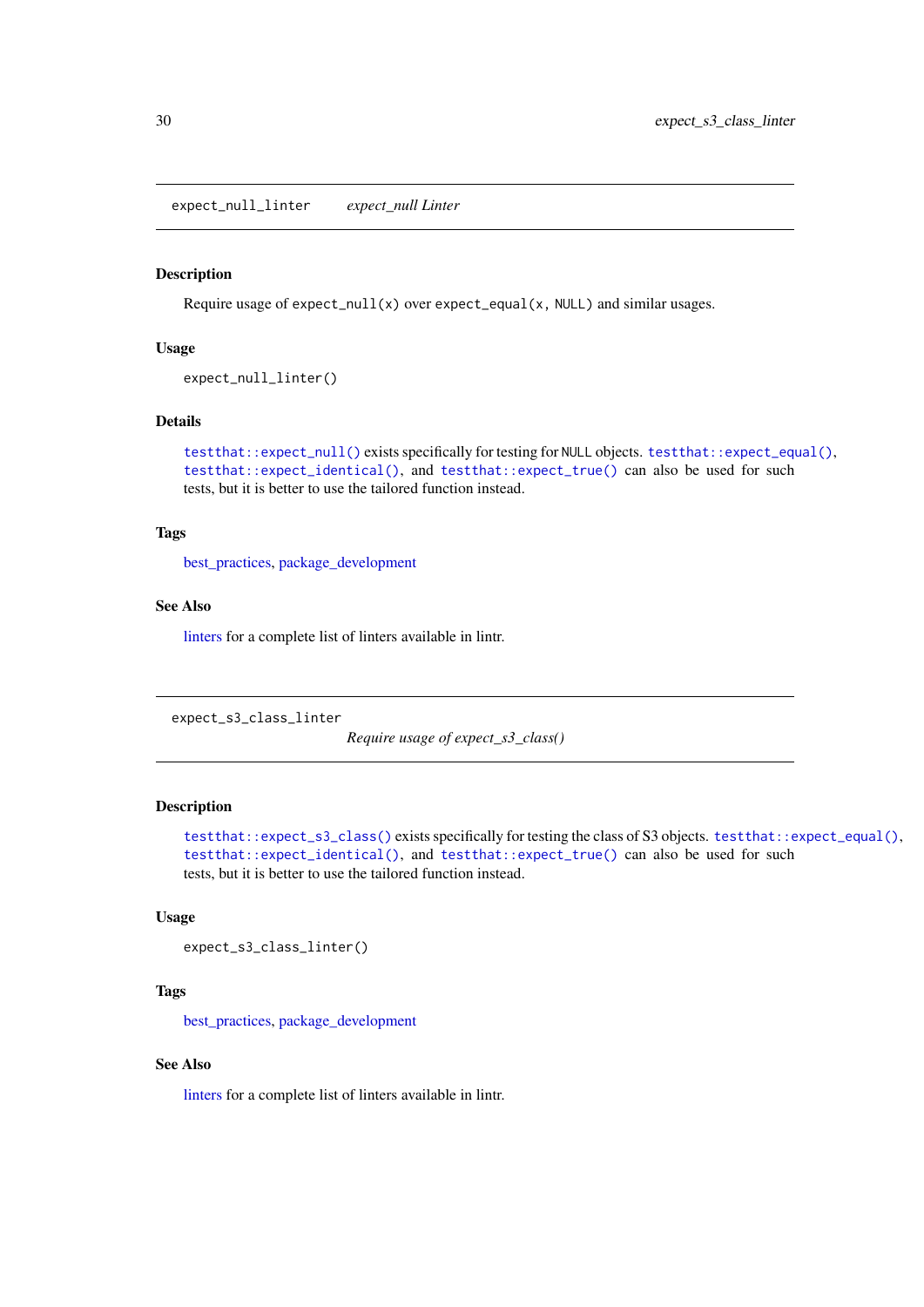<span id="page-30-1"></span><span id="page-30-0"></span>expect\_s4\_class\_linter

*Require usage of expect\_s4\_class(x, k) over expect\_true(is(x, k))* 

# Description

[testthat::expect\\_s4\\_class\(\)](#page-0-0) exists specifically for testing the class of S4 objects. [testthat::expect\\_true\(\)](#page-0-0) can also be used for such tests, but it is better to use the tailored function instead.

# Usage

```
expect_s4_class_linter()
```
## Tags

[best\\_practices,](#page-10-1) [package\\_development](#page-54-1)

## See Also

[linters](#page-41-1) for a complete list of linters available in lintr.

<span id="page-30-2"></span>expect\_true\_false\_linter

*Require usage of expect\_true(x) over expect\_equal(x, TRUE)*

# Description

[testthat::expect\\_true\(\)](#page-0-0) and [testthat::expect\\_false\(\)](#page-0-0) exist specifically for testing the TRUE/FALSE value of an object. [testthat::expect\\_equal\(\)](#page-0-0) and [testthat::expect\\_identical\(\)](#page-0-0) can also be used for such tests, but it is better to use the tailored function instead.

## Usage

```
expect_true_false_linter()
```
# Tags

[best\\_practices,](#page-10-1) [package\\_development,](#page-54-1) [readability](#page-59-1)

## See Also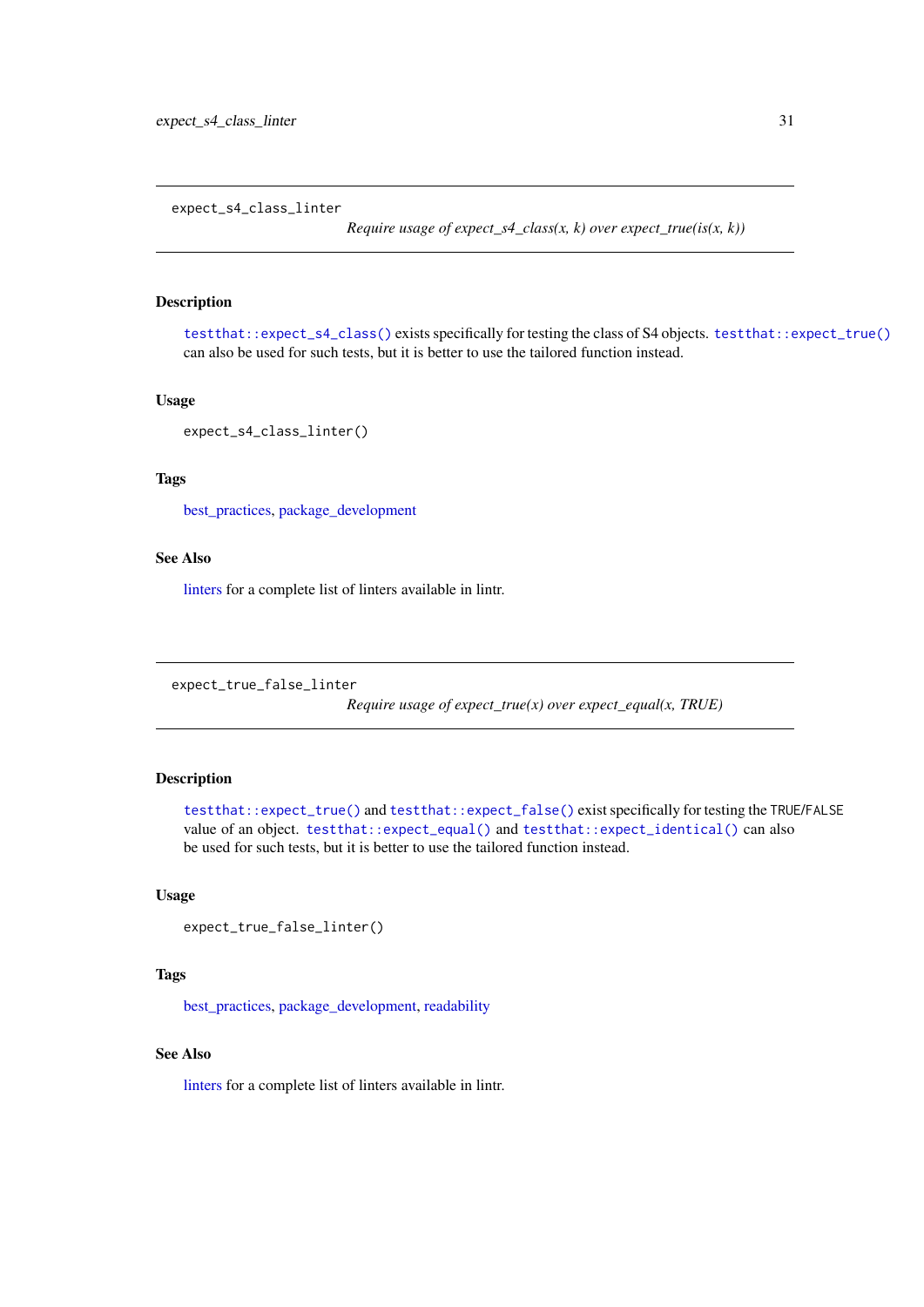<span id="page-31-1"></span><span id="page-31-0"></span>

# Description

[testthat::expect\\_type\(\)](#page-0-0) exists specifically for testing the storage type of objects. [testthat::expect\\_equal\(\)](#page-0-0), [testthat::expect\\_identical\(\)](#page-0-0), and [testthat::expect\\_true\(\)](#page-0-0) can also be used for such tests, but it is better to use the tailored function instead.

## Usage

expect\_type\_linter()

# Tags

[best\\_practices,](#page-10-1) [package\\_development](#page-54-1)

# See Also

[linters](#page-41-1) for a complete list of linters available in lintr.

<span id="page-31-2"></span>extraction\_operator\_linter

*Extraction operator linter*

## Description

Check that the  $[\ ]$  operator is used when extracting a single element from an object, not  $[$  (subsetting) nor \$ (interactive use).

# Usage

```
extraction_operator_linter()
```
# Tags

[best\\_practices,](#page-10-1) [style](#page-67-1)

## See Also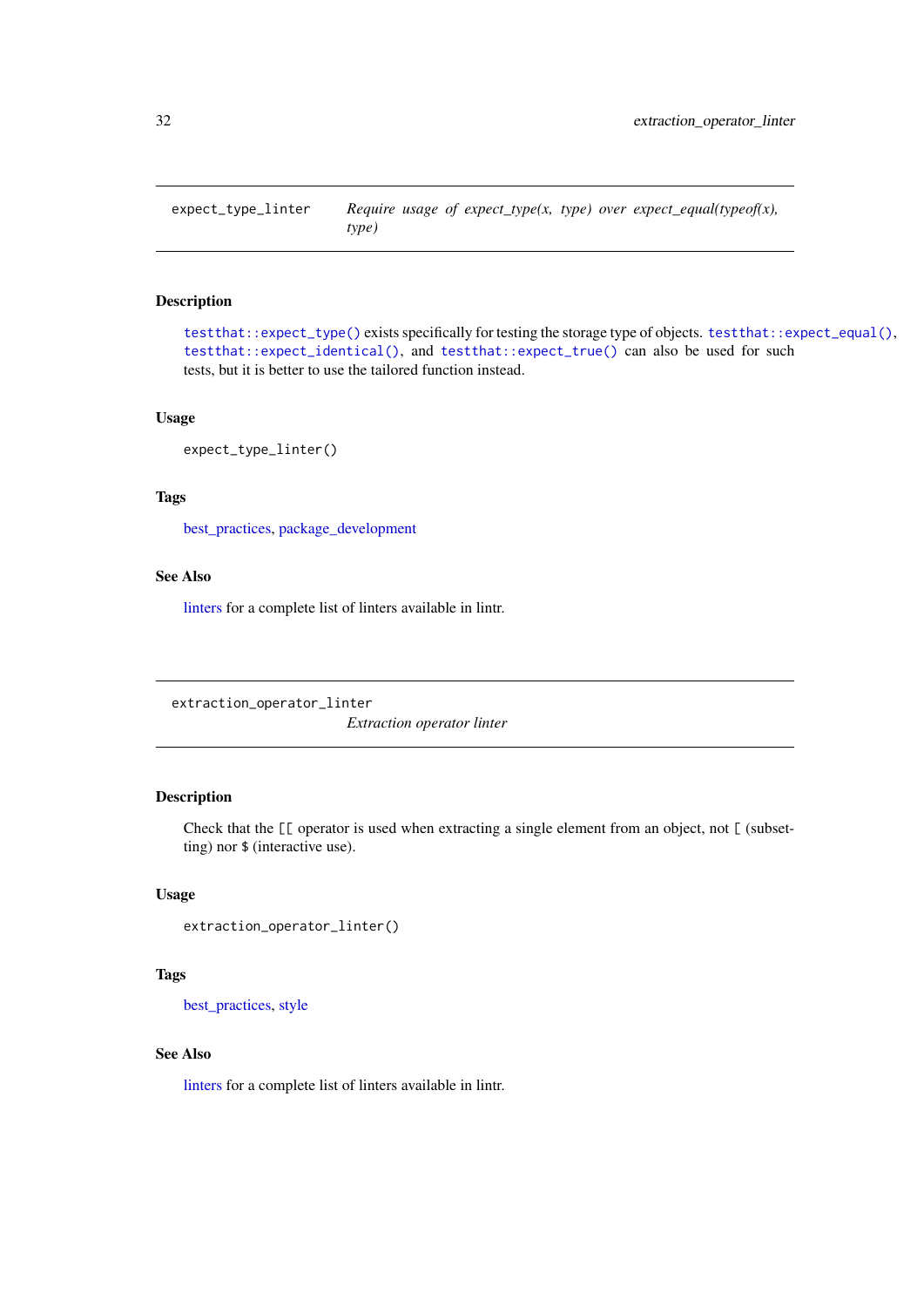<span id="page-32-1"></span><span id="page-32-0"></span>fixed\_regex\_linter *Require usage of* fixed=TRUE *in regular expressions where appropriate*

## Description

Invoking a regular expression engine is overkill for cases when the search pattern only involves static patterns.

### Usage

```
fixed_regex_linter()
```
# Details

NB: for stringr functions, that means wrapping the pattern in stringr::fixed().

NB: This linter is likely not able to distinguish every possible case when a fixed regular expression is preferable, rather it seeks to identify likely cases. It should *never* report false positives, however; please report false positives as an error.

# Tags

[best\\_practices,](#page-10-1) [efficiency,](#page-22-1) [readability](#page-59-1)

#### See Also

[linters](#page-41-1) for a complete list of linters available in lintr.

<span id="page-32-2"></span>function\_left\_parentheses\_linter *Function left parentheses linter*

# Description

Check that all left parentheses in a function call do not have spaces before them.

# Usage

```
function_left_parentheses_linter()
```
# Tags

[default,](#page-20-1) [readability,](#page-59-1) [style](#page-67-1)

## See Also

[linters](#page-41-1) for a complete list of linters available in lintr. <https://style.tidyverse.org/syntax.html#parentheses>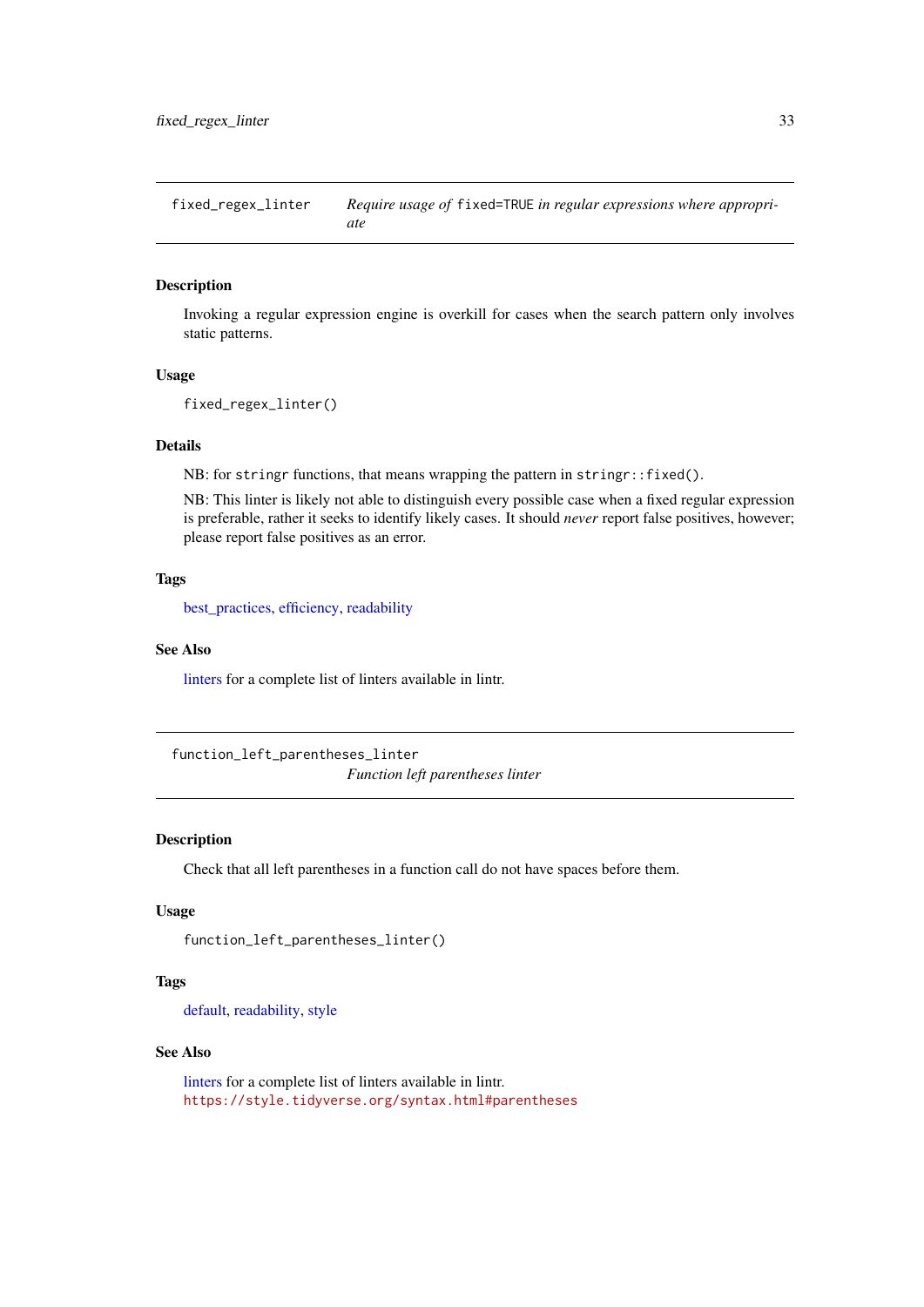```
get_source_expressions
```

```
Parsed sourced file from a filename
```
# Description

This object is given as input to each linter

## Usage

```
get_source_expressions(filename, lines = NULL)
```
# Arguments

| filename | the file to be parsed.                                            |
|----------|-------------------------------------------------------------------|
| lines    | a character vector of lines. If NULL, then filename will be read. |

# Details

The file is read in using the encoding setting. This setting found by taking the first valid result from the following locations

- 1. The encoding key from the usual lintr configuration settings.
- 2. The Encoding field from a Package DESCRIPTION file in a parent directory.
- 3. The Encoding field from an R Project .Rproj file in a parent directory.
- 4. "UTF-8" as a fallback.

## Value

A list with three components:

- expressions a list of n+1 objects. The first n elements correspond to each expression in filename, and consist of a list of 9 elements:
	- filename (character)
	- line (integer) the line in filename where this expression begins
	- column (integer) the column in filename where this expression begins
	- lines (named character) vector of all lines spanned by this expression, named with the line number corresponding to filename
	- parsed\_content (data.frame) as given by [utils::getParseData\(\)](#page-0-0) for this expression
	- xml\_parsed\_content (xml\_document) the XML parse tree of this expression as given by [xmlparsedata::xml\\_parse\\_data\(\)](#page-0-0)
	- content (character) the same as lines as a single string (not split across lines)
	- (Deprecated) find\_line (function) a function for returning lines in this expression
	- (Deprecated) find\_column (function) a similar function for columns

The final element of expressions is a list corresponding to the full file consisting of 6 elements:

• filename (character)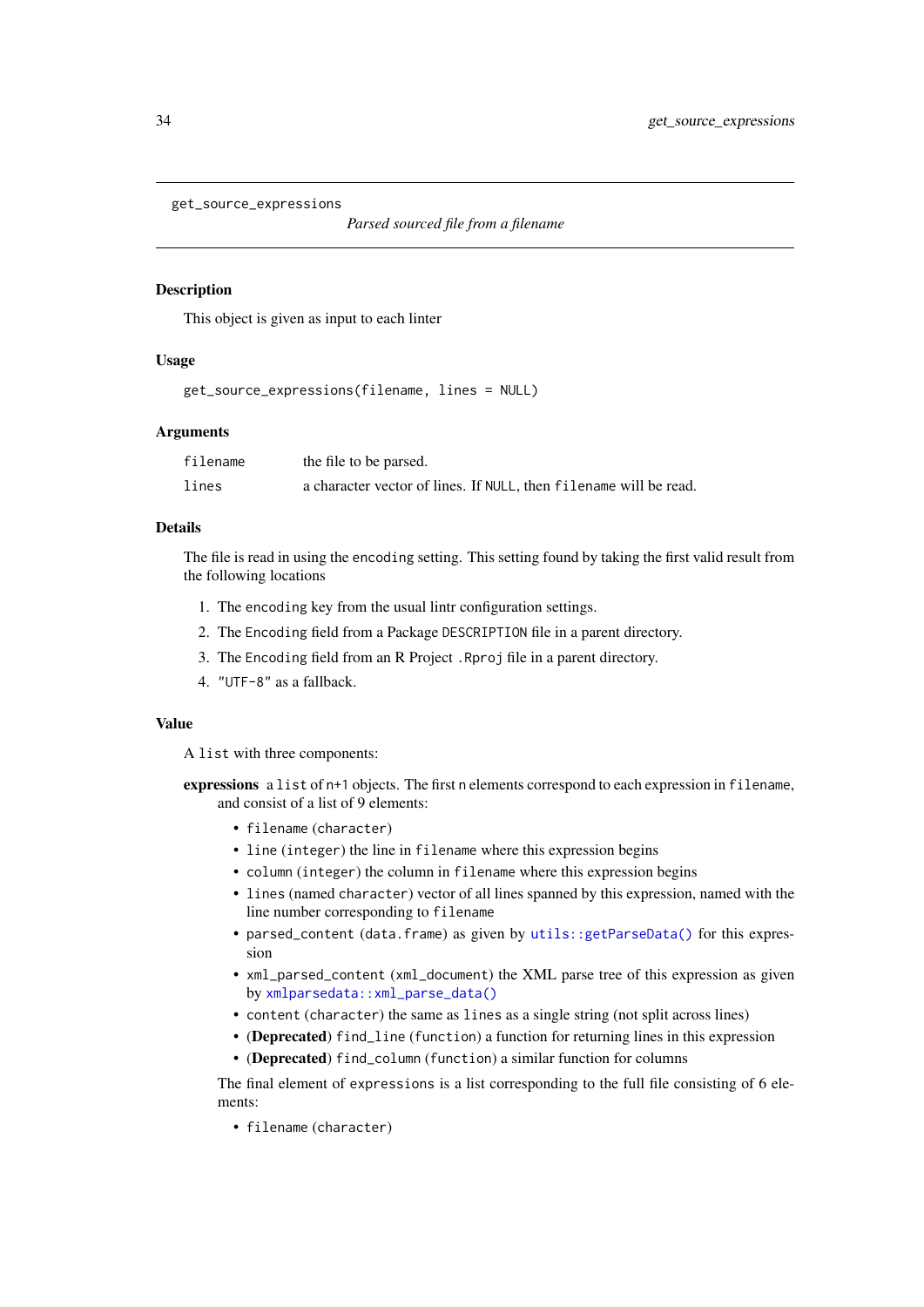- <span id="page-34-0"></span>• file\_lines (character) the [readLines\(\)](#page-0-0) output for this file
- content (character) for .R files, the same as file\_lines; for .Rmd scripts, this is the extracted R source code (as text)
- full\_parsed\_content (data.frame) as given by [utils::getParseData\(\)](#page-0-0) for the full content
- full\_xml\_parsed\_content (xml\_document) the XML parse tree of all expressions as given by [xmlparsedata::xml\\_parse\\_data\(\)](#page-0-0)
- terminal\_newline (logical) records whether filename has a terminal newline (as determined by [readLines\(\)](#page-0-0) producing a corresponding warning)

error A Lint object describing any parsing error.

lines The [readLines\(\)](#page-0-0) output for this file.

ids\_with\_token *Get parsed IDs by token*

# Description

Gets the source IDs (row indices) corresponding to given token.

## Usage

```
ids_with_token(source_expression, value, fun = `==`, source_file)
```
with\_id(source\_expression, id, source\_file)

## Arguments

| source_expression |                                                                                                                                                           |
|-------------------|-----------------------------------------------------------------------------------------------------------------------------------------------------------|
|                   | A list of source expressions, the result of a call to get_source_expressions(),<br>for the desired filename.                                              |
| value             | Character. String corresponding to the token to search for. For example:<br>• "SYMBOL"<br>• "FUNCTION"<br>• "EQ FORMALS"<br>$\cdot$ "\$"<br>$\bullet$ "(" |
| fun               | For additional flexibility, a function to search for in the token column of parsed_content.<br>Typically $==$ or $%$ in%.                                 |
| source_file<br>id | (DEPRECATED) Same as source_expression. Will be removed.<br>Integer. The index corresponding to the desired row of parsed_content.                        |
|                   |                                                                                                                                                           |

## Value

ids\_with\_token: The indices of the parsed\_content data frame entry of the list of source expressions. Indices correspond to the *rows* where fun evaluates to TRUE for the value in the *token* column.

with\_id: A data frame corresponding to the row(s) specified in id.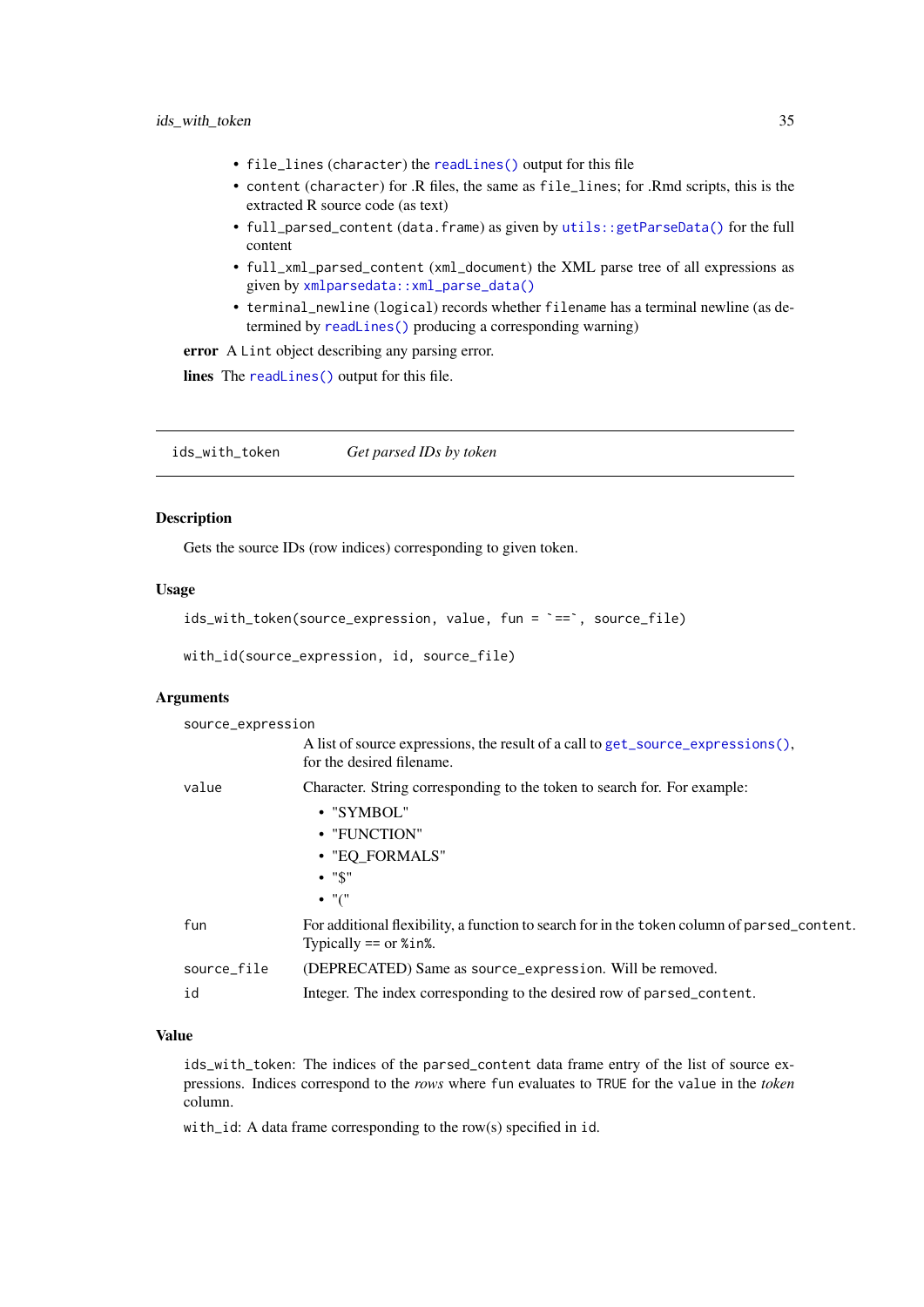## <span id="page-35-0"></span>Functions

• with\_id: Return the row of the parsed\_content entry of the [get\_source\_expressions]() object. Typically used in conjunction with ids\_with\_token to iterate over rows containing desired tokens.

<span id="page-35-1"></span>ifelse\_censor\_linter *Block usage of ifelse where pmin or pmax is more appropriate*

## Description

ifelse( $x > M$ ,  $M$ ,  $x$ ) is the same as  $pmin(x, M)$ , but harder to read and requires several passes over the vector.

## Usage

ifelse\_censor\_linter()

# Details

The same goes for other similar ways to censor a vector, e.g. if else( $x \le M$ , x, M) is pmin(x, M), ifelse( $x < m$ ,  $m$ ,  $x$ ) is pmax( $x$ ,  $m$ ), and ifelse( $x > = m$ ,  $x$ ,  $m$ ) is pmax( $x$ ,  $m$ ).

# Tags

[best\\_practices,](#page-10-1) [efficiency](#page-22-1)

## See Also

[linters](#page-41-1) for a complete list of linters available in lintr.

<span id="page-35-2"></span>implicit\_integer\_linter

*Implicit integer linter*

## Description

Check that integers are explicitly typed using the form 1L instead of 1.

#### Usage

```
implicit_integer_linter()
```
## Tags

[best\\_practices,](#page-10-1) [consistency,](#page-18-1) [style](#page-67-1)

## See Also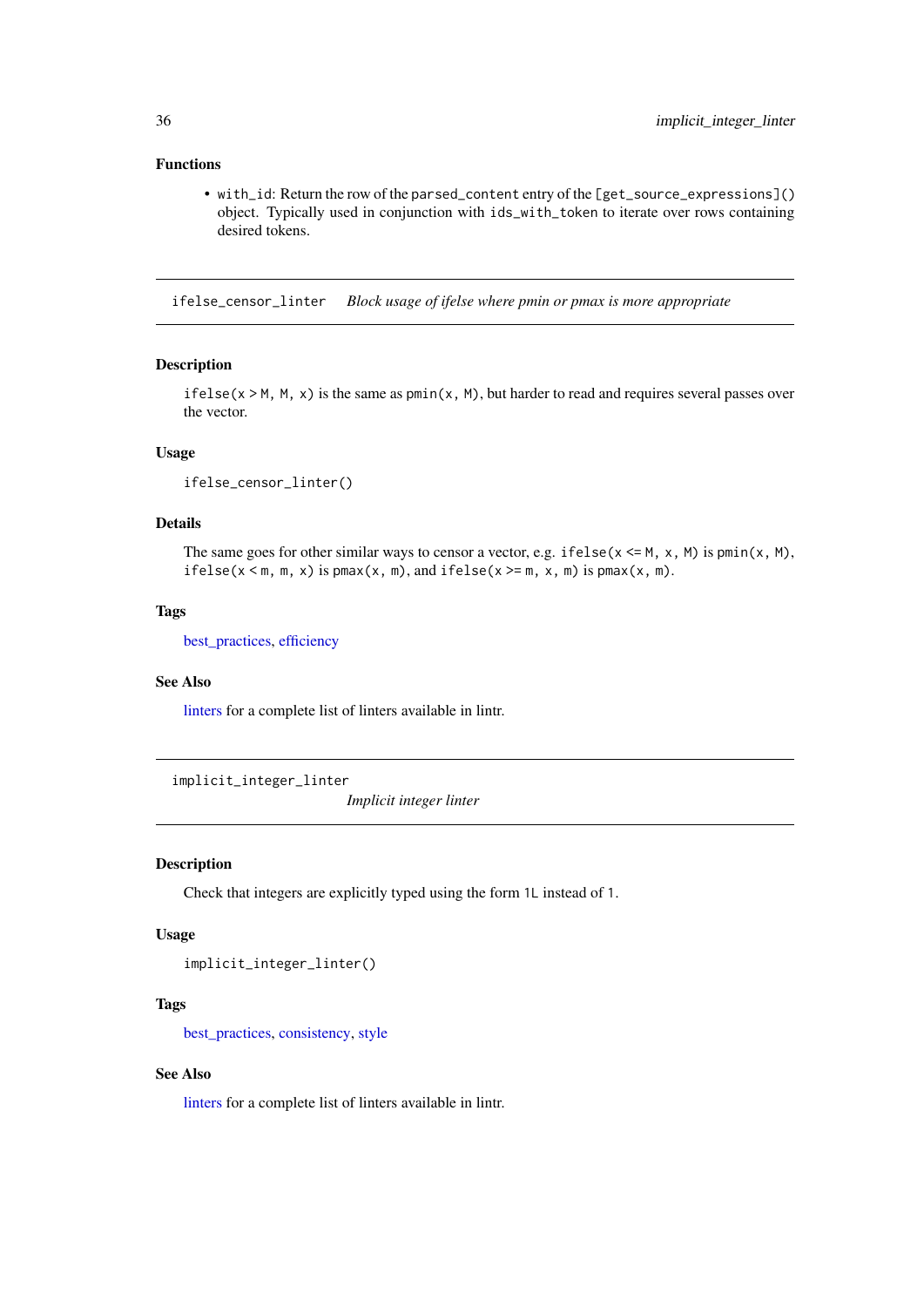<span id="page-36-0"></span>infix\_spaces\_linter *Infix spaces linter*

## Description

Check that infix operators are surrounded by spaces. Enforces the corresponding Tidyverse style guide rule; see <https://style.tidyverse.org/syntax.html#infix-operators>.

## Usage

```
infix_spaces_linter(exclude_operators = NULL, allow_multiple_spaces = TRUE)
```
# Arguments

exclude\_operators

Character vector of operators to exlude from consideration for linting. Default is to include the following "low-precedence" operators:  $+, -, \sim, \gt, \gt, \ll, \lt =, \ll, \ll, \ll$ !=, &, &&, |, ||, <-, :=, <<-, ->, ->>, =, /, \*, and any infix operator (exclude infixes by passing "%%"). Note that  $\leq$ -, :=, and  $\leq$ - are included/excluded as a group (indicated by passing " $\langle -1 \rangle$ "), as are  $\langle -2 \rangle$  and  $\langle viz, "-\rangle$ "), and that = for assignment and for setting arguments in calls are treated the same.

allow\_multiple\_spaces

Logical, default TRUE. If FALSE, usage like  $x = 2$  will also be linted; excluded by default because such usage can sometimes be used for better code alignment, as is allowed by the style guide.

#### Tags

[default,](#page-20-0) [readability,](#page-59-0) [style](#page-67-0)

#### See Also

[linters](#page-41-0) for a complete list of linters available in lintr. <https://style.tidyverse.org/syntax.html#infix-operators>

<span id="page-36-1"></span>inner\_combine\_linter *Require c() to be applied before relatively expensive vectorized functions*

## Description

as. Date(c(a, b)) is logically equivalent to  $c$ (as. Date(a), as. Date(b)); ditto for the equivalence of several other vectorized functions like [as.POSIXct\(\)](#page-0-0) and math functions like [sin\(\)](#page-0-0). The former is to be preferred so that the most expensive part of the operation ([as.Date\(\)](#page-0-0)) is applied only once.

# Usage

```
inner_combine_linter()
```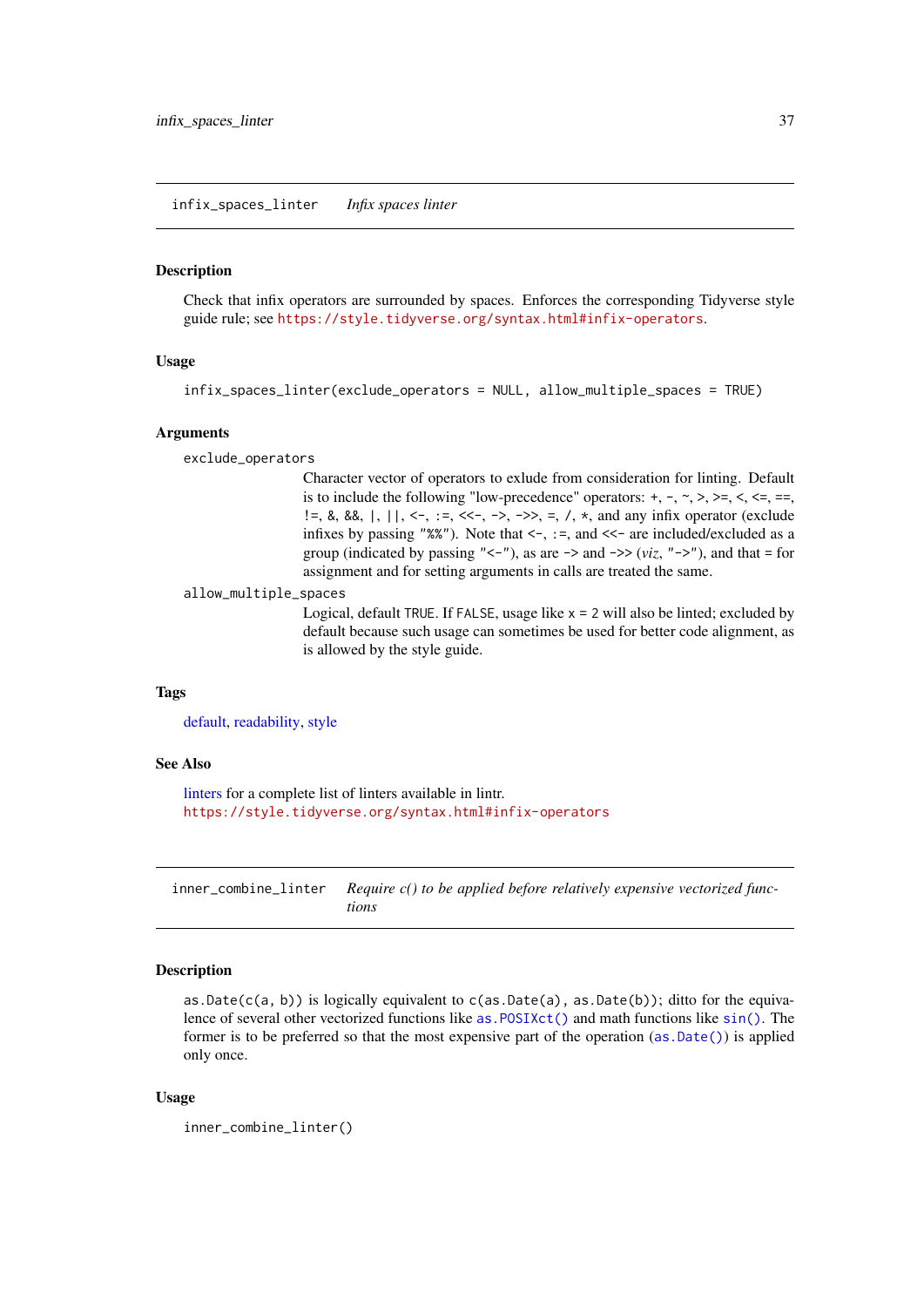#### Tags

[consistency,](#page-18-0) [efficiency,](#page-22-0) [readability](#page-59-0)

#### See Also

[linters](#page-41-0) for a complete list of linters available in lintr.

is\_lint\_level *Is this an expression- or a file-level source object?*

#### Description

Helper for determining whether the current source\_expression contains all expressions in the current file, or just a single expression.

# Usage

```
is_lint_level(source_expression, level = c("expression", "file"))
```
# Arguments

source\_expression A parsed expression object, i.e., an element of the object returned by [get\\_source\\_expressions\(\)](#page-33-0). level Which level of expression is being tested? "expression" means an individual expression, while "file" means all expressions in the current file are available.

<span id="page-37-0"></span>line\_length\_linter *Line length linter*

# Description

Check that the line length of both comments and code is less than length.

# Usage

```
line_length_linter(length = 80L)
```
## Arguments

length maximum line length allowed.

## Tags

[configurable,](#page-16-0) [default,](#page-20-0) [readability,](#page-59-0) [style](#page-67-0)

# See Also

[linters](#page-41-0) for a complete list of linters available in lintr. <https://style.tidyverse.org/syntax.html#long-lines>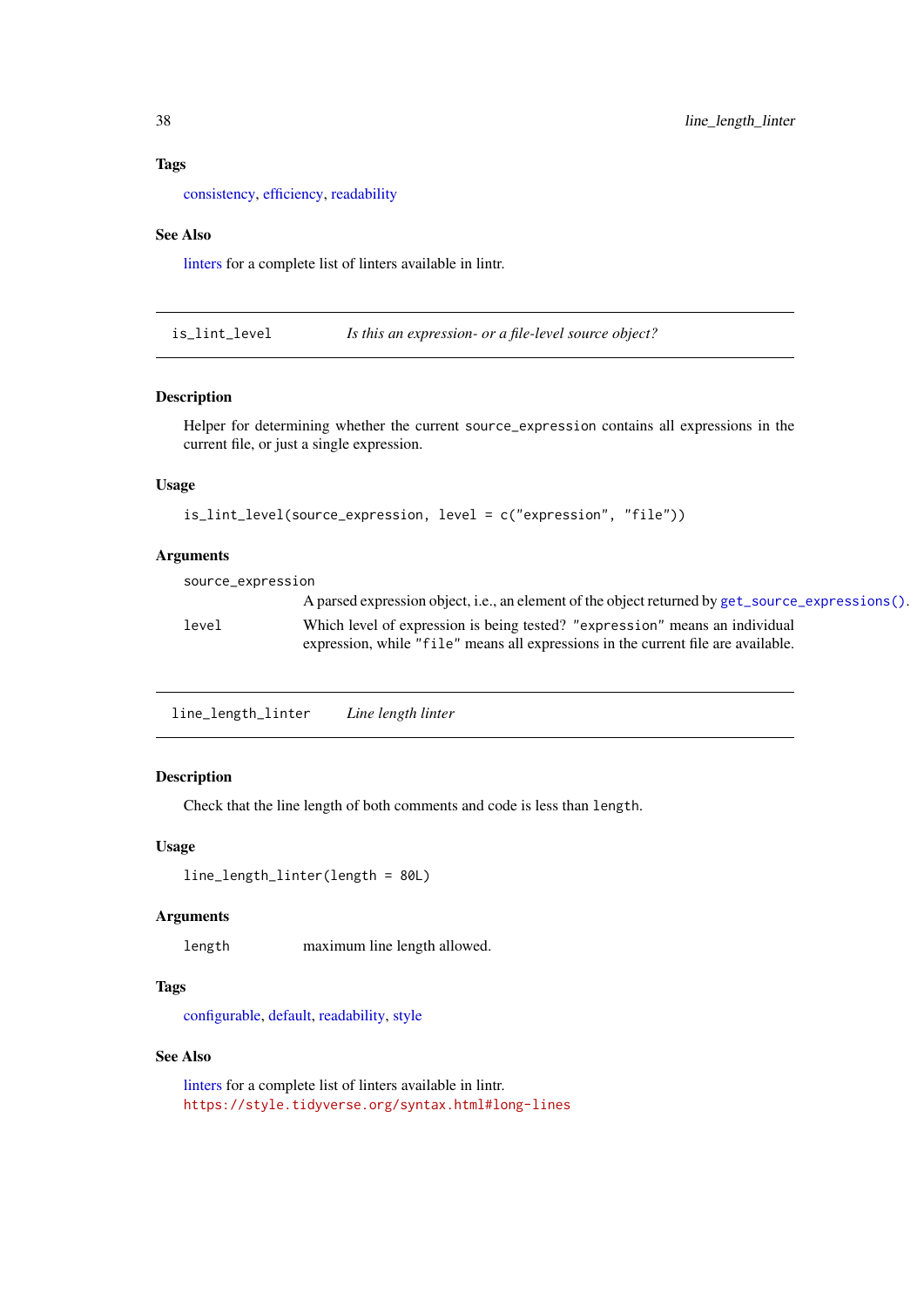## <span id="page-38-0"></span>Description

- lint() lints a single file.
- lint\_dir() lints all files in a directory.
- line\_pakage() lints all likely locations for R files in a package, i.e. R/, tests/, inst/, vignettes/, data-raw/, and demo/.

# Usage

```
lint(
  filename,
  linters = NULL,
  ...,
  cache = FALSE,
  parse_settings = TRUE,
  text = NULL
\lambdalint_dir(
  path = ".",
  ...,
  relative_path = TRUE,
  exclusions = list("renv", "packrat"),
  pattern = rex::rex(".", one_of("Rr"), or("", "html", "md", "nw", "rst", "tex",
    "txt"), end),
  parse_settings = TRUE
)
lint_package(
  path = ".'',...,
  relative_path = TRUE,
  exclusions = list("R/RcppExports.R"),
  parse_settings = TRUE
\lambda
```
# Arguments

| filename | either the filename for a file to lint, or a character string of inline R code for lint-<br>ing. The latter (inline data) applies whenever filename has a newline character<br>$(\ln).$ |
|----------|-----------------------------------------------------------------------------------------------------------------------------------------------------------------------------------------|
| linters  | a named list of linter functions to apply. See linters for a full list of default and<br>available linters.                                                                             |
| $\cdots$ | additional arguments passed to lint(), e.g. linters or cache.                                                                                                                           |
| cache    | given a logical, toggle caching of lint results. If passed a character string, store<br>the cache in this directory.                                                                    |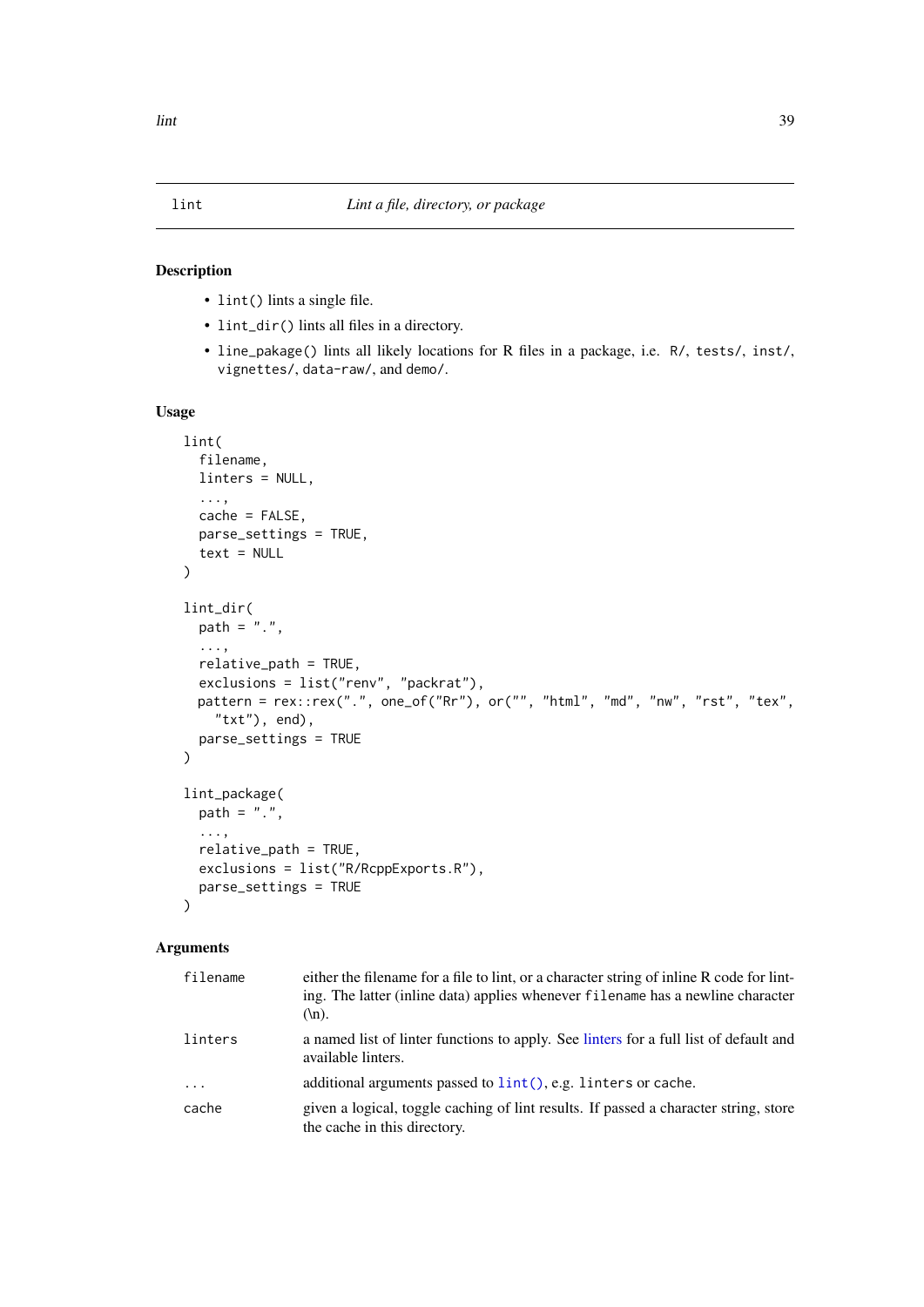|               | parse_settings whether to try and parse the settings.                                                                                                              |
|---------------|--------------------------------------------------------------------------------------------------------------------------------------------------------------------|
| text          | Optional argument for supplying a string or lines directly, e.g. if the file is<br>already in memory or linting is being done ad hoc.                              |
| path          | For the base directory of the project (for $\text{lint\_dir}()$ ) or package (for $\text{lint\_package}()$ ).                                                      |
| relative_path | if TRUE, file paths are printed using their path relative to the base directory. If<br>FALSE, use the full absolute path.                                          |
| exclusions    | exclusions for exclude(), relative to the package path.                                                                                                            |
| pattern       | pattern for files, by default it will take files with any of the extensions .R, .Rmd,<br>.Rnw, .Rhtml, .Rrst, .Rtex, .Rtxt allowing for lowercase $r(x, \ldots)$ . |

#### Details

Read vigentte("lintr") to learn how to configure which linters are run by default.

# Value

A list of lint objects.

# Examples

```
## Not run:
 lint("some/file-name.R") # linting a file
 \text{lint}("a = 123\n") # linting inline-code
 \text{lint}(\text{text} = "a = 123") # linting inline-code
## End(Not run)
## Not run:
 lint_dir()
 lint_dir(
    linters = list(semicolon_linter())
    cache = TRUE,
    exclusions = list("inst/doc/creating_linters.R" = 1, "inst/example/bad.R", "renv")
  \lambda## End(Not run)
## Not run:
 lint_package()
  lint_package(
    linters = linters_with_defaults(semicolon_linter = semicolon_linter())
    cache = TRUE,exclusions = list("inst/doc/creating_linters.R" = 1, "inst/example/bad.R")
  \lambda
```
## End(Not run)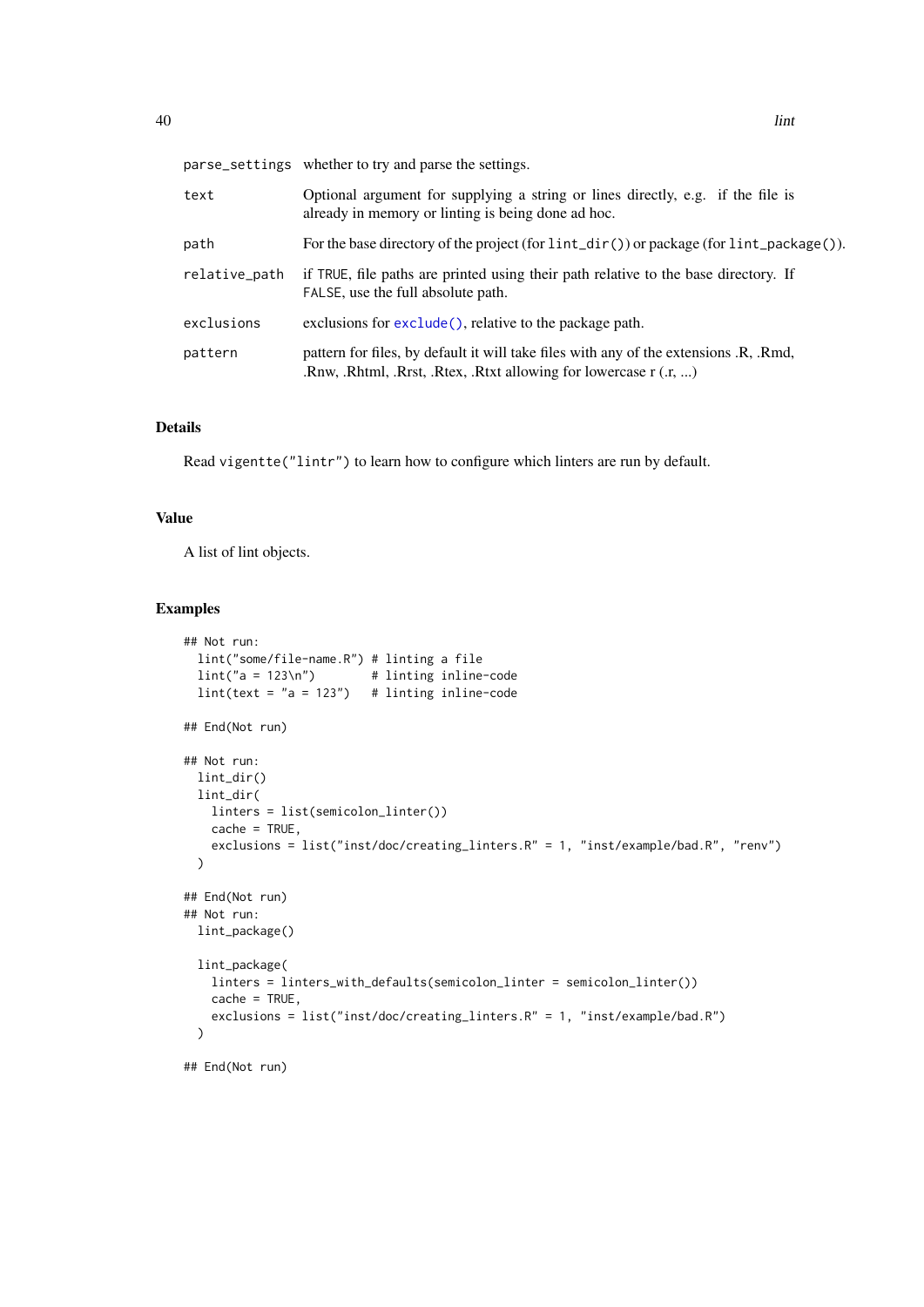# Description

Create a lint object

# Usage

```
Lint(
  filename,
  line_number = 1L,
  column_number = 1L,
  type = c("style", "warning", "error"),
  message = "",line = "",ranges = NULL,
 line = "")
```
# Arguments

| filename      | path to the source file that was linted.                |
|---------------|---------------------------------------------------------|
| line_number   | line number where the lint occurred.                    |
| column number | column number where the lint occurred.                  |
| type          | type of lint.                                           |
| message       | message used to describe the lint error                 |
| line          | code source where the lint occurred                     |
| ranges        | a list of ranges on the line that should be emphasized. |
| linter        | deprecated. No longer used.                             |

# Value

an object of class 'lint'.

Linter *Create a* linter *closure*

# Description

Create a linter closure

# Usage

Linter(fun, name = linter\_auto\_name())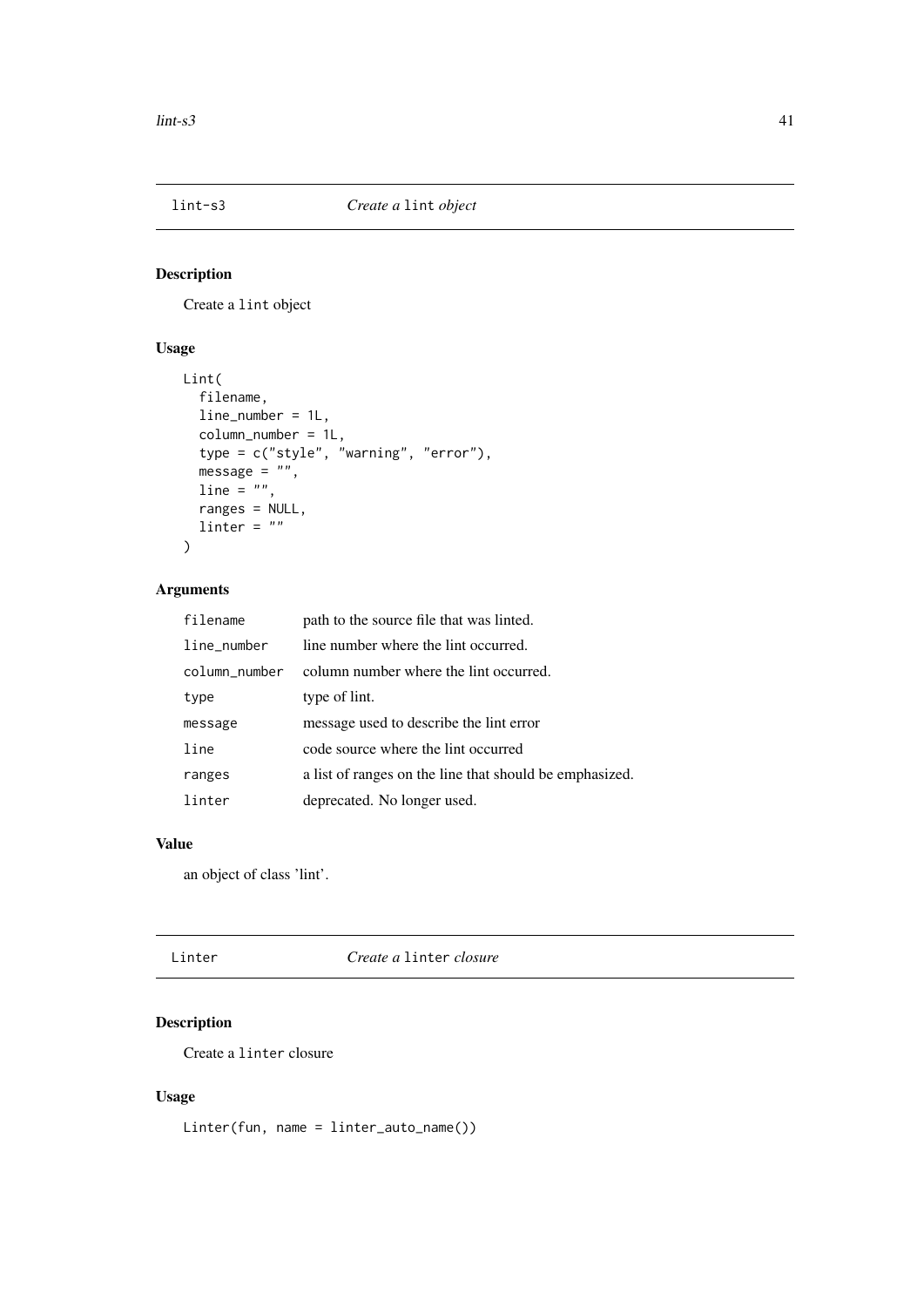# Arguments

| fun  | A function that takes a source file and returns lint objects.                                      |
|------|----------------------------------------------------------------------------------------------------|
| name | Default name of the Linter. Lints produced by the linter will be labelled with<br>name by default. |

## Value

The same function with its class set to 'linter'.

<span id="page-41-0"></span>linters *Available linters*

# Description

A variety of linters is available in lintr. The most popular ones are readily accessible through [default\\_linters\(\)](#page-20-0).

Within a [lint\(\)](#page-38-0) function call, the linters in use are initialized with the provided arguments and fed with the source file (provided by [get\\_source\\_expressions\(\)](#page-33-0)).

A data frame of all available linters can be retrieved using [available\\_linters\(\)](#page-9-0). Documentation for linters is structured into tags to allow for easier discovery; see also [available\\_tags\(\)](#page-9-1).

## Tags

The following tags exist:

- [best\\_practices](#page-10-0) (36 linters)
- [common\\_mistakes](#page-15-0) (6 linters)
- [configurable](#page-16-0) (20 linters)
- [consistency](#page-18-0) (16 linters)
- [correctness](#page-19-0) (7 linters)
- [default](#page-20-0) (24 linters)
- [deprecated](#page-21-0) (4 linters)
- [efficiency](#page-22-0) (16 linters)
- [executing](#page-24-0) (5 linters)
- [package\\_development](#page-54-0) (14 linters)
- [readability](#page-59-0) (37 linters)
- [robustness](#page-62-0) (12 linters)
- [style](#page-67-0) (35 linters)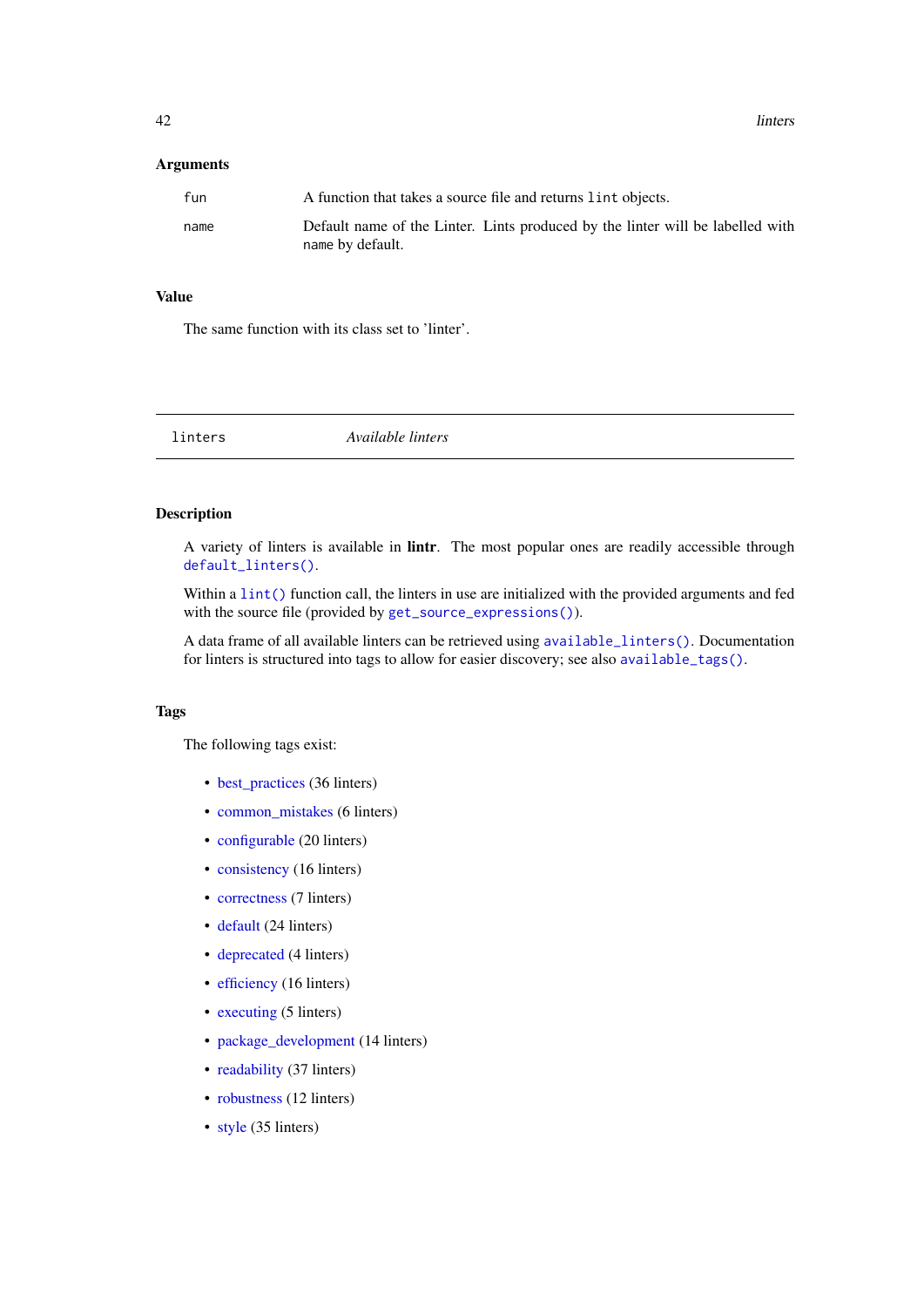#### linters and the set of the set of the set of the set of the set of the set of the set of the set of the set of the set of the set of the set of the set of the set of the set of the set of the set of the set of the set of t

#### **Linters**

The following linters exist:

- [absolute\\_path\\_linter](#page-5-0) (tags: best\_practices, configurable, robustness)
- [any\\_duplicated\\_linter](#page-7-0) (tags: best practices, efficiency)
- [any\\_is\\_na\\_linter](#page-8-0) (tags: best\_practices, efficiency)
- [assignment\\_linter](#page-8-1) (tags: consistency, default, style)
- [backport\\_linter](#page-10-1) (tags: configurable, package\_development, robustness)
- [brace\\_linter](#page-12-0) (tags: configurable, default, readability, style)
- [class\\_equals\\_linter](#page-13-0) (tags: best\_practices, consistency, robustness)
- [closed\\_curly\\_linter](#page-14-0) (tags: configurable, deprecated, readability, style)
- [commas\\_linter](#page-14-1) (tags: default, readability, style)
- [commented\\_code\\_linter](#page-15-1) (tags: best\_practices, default, readability, style)
- [condition\\_message\\_linter](#page-16-1) (tags: best\_practices, consistency)
- [conjunct\\_test\\_linter](#page-17-0) (tags: best practices, package development, readability)
- [consecutive\\_stopifnot\\_linter](#page-18-1) (tags: consistency, readability, style)
- [cyclocomp\\_linter](#page-19-1) (tags: best practices, configurable, default, readability, style)
- [duplicate\\_argument\\_linter](#page-22-1) (tags: common mistakes, configurable, correctness)
- [equals\\_na\\_linter](#page-23-1) (tags: common mistakes, correctness, default, robustness)
- expect comparison linter (tags: best practices, package development)
- expect identical linter (tags: package development)
- expect length linter (tags: best practices, package development, readability)
- [expect\\_named\\_linter](#page-28-0) (tags: best\_practices, package\_development, readability)
- [expect\\_not\\_linter](#page-28-1) (tags: best\_practices, package\_development, readability)
- [expect\\_null\\_linter](#page-29-0) (tags: best\_practices, package\_development)
- [expect\\_s3\\_class\\_linter](#page-29-1) (tags: best\_practices, package\_development)
- [expect\\_s4\\_class\\_linter](#page-30-0) (tags: best\_practices, package\_development)
- [expect\\_true\\_false\\_linter](#page-30-1) (tags: best practices, package development, readability)
- [expect\\_type\\_linter](#page-31-0) (tags: best\_practices, package\_development)
- [extraction\\_operator\\_linter](#page-31-1) (tags: best\_practices, style)
- [fixed\\_regex\\_linter](#page-32-0) (tags: best\_practices, efficiency, readability)
- [function\\_left\\_parentheses\\_linter](#page-32-1) (tags: default, readability, style)
- [ifelse\\_censor\\_linter](#page-35-0) (tags: best practices, efficiency)
- [implicit\\_integer\\_linter](#page-35-1) (tags: best\_practices, consistency, style)
- [infix\\_spaces\\_linter](#page-36-0) (tags: default, readability, style)
- [inner\\_combine\\_linter](#page-36-1) (tags: consistency, efficiency, readability)
- [line\\_length\\_linter](#page-37-0) (tags: configurable, default, readability, style)
- [literal\\_coercion\\_linter](#page-46-0) (tags: best practices, consistency, efficiency)
- [missing\\_argument\\_linter](#page-46-1) (tags: common\_mistakes, configurable, correctness)
- [missing\\_package\\_linter](#page-47-0) (tags: common\_mistakes, robustness)
- [namespace\\_linter](#page-48-0) (tags: configurable, correctness, executing, robustness)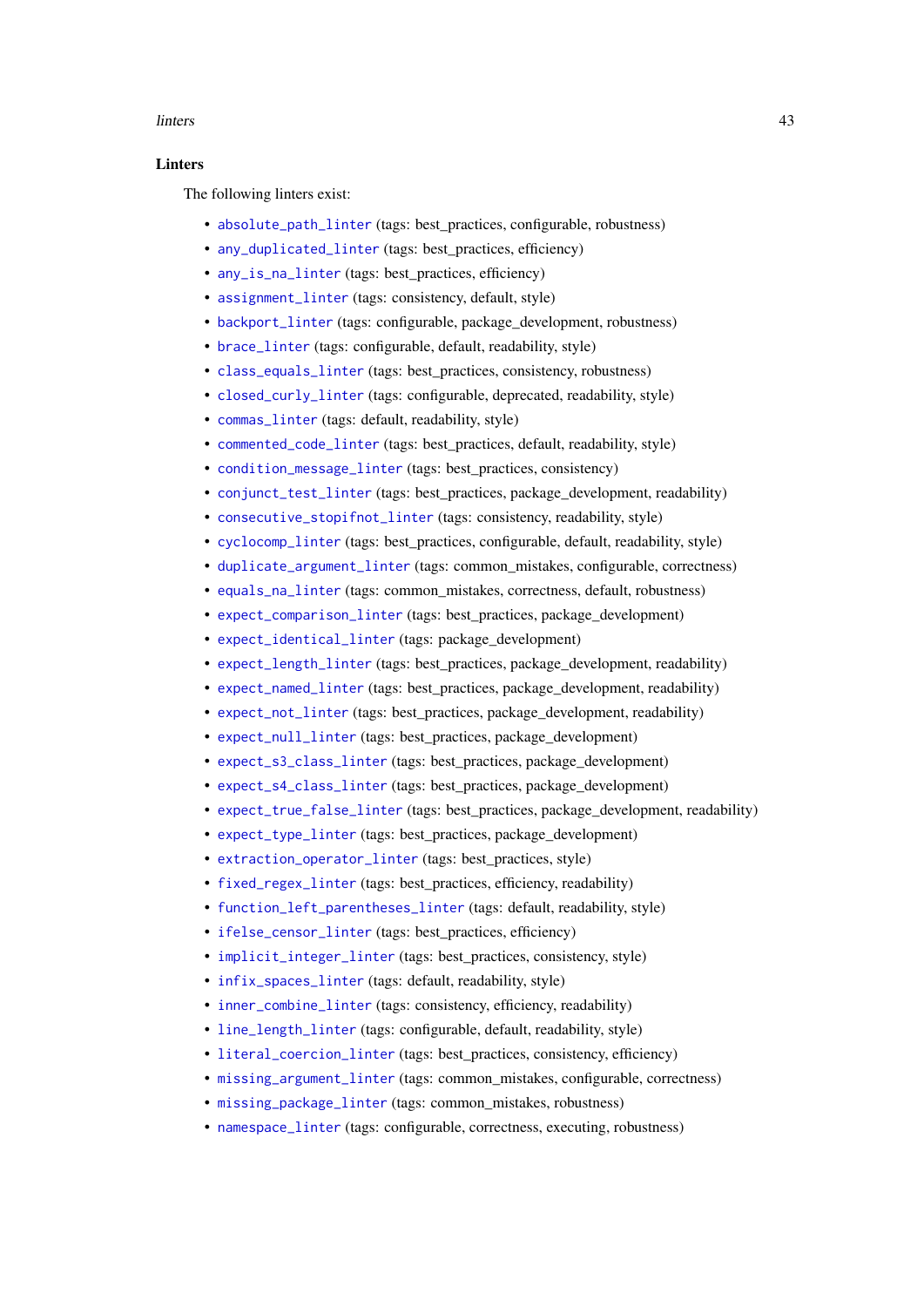- [nested\\_ifelse\\_linter](#page-48-1) (tags: efficiency, readability)
- [no\\_tab\\_linter](#page-50-0) (tags: consistency, default, style)
- [nonportable\\_path\\_linter](#page-49-0) (tags: best\_practices, configurable, robustness)
- [numeric\\_leading\\_zero\\_linter](#page-50-1) (tags: consistency, readability, style)
- [object\\_length\\_linter](#page-51-0) (tags: configurable, default, executing, readability, style)
- [object\\_name\\_linter](#page-51-1) (tags: configurable, consistency, default, executing, style)
- [object\\_usage\\_linter](#page-52-0) (tags: correctness, default, executing, readability, style)
- open curly linter (tags: configurable, deprecated, readability, style)
- [outer\\_negation\\_linter](#page-53-1) (tags: best\_practices, efficiency, readability)
- [package\\_hooks\\_linter](#page-54-1) (tags: correctness, package\_development, style)
- [paren\\_body\\_linter](#page-55-0) (tags: default, readability, style)
- [paren\\_brace\\_linter](#page-56-0) (tags: deprecated, readability, style)
- [paste\\_linter](#page-57-0) (tags: best practices, consistency)
- [pipe\\_call\\_linter](#page-58-0) (tags: readability, style)
- [pipe\\_continuation\\_linter](#page-58-1) (tags: default, readability, style)
- [redundant\\_ifelse\\_linter](#page-61-0) (tags: best\_practices, consistency, efficiency)
- [regex\\_subset\\_linter](#page-61-1) (tags: best\_practices, efficiency)
- [semicolon\\_linter](#page-63-0) (tags: configurable, default, readability, style)
- [semicolon\\_terminator\\_linter](#page-63-1) (tags: configurable, deprecated, readability, style)
- seq linter (tags: best practices, consistency, default, efficiency, robustness)
- [single\\_quotes\\_linter](#page-64-0) (tags: consistency, default, readability, style)
- [spaces\\_inside\\_linter](#page-64-1) (tags: default, readability, style)
- [spaces\\_left\\_parentheses\\_linter](#page-65-0) (tags: default, readability, style)
- [sprintf\\_linter](#page-65-1) (tags: common\_mistakes, correctness)
- [string\\_boundary\\_linter](#page-66-0) (tags: efficiency, readability)
- [strings\\_as\\_factors\\_linter](#page-66-1) (tags: robustness)
- [system\\_file\\_linter](#page-68-0) (tags: best\_practices, consistency, readability)
- [T\\_and\\_F\\_symbol\\_linter](#page-70-0) (tags: best\_practices, consistency, default, readability, robustness, style)
- [todo\\_comment\\_linter](#page-69-0) (tags: configurable, style)
- [trailing\\_blank\\_lines\\_linter](#page-69-1) (tags: default, style)
- [trailing\\_whitespace\\_linter](#page-70-1) (tags: default, style)
- [undesirable\\_function\\_linter](#page-71-0) (tags: best practices, configurable, efficiency, robustness, style)
- [undesirable\\_operator\\_linter](#page-71-1) (tags: best\_practices, configurable, efficiency, robustness, style)
- [unneeded\\_concatenation\\_linter](#page-72-0) (tags: configurable, efficiency, readability, style)
- [unreachable\\_code\\_linter](#page-73-0) (tags: best\_practices, readability)
- [unused\\_import\\_linter](#page-73-1) (tags: best practices, common mistakes, configurable, executing)
- [vector\\_logic\\_linter](#page-75-0) (tags: best\_practices, default, efficiency)
- [yoda\\_test\\_linter](#page-76-0) (tags: best\_practices, package\_development, readability)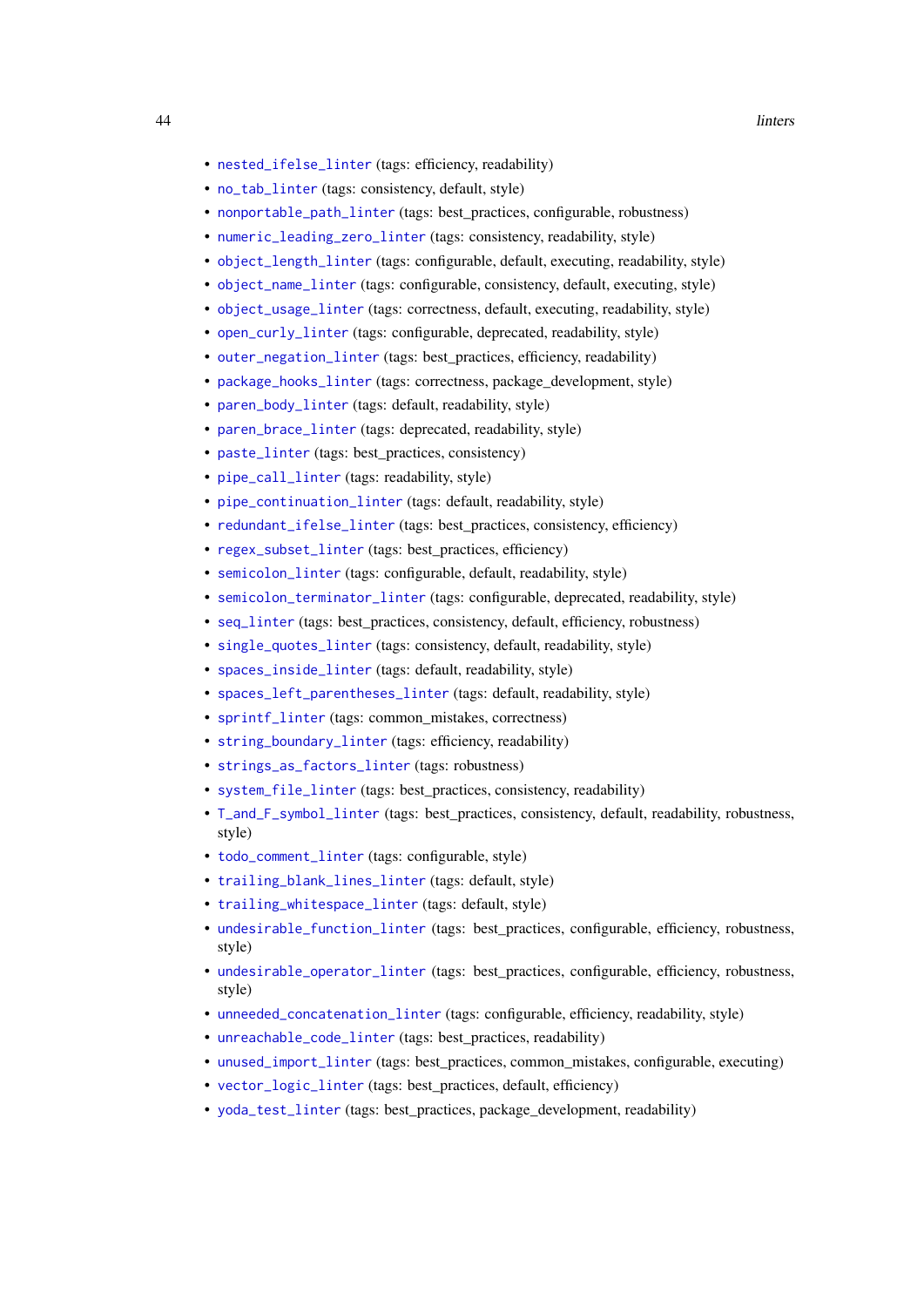<span id="page-44-0"></span>linters\_with\_defaults *Create a linter configuration based on defaults*

#### Description

Make a new list based on **lintr**'s default linters. The result of this function is meant to be passed to the linters argument of lint(), or to be put in your configuration file.

#### Usage

```
limits\_with\_defaults(..., defaults = default\_limits)with\_defaults(..., default = default\_limits)
```
#### Arguments

... Arguments of elements to change. If unnamed, the argument is automatically named. If the named argument already exists in the list of linters, it is replaced by the new element. If it does not exist, it is added. If the value is NULL, the linter is removed.

defaults, default

Default list of linters to modify. Must be named.

## See Also

[linters\\_with\\_tags](#page-45-0) for basing off tags attached to linters, possibly across multiple packages. [avail](#page-9-0)[able\\_linters](#page-9-0) to get a data frame of available linters. [linters](#page-41-0) for a complete list of linters available in lintr.

## Examples

```
# When using interactively you will usually pass the result onto `lint` or `lint_package()`
## Not run:
lint("foo.R", linters = linters_with_defaults(line_length_linter = line_length_linter(120)))
## End(Not run)
# the default linter list with a different line length cutoff
my_linters <- linters_with_defaults(line_length_linter = line_length_linter(120))
# omit the argument name if you are just using different arguments
my_linters <- linters_with_defaults(defaults = my_linters, object_name_linter("camelCase"))
# remove assignment checks (with NULL), add absolute path checks
my_linters <- linters_with_defaults(
  defaults = my_linters,
  assignment_linter = NULL,
  absolute_path_linter()
)
```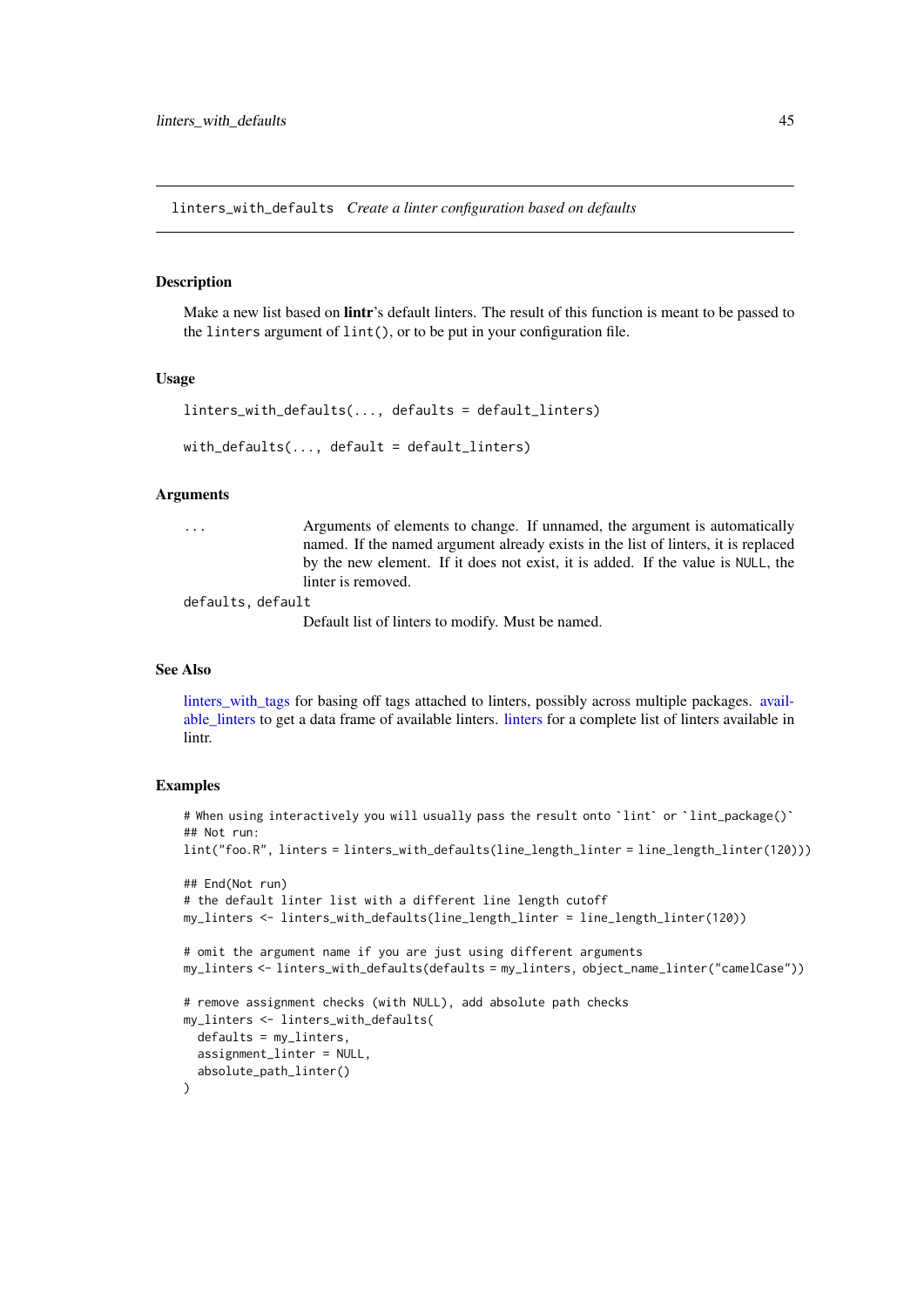<span id="page-45-0"></span>linters\_with\_tags *Create a tag-based linter configuration*

# Description

Make a new list based on all linters provided by packages and tagged with tags. The result of this function is meant to be passed to the linters argument of lint(), or to be put in your configuration file.

# Usage

```
linters_with_tags(tags, ..., packages = "lintr", exclude_tags = "deprecated")
```
# Arguments

| tags         | Optional character vector of tags to search. Only linters with at least one match-<br>ing tag will be returned. If tags is NULL, all linters will be returned.                                                                                                             |
|--------------|----------------------------------------------------------------------------------------------------------------------------------------------------------------------------------------------------------------------------------------------------------------------------|
| $\ddots$ .   | Arguments of elements to change. If unnamed, the argument is automatically<br>named. If the named argument already exists in the list of linters, it is replaced<br>by the new element. If it does not exist, it is added. If the value is NULL, the<br>linter is removed. |
| packages     | A character vector of packages to search for linters.                                                                                                                                                                                                                      |
| exclude_tags | Tags to exclude from the results. Linters with at least one matching tag will not<br>be returned. If except_tags is NULL, no linters will be excluded.                                                                                                                     |

### Value

A modified list of linters.

# See Also

linters with defaults for basing off lintr's set of default linters. available linters to get a data frame of available linters. [linters](#page-41-0) for a complete list of linters available in lintr.

# Examples

```
# `linters_with_defaults()` and `linters_with_tags("default")` are the same:
all.equal(linters_with_defaults(), linters_with_tags("default"))
# Get all linters useful for package development
linters_with_tags(tags = "package_development")
# Get all linters provided by lintr
linters_with_tags(tags = NULL)
# Get all linters tagged as "default" from lintr and mypkg
## Not run: linters_with_tags("default", packages = c("lintr", "mypkg"))
```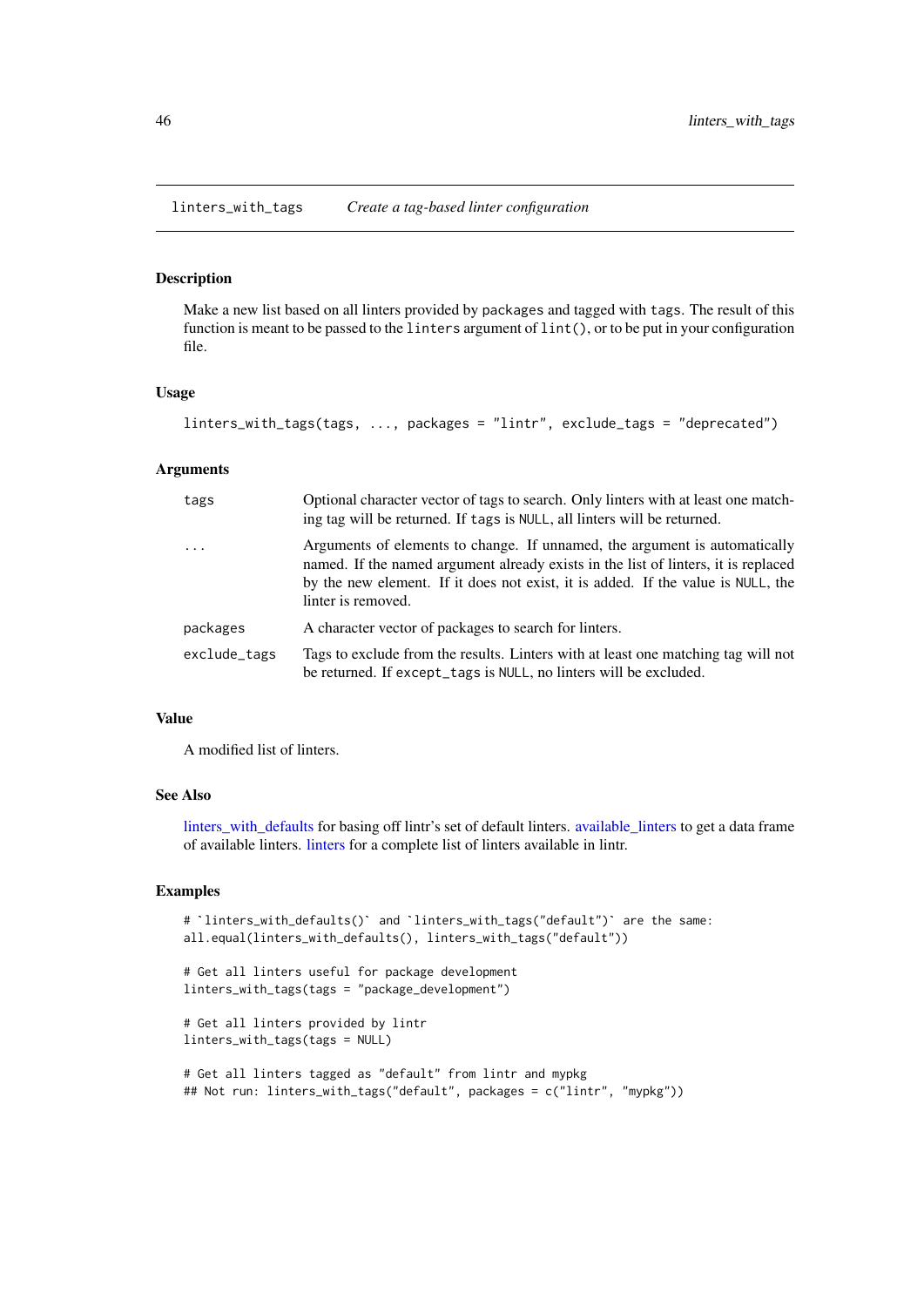<span id="page-46-0"></span>literal\_coercion\_linter

*Require usage of correctly-typed literals over literal coercions*

# Description

as.integer(1) is the same as 1L but the latter is more concise and gets typed correctly at compilation.

#### Usage

```
literal_coercion_linter()
```
# Details

The same applies to missing sentinels like NA – typically, it is not necessary to specify the storage type of NA, but when it is, prefer using the typed version (e.g. NA\_real\_) instead of a coercion (like as.numeric(NA)).

## Tags

[best\\_practices,](#page-10-0) [consistency,](#page-18-0) [efficiency](#page-22-0)

#### See Also

[linters](#page-41-0) for a complete list of linters available in lintr.

<span id="page-46-1"></span>missing\_argument\_linter

*Missing argument linter*

#### Description

Check for missing arguments in function calls.

## Usage

```
missing_argument_linter(except = c("switch", "alist"), allow_trailing = FALSE)
```
#### Arguments

except a character vector of function names as exceptions. allow\_trailing always allow trailing empty arguments?

# Tags

[common\\_mistakes,](#page-15-0) [configurable,](#page-16-0) [correctness](#page-19-0)

# See Also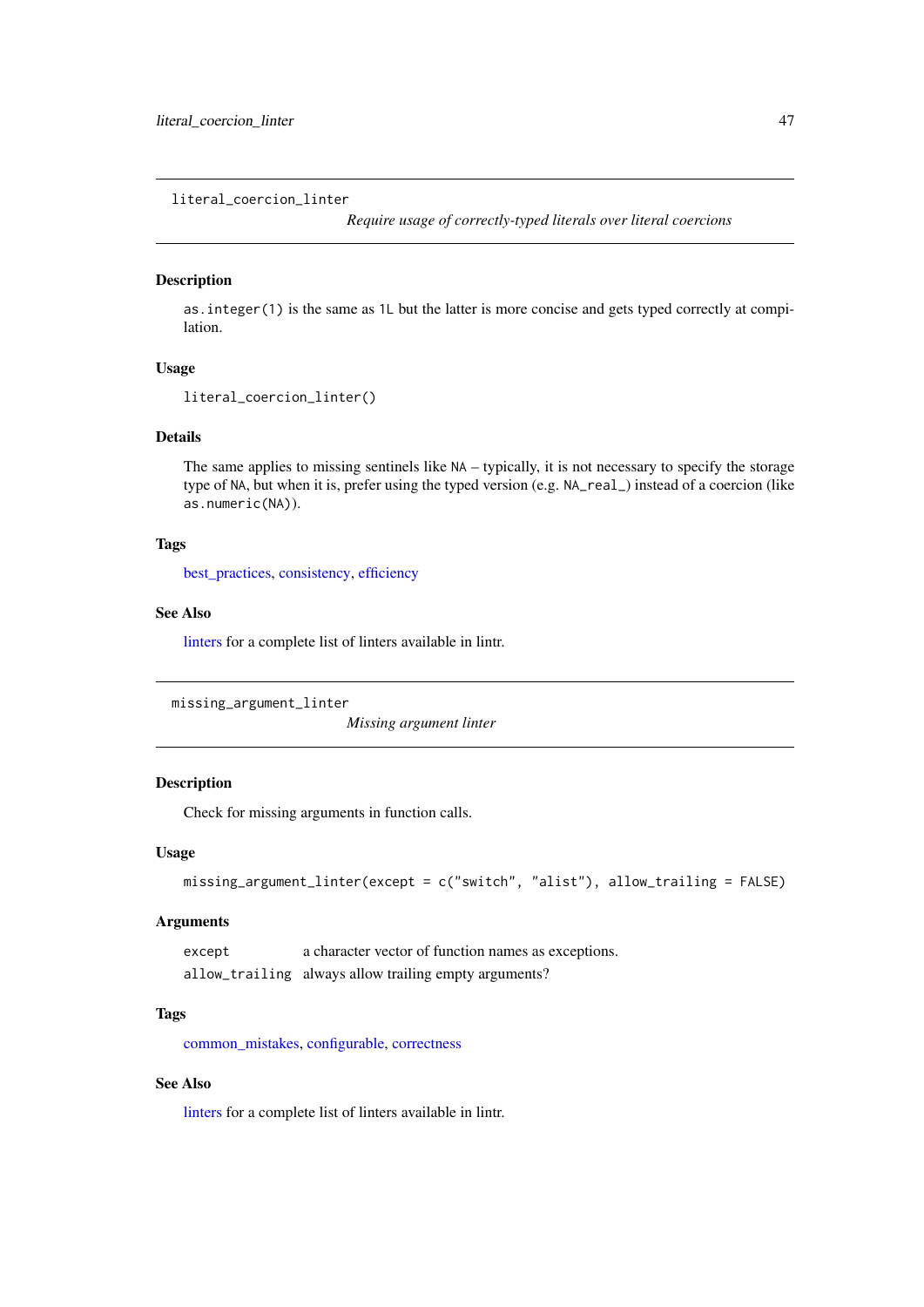<span id="page-47-0"></span>missing\_package\_linter

*Missing package linter*

# Description

Check for missing packages in library(), require(), loadNamespace() and requireNamespace() calls.

## Usage

```
missing_package_linter()
```
# Tags

[common\\_mistakes,](#page-15-0) [robustness](#page-62-0)

# See Also

[linters](#page-41-0) for a complete list of linters available in lintr.

<span id="page-47-1"></span>modify\_defaults *Modify lintr defaults*

# Description

Modify a list of defaults by name, allowing for replacement, deletion and addition of new elements.

# Usage

```
modify_defaults(defaults, ...)
```
# Arguments

defaults named list of elements to modify.

... arguments of elements to change. If unnamed, the argument is automatically named. If the named argument already exists in defaults, it is replaced by the new element. If it does not exist, it is added. If the value is NULL, the element is removed.

#### Value

A modified list of elements, sorted by name. To achieve this sort in a platform-independent way, two transformations are applied to the names: (1) replace  $\bot$  with 0 and (2) convert [tolower\(\)](#page-0-0).

# See Also

[linters\\_with\\_tags,](#page-45-0) [linters\\_with\\_defaults](#page-44-0) for creating linter lists.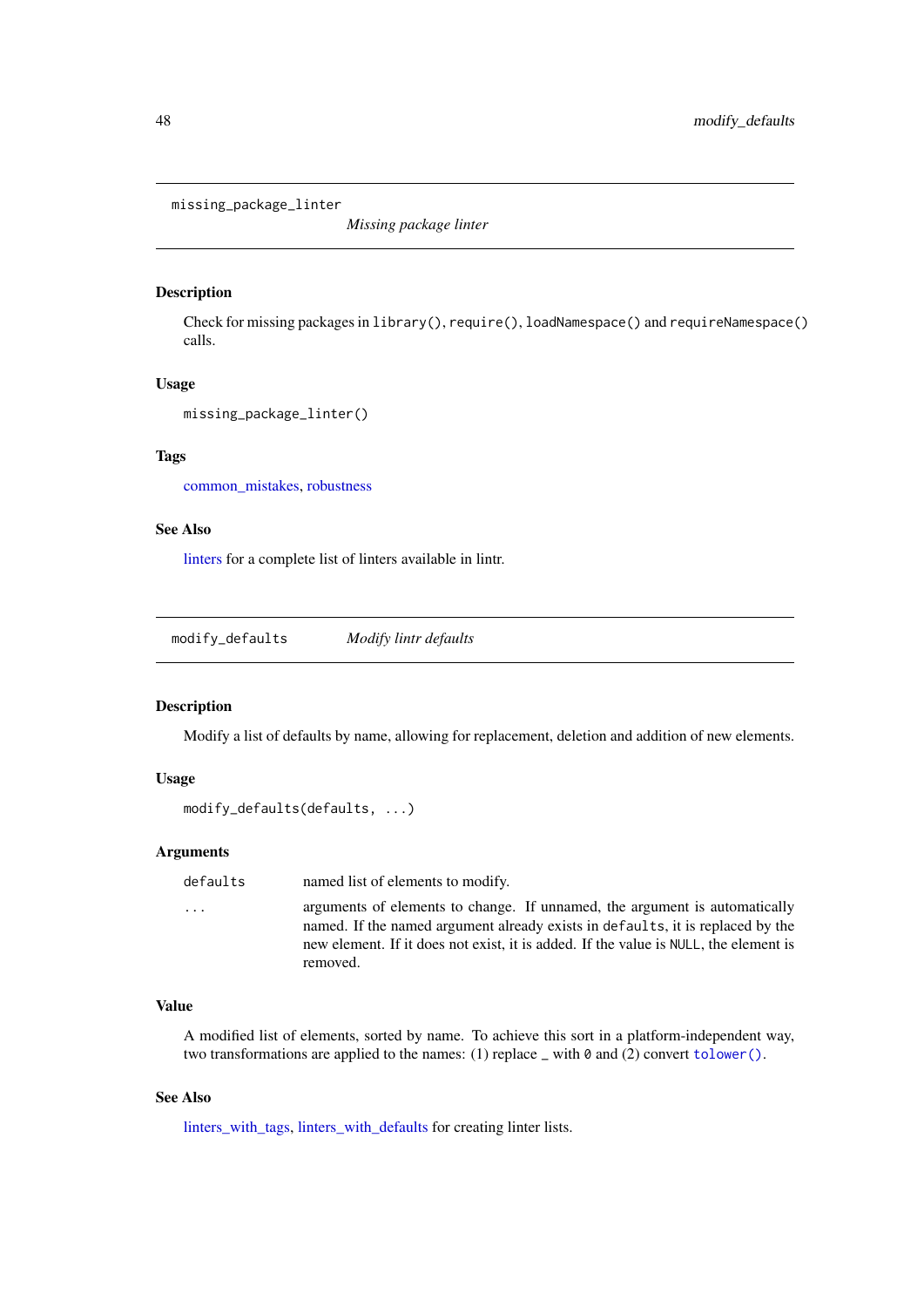#### namespace\_linter 49

#### Examples

```
# custom list of undesirable functions:
# remove sapply (using NULL)
# add cat (with a accompanying message),
# add print (unnamed, i.e. with no accompanying message)
# add return (as taken from all_undesirable_functions)
my_undesirable_functions <- modify_defaults(defaults = default_undesirable_functions,
  sapply=NULL, "cat"="No cat allowed", "print", all_undesirable_functions[["return"]])
```
<span id="page-48-0"></span>namespace\_linter *Namespace linter*

#### Description

Check for missing packages and symbols in namespace calls. Note that using check\_exports=TRUE or check\_nonexports=TRUE will load packages used in user code so it could potentially change the global state.

#### Usage

```
namespace_linter(check_exports = TRUE, check_nonexports = TRUE)
```
## Arguments

check\_exports Check if symbol is exported from namespace in namespace::symbol calls. check\_nonexports

Check if symbol exists in namespace in namespace:::symbol calls.

#### Tags

[configurable,](#page-16-0) [correctness,](#page-19-0) [executing,](#page-24-0) [robustness](#page-62-0)

#### See Also

[linters](#page-41-0) for a complete list of linters available in lintr.

<span id="page-48-1"></span>nested\_ifelse\_linter *Block usage of nested ifelse() calls*

#### Description

Calling ifelse in nested calls is problematic for two main reasons:

- 1. It can be hard to read mapping the code to the expected output for such code can be a messy task/require a lot of mental bandwidth, especially for code that nests more than once
- 2. It is inefficient ifelse can evaluate *all* of its arguments at both yes and no (see https://stackoverflow.com/q/162751) this issue is exacerbated for nested calls

## Usage

nested\_ifelse\_linter()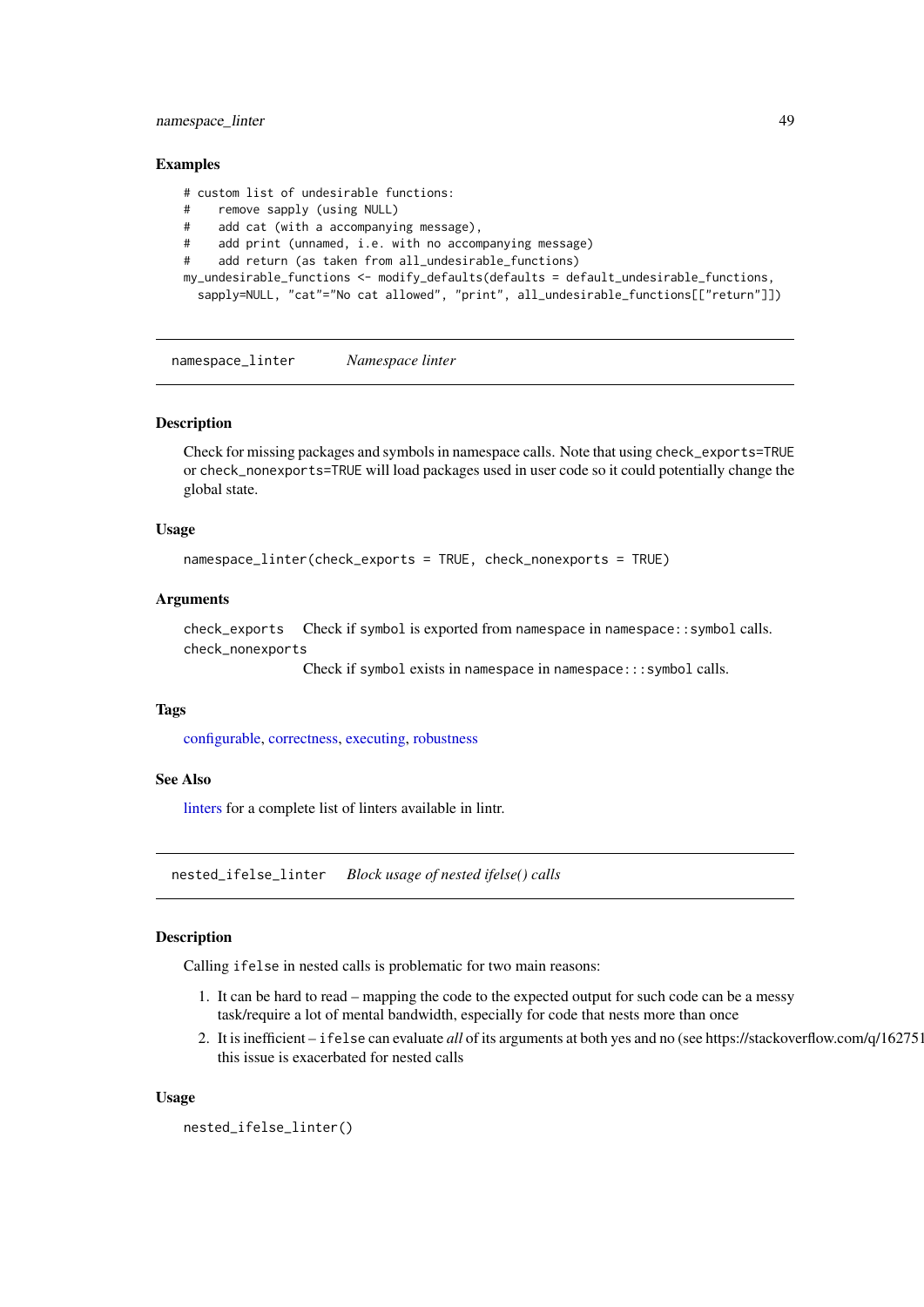# Details

Users can instead rely on a more readable alternative modeled after SQL CASE WHEN statements, such as data.table::fcase or dplyr::case\_when, or use a look-up-and-merge approach (build a mapping table between values and outputs and merge this to the input).

# Tags

[efficiency,](#page-22-0) [readability](#page-59-0)

# See Also

[linters](#page-41-0) for a complete list of linters available in lintr.

<span id="page-49-0"></span>nonportable\_path\_linter

*Non-portable path linter*

# Description

Check that [file.path\(\)](#page-0-0) is used to construct safe and portable paths.

# Usage

```
nonportable_path_linter(lax = TRUE)
```
## Arguments

- lax Less stringent linting, leading to fewer false positives. If TRUE, only lint path strings, which
	- contain at least two path elements, with one having at least two characters and
	- contain only alphanumeric chars (including UTF-8), spaces, and win32 allowed punctuation

#### Tags

[best\\_practices,](#page-10-0) [configurable,](#page-16-0) [robustness](#page-62-0)

# See Also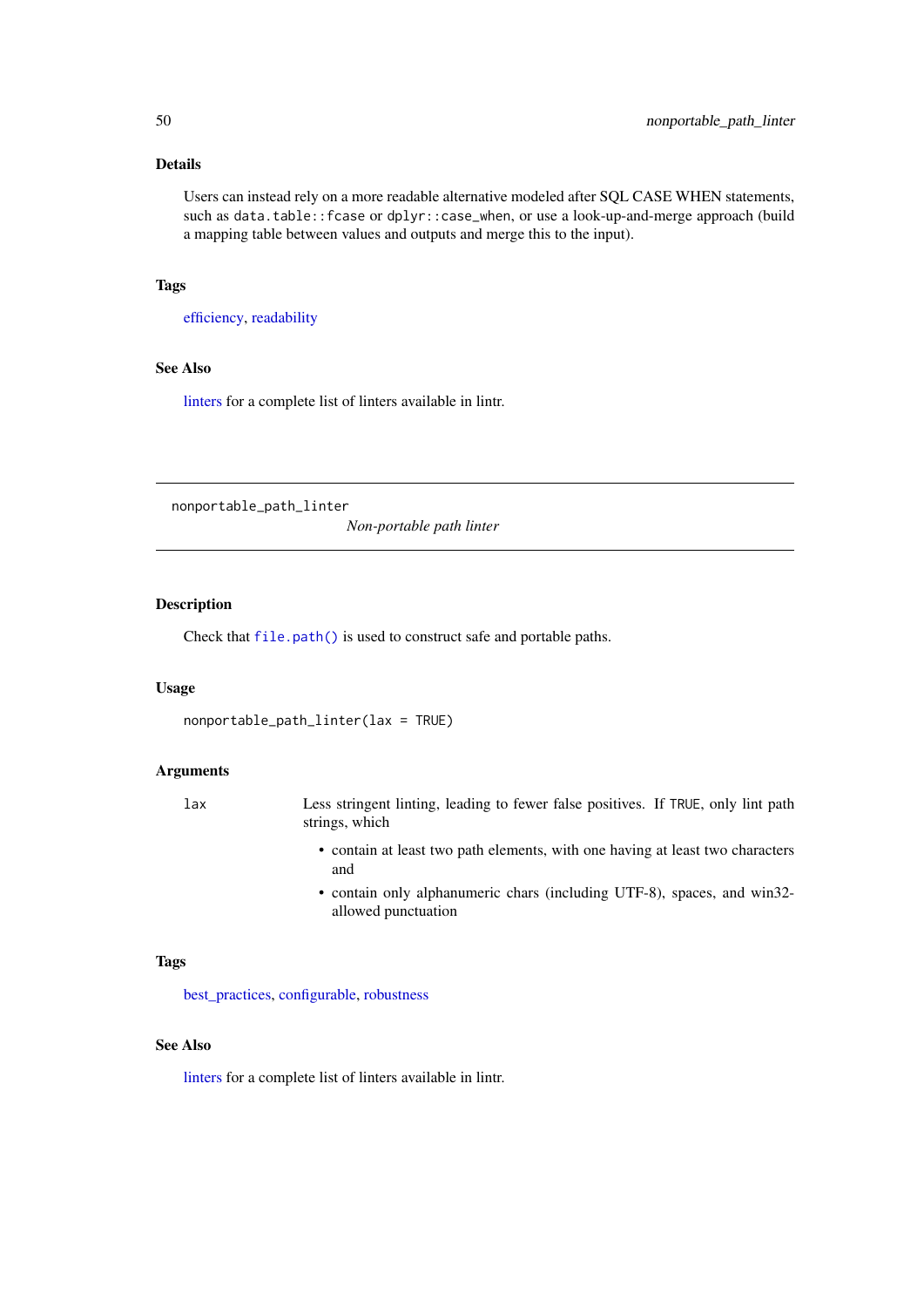<span id="page-50-0"></span>no\_tab\_linter *No tab linter*

## Description

Check that only spaces are used for indentation, not tabs.

# Usage

```
no_tab_linter()
```
# Tags

[consistency,](#page-18-0) [default,](#page-20-0) [style](#page-67-0)

# See Also

[linters](#page-41-0) for a complete list of linters available in lintr.

<span id="page-50-1"></span>numeric\_leading\_zero\_linter

*Require usage of a leading zero in all fractional numerics*

# Description

While .1 and 0.1 mean the same thing, the latter is easier to read due to the small size of the '.' glyph.

# Usage

```
numeric_leading_zero_linter()
```
# Tags

[consistency,](#page-18-0) [readability,](#page-59-0) [style](#page-67-0)

# See Also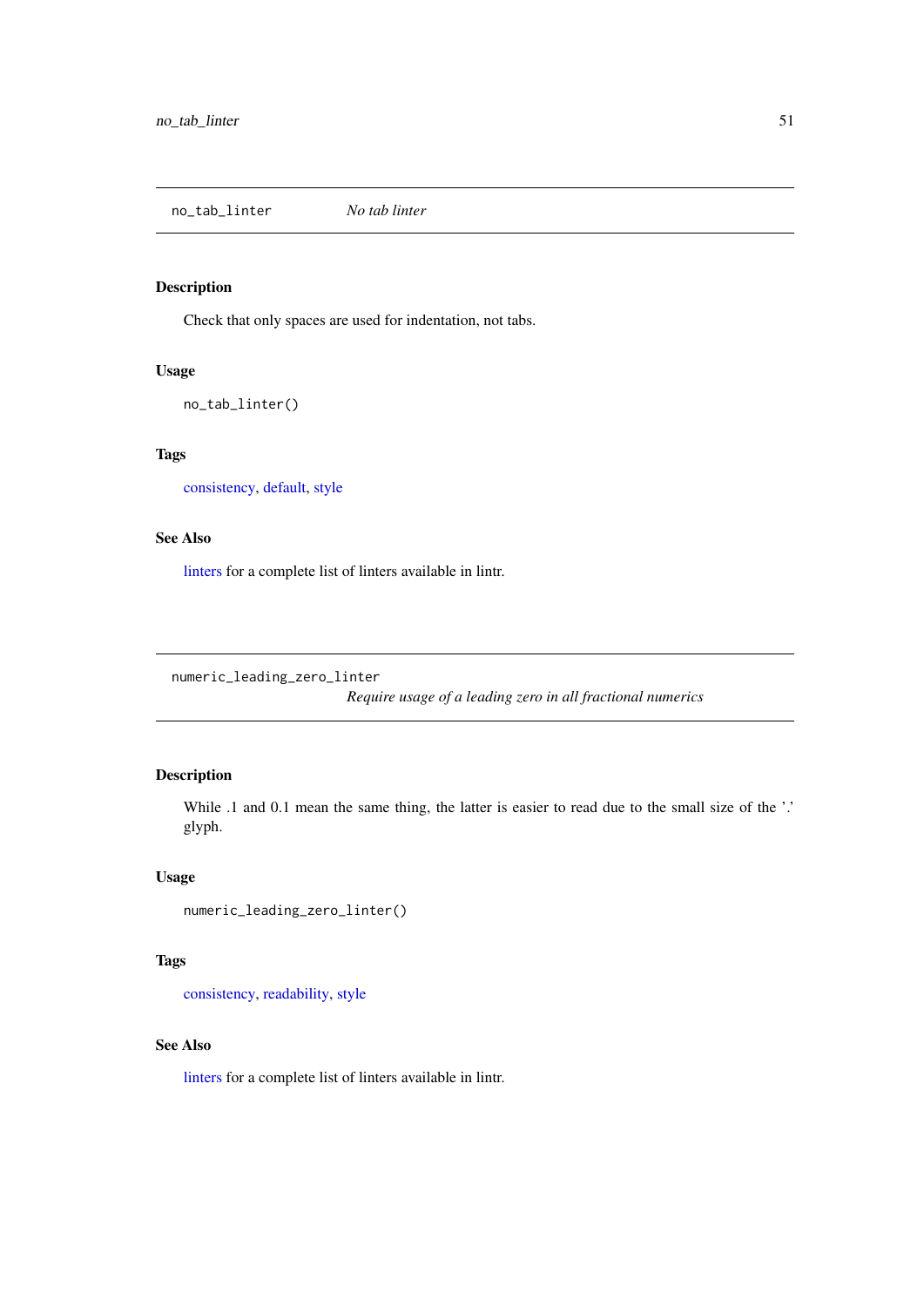<span id="page-51-0"></span>object\_length\_linter *Object length linter*

#### Description

Check that object names are not too long. The length of an object name is defined as the length in characters, after removing extraneous parts:

# Usage

```
object_length_linter(length = 30L)
```
## Arguments

length maximum variable name length allowed.

# Details

- generic prefixes for implementations of S3 generics, e.g. as.data.frame.my\_class has length 8.
- leading ., e.g. .my\_hidden\_function has length 18.
- "%%" for infix operators, e.g. %my\_op% has length 5.
- trailing <- for assignment functions, e.g. my\_attr<- has length 7.

Note that this behavior relies in part on having packages in your Imports available; see the detailed note in [object\\_name\\_linter\(\)](#page-51-1) for more details.

# Tags

[configurable,](#page-16-0) [default,](#page-20-0) [executing,](#page-24-0) [readability,](#page-59-0) [style](#page-67-0)

#### See Also

[linters](#page-41-0) for a complete list of linters available in lintr.

<span id="page-51-1"></span>object\_name\_linter *Object name linter*

# Description

Check that object names conform to a naming style. The default naming styles are "snake\_case" and "symbols".

# Usage

```
object_name_linter(styles = c("snake_case", "symbols"))
```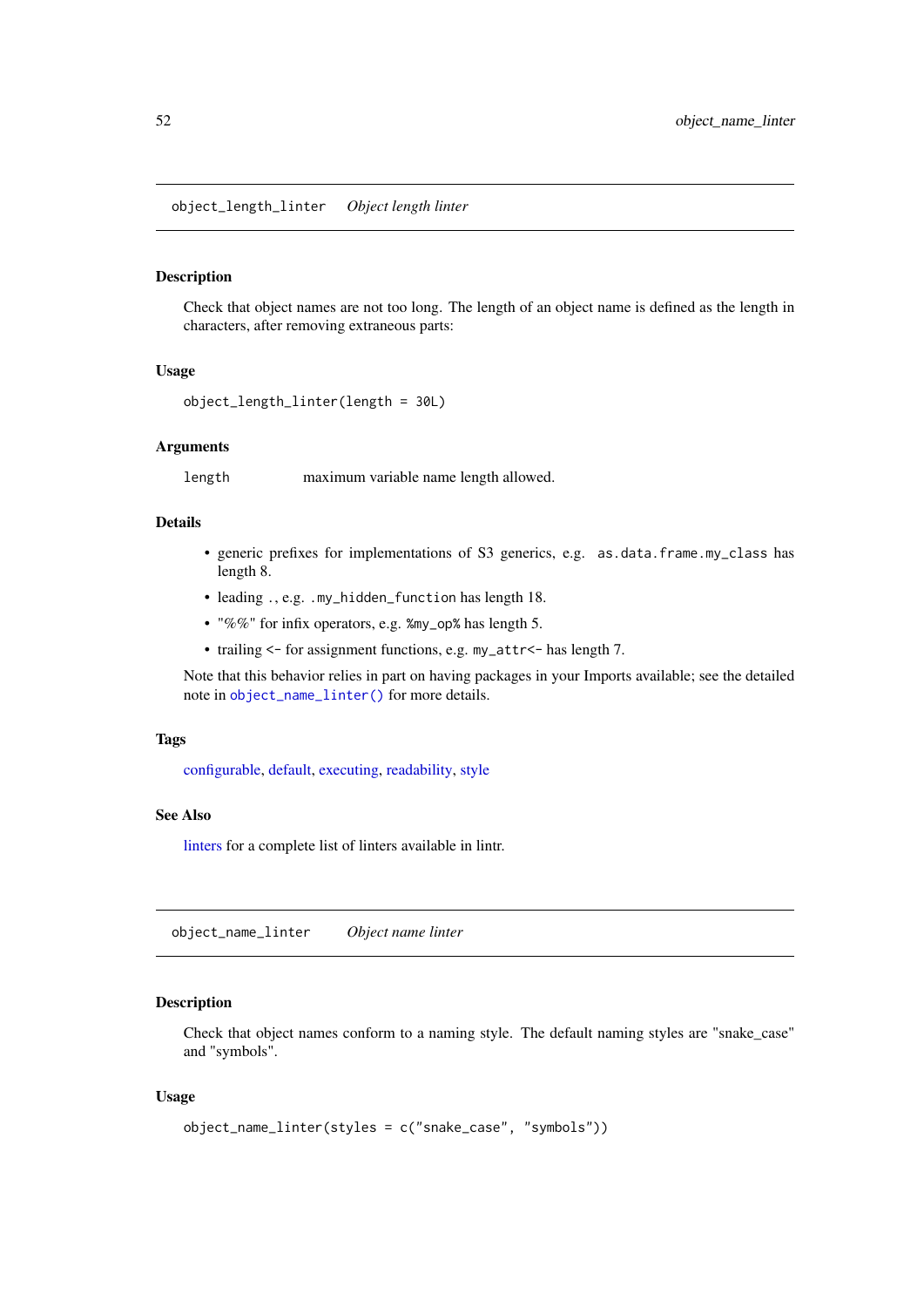## Arguments

styles A subset of 'symbols', 'CamelCase', 'camelCase', 'snake\_case', 'SNAKE\_CASE', 'dotted.case', 'lowercase', 'UPPERCASE'. A name should match at least one of these styles.

# Details

Note when used in a package, in order to ignore objects imported from other namespaces, this linter will attempt [getNamespaceExports\(\)](#page-0-0) whenever an import(PKG) or importFrom(PKG, ...) statement is found in your NAMESPACE file. If [requireNamespace\(\)](#page-0-0) fails (e.g., the package is not yet installed), the linter won't be able to ignore some usages that would otherwise be allowed.

Suppose, for example, you have import(upstream) in your NAMESPACE, which makes available its exported S3 generic function a\_really\_quite\_long\_function\_name that you then extend in your package by defining a corresponding method for your class my\_class. Then, if upstream is not installed when this linter runs, a lint will be thrown on this object (even though you don't "own" its full name).

The best way to get lintr to work correctly is to install the package so that it's available in the session where this linter is running.

#### Tags

[configurable,](#page-16-0) [consistency,](#page-18-0) [default,](#page-20-0) [executing,](#page-24-0) [style](#page-67-0)

# See Also

[linters](#page-41-0) for a complete list of linters available in lintr.

<span id="page-52-0"></span>object\_usage\_linter *Object usage linter*

#### Description

Check that closures have the proper usage using [codetools::checkUsage\(\)](#page-0-0). Note that this runs [base::eval\(\)](#page-0-0) on the code, so do not use with untrusted code.

## Usage

```
object_usage_linter(interpret_glue = TRUE)
```
# Arguments

interpret\_glue If TRUE, interpret [glue::glue\(\)](#page-0-0) calls to avoid false positives caused by local variables which are only used in a glue expression.

# Tags

[correctness,](#page-19-0) [default,](#page-20-0) [executing,](#page-24-0) [readability,](#page-59-0) [style](#page-67-0)

# See Also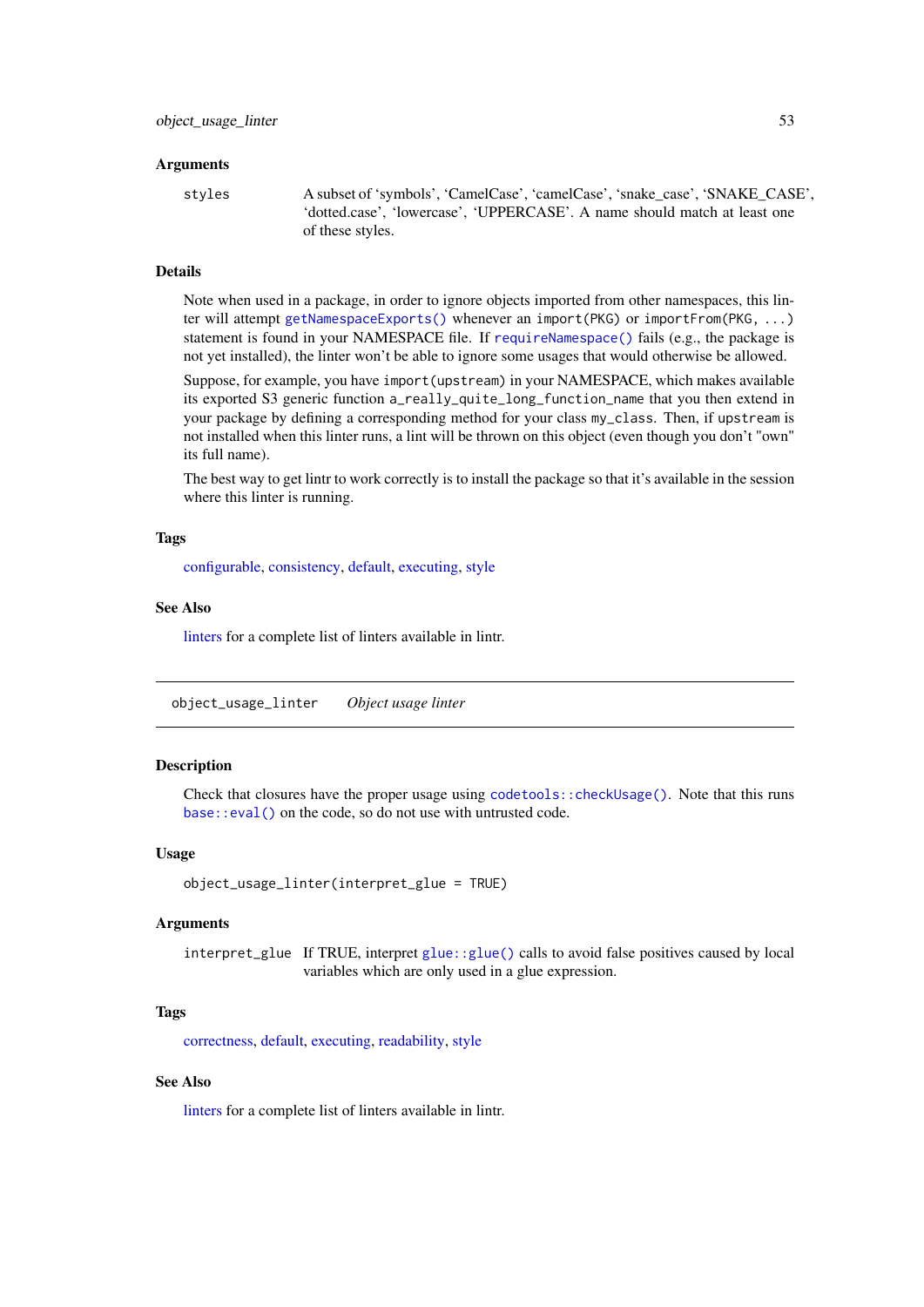<span id="page-53-0"></span>open\_curly\_linter *Open curly linter*

# Description

Check that opening curly braces are never on their own line and are always followed by a newline.

# Usage

open\_curly\_linter(allow\_single\_line = FALSE)

# Arguments

allow\_single\_line

if TRUE, allow an open and closed curly pair on the same line.

# Tags

[configurable,](#page-16-0) [deprecated,](#page-21-0) [readability,](#page-59-0) [style](#page-67-0)

#### See Also

[linters](#page-41-0) for a complete list of linters available in lintr. <https://style.tidyverse.org/syntax.html#indenting>

<span id="page-53-1"></span>outer\_negation\_linter *Require usage of !any(.) over all(!.), !all(.) over any(!.)*

# Description

any(!x) is logically equivalent to !any(x); ditto for the equivalence of all(!x) and !any(x). Negating after aggregation only requires inverting one logical value, and is typically more readable.

# Usage

```
outer_negation_linter()
```
# Tags

[best\\_practices,](#page-10-0) [efficiency,](#page-22-0) [readability](#page-59-0)

#### See Also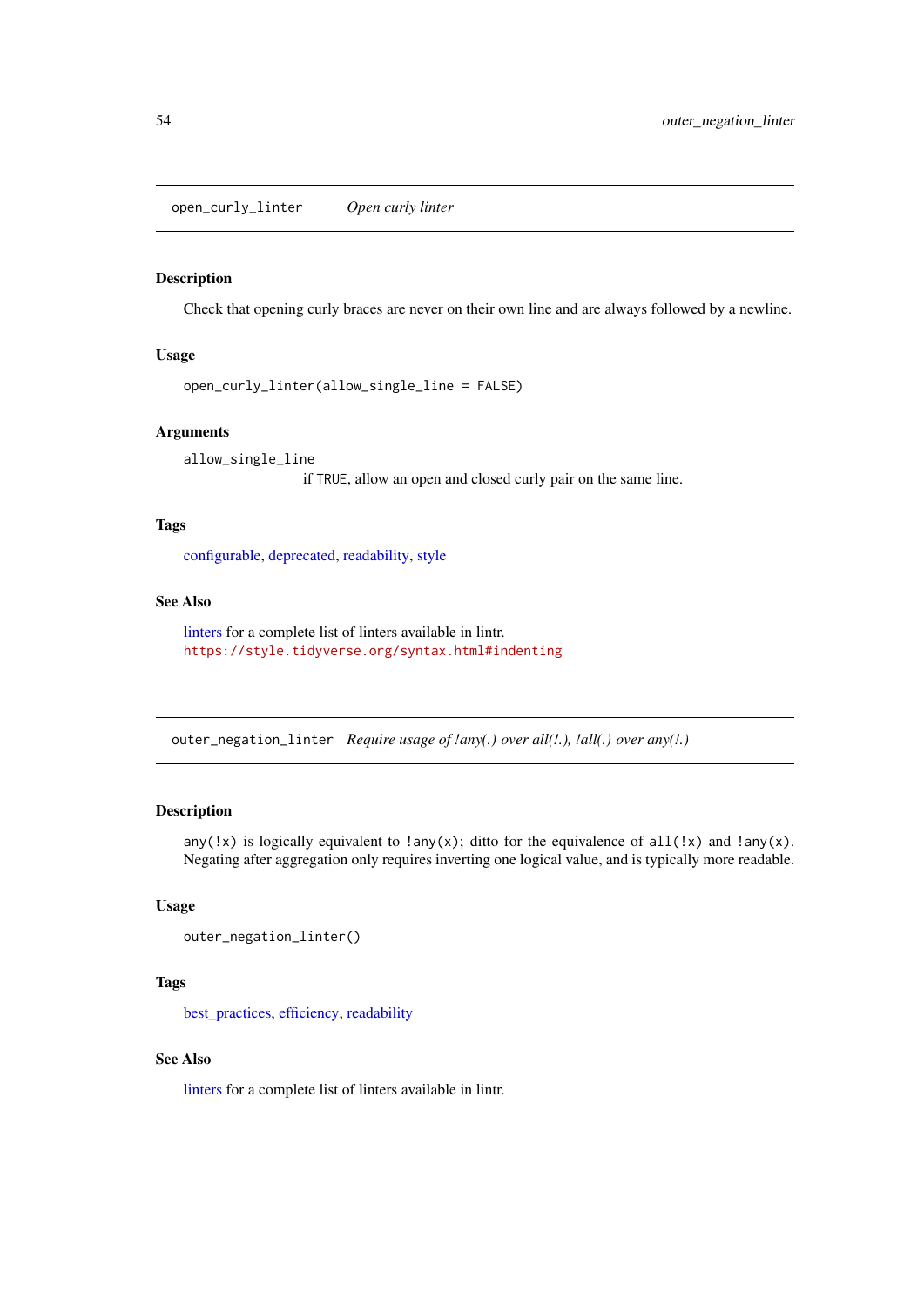<span id="page-54-0"></span>package\_development\_linters

*Package development linters*

## Description

Linters useful to package developers, for example for writing consistent tests.

# Linters

The following linters are tagged with 'package\_development':

- [backport\\_linter](#page-10-1)
- [conjunct\\_test\\_linter](#page-17-0)
- [expect\\_comparison\\_linter](#page-25-0)
- [expect\\_identical\\_linter](#page-25-1)
- [expect\\_length\\_linter](#page-26-0)
- [expect\\_named\\_linter](#page-28-0)
- [expect\\_not\\_linter](#page-28-1)
- [expect\\_null\\_linter](#page-29-0)
- [expect\\_s3\\_class\\_linter](#page-29-1)
- [expect\\_s4\\_class\\_linter](#page-30-0)
- [expect\\_true\\_false\\_linter](#page-30-1)
- [expect\\_type\\_linter](#page-31-0)
- [package\\_hooks\\_linter](#page-54-1)
- [yoda\\_test\\_linter](#page-76-0)

## See Also

[linters](#page-41-0) for a complete list of linters available in lintr.

<span id="page-54-1"></span>package\_hooks\_linter *Package hooks linter*

# Description

Check various common "gotchas" in [.onLoad\(\)](#page-0-0), [.onAttach\(\)](#page-0-0), [.Last.lib\(\)](#page-0-0), and [.onDetach\(\)](#page-0-0) namespace hooks that will cause R CMD check issues. See Writing R Extensions for details.

# Usage

```
package_hooks_linter()
```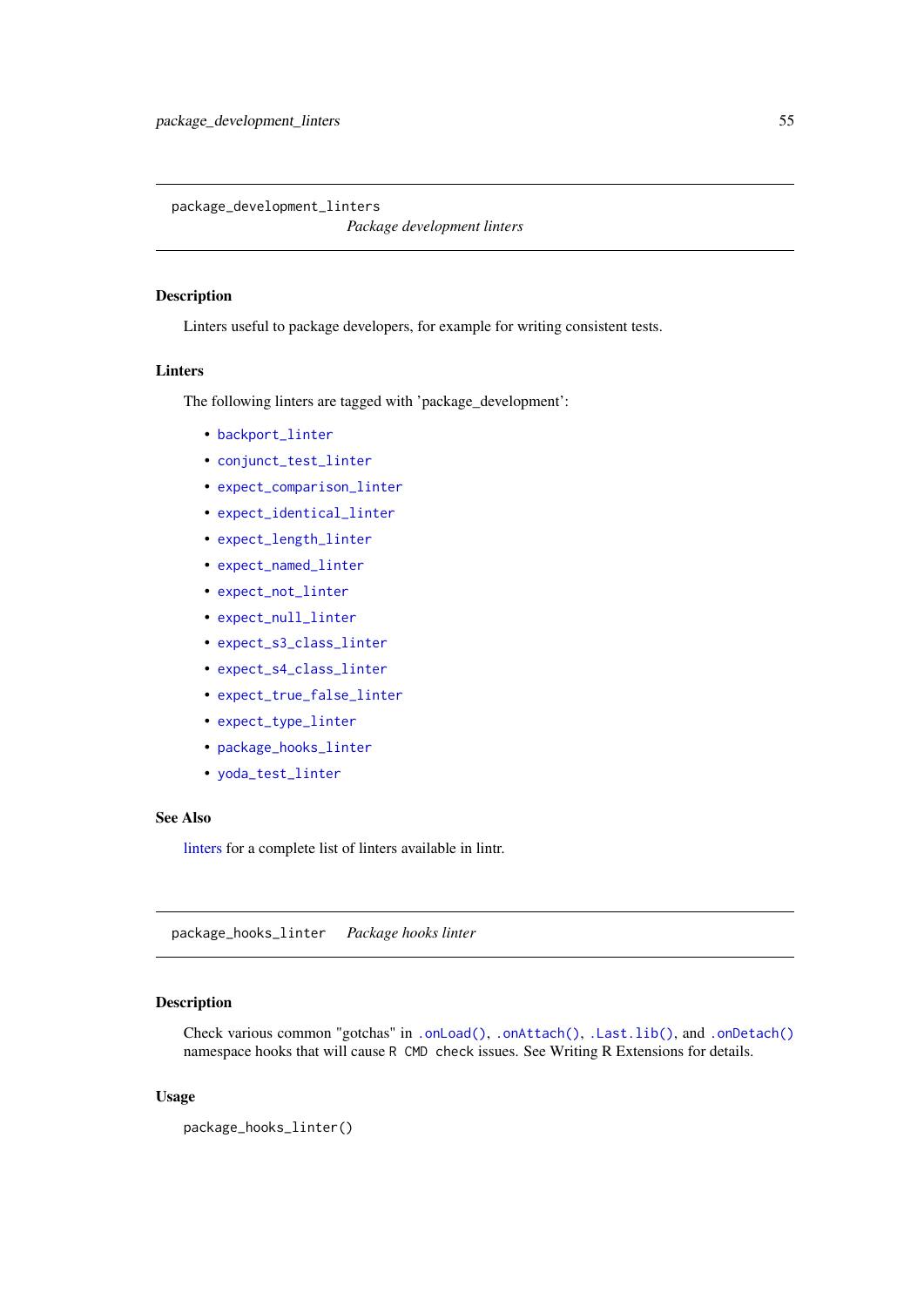# Details

- 1. .onLoad() shouldn't call [cat\(\)](#page-0-0), [message\(\)](#page-0-0), [print\(\)](#page-0-0), [writeLines\(\)](#page-0-0), [packageStartupMessage\(\)](#page-0-0), [require\(\)](#page-0-0), [library\(\)](#page-0-0), or [installed.packages\(\)](#page-0-0).
- 2. .onAttach() shouldn't call cat(), message(), print(), writeLines(), [library.dynam\(\)](#page-0-0), require(), library(), or installed.packages().
- 3. .Last.lib() and .onDetach() shouldn't call [library.dynam.unload\(\)](#page-0-0).
- 4. .onLoad() and .onAttach() should take two arguments, with names matching ^lib and ^pkg; .Last.lib() and .onDetach() should take one argument with name matching ^lib.

# Tags

[correctness,](#page-19-0) [package\\_development,](#page-54-0) [style](#page-67-0)

## See Also

[linters](#page-41-0) for a complete list of linters available in lintr.

<span id="page-55-0"></span>paren\_body\_linter *Parenthesis before body linter*

# Description

Check that there is a space between right parenthesis and a body expression.

#### Usage

paren\_body\_linter()

#### Tags

[default,](#page-20-0) [readability,](#page-59-0) [style](#page-67-0)

# See Also

[linters](#page-41-0) for a complete list of linters available in lintr. <https://style.tidyverse.org/syntax.html#parentheses>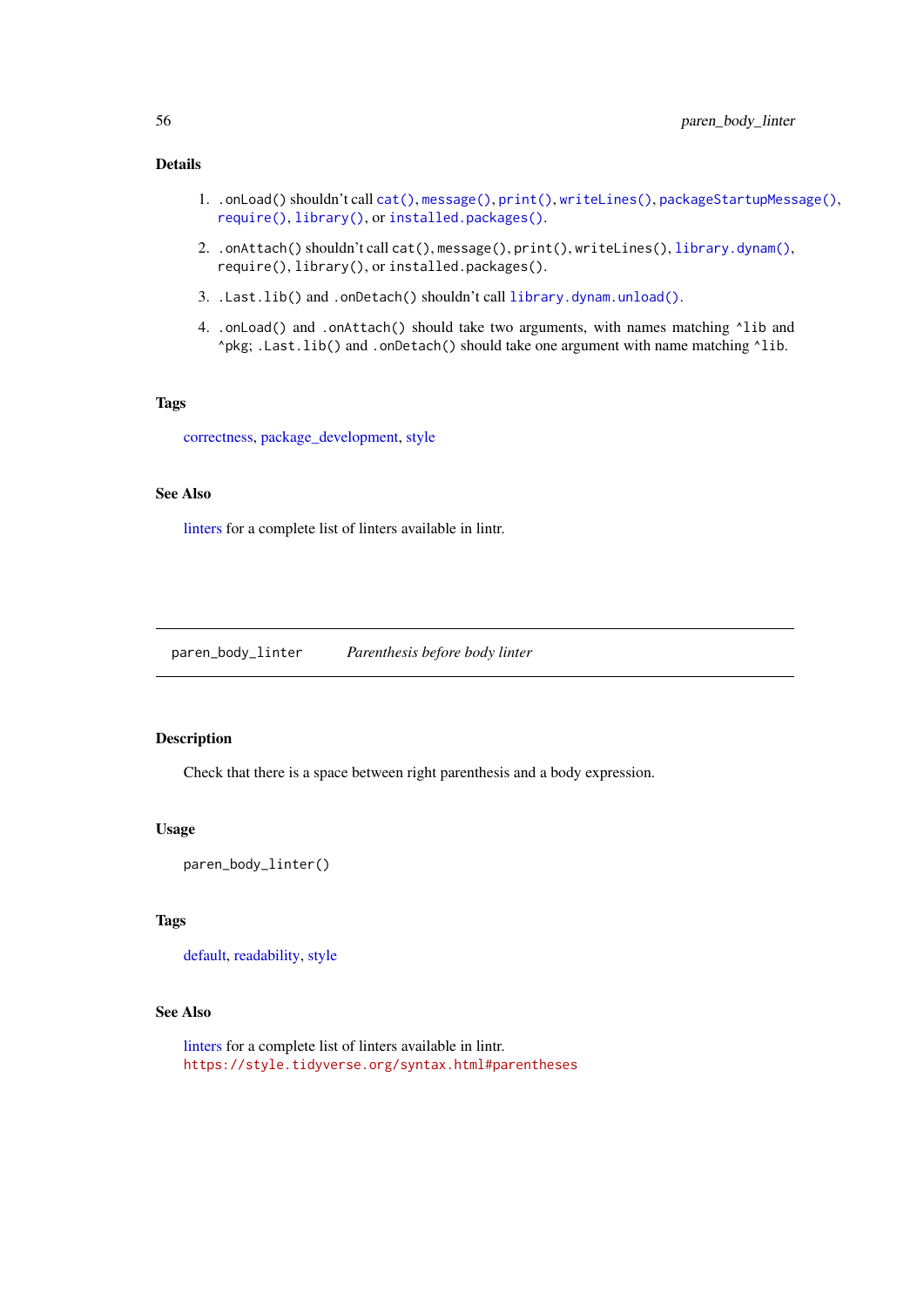<span id="page-56-0"></span>paren\_brace\_linter *Parentheses before brace linter*

# Description

Check that there is a space between right parentheses and an opening curly brace.

## Usage

```
paren_brace_linter()
```
# Tags

[deprecated,](#page-21-0) [readability,](#page-59-0) [style](#page-67-0)

# See Also

[linters](#page-41-0) for a complete list of linters available in lintr.

parse\_exclusions *read a source file and parse all the excluded lines from it*

#### Description

read a source file and parse all the excluded lines from it

# Usage

```
parse_exclusions(
  file,
  exclude = settings$exclude,
  exclude_start = settings$exclude_start,
  exclude_end = settings$exclude_end,
  exclude_linter = settings$exclude_linter,
  exclude_linter_sep = settings$exclude_linter_sep,
  lines = NULL,
  linter_names = NULL
)
```
# Arguments

| file          | R source file                                                                                                                                  |
|---------------|------------------------------------------------------------------------------------------------------------------------------------------------|
| exclude       | regular expression used to mark lines to exclude                                                                                               |
| exclude_start | regular expression used to mark the start of an excluded range                                                                                 |
| exclude_end   | regular expression used to mark the end of an excluded range                                                                                   |
|               | exclude_linter regular expression used to capture a list of to-be-excluded linters immediately<br>following a exclude or exclude_start marker. |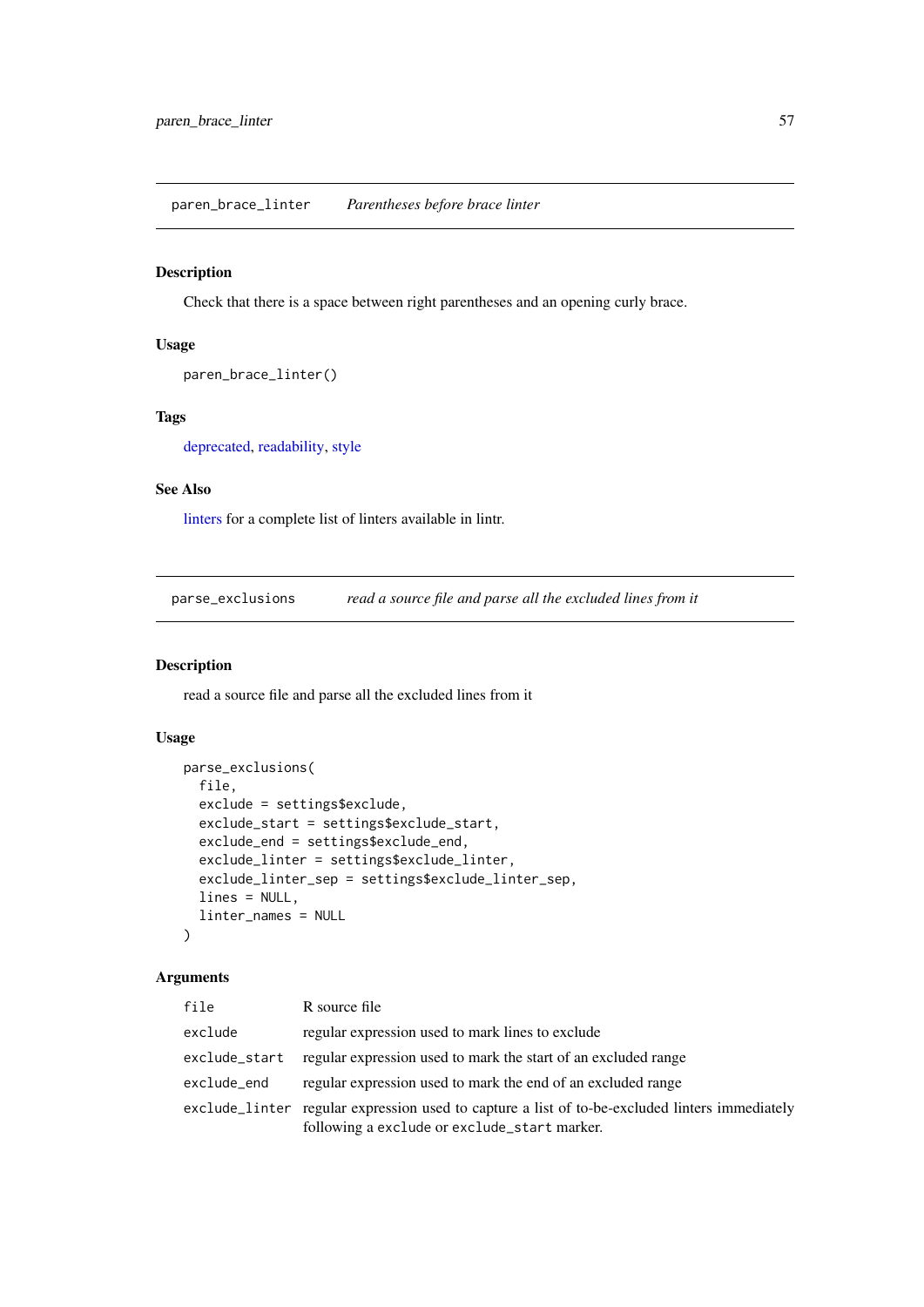| exclude_linter_sep |                                                                                                 |
|--------------------|-------------------------------------------------------------------------------------------------|
|                    | regular expression used to split a linter list into individual linter names for exclu-<br>sion. |
| lines              | a character vector of the content lines of file                                                 |
| linter names       | Names of active linters                                                                         |

# Value

A possibly named list of excluded lines, possibly for specific linters.

<span id="page-57-0"></span>

| paste_linter | Raise lints for several common poor usages of paste() |
|--------------|-------------------------------------------------------|
|              |                                                       |

# Description

The following issues are linted by default by this linter (and each can be turned off optionally):

## Usage

```
paste_linter(allow_empty_sep = FALSE, allow_to_string = FALSE)
```
## Arguments

allow\_empty\_sep

Logical, default FALSE. If TRUE, usage of paste() with sep = "" is not linted.

allow\_to\_string

Logical, default FALSE. If TRUE, usage of paste() and paste0() with collapse  $=$  ", " is not linted.

## Details

- 1. Block usage of [paste\(\)](#page-0-0) with sep = "". [paste0\(\)](#page-0-0) is a faster, more concise alternative.
- 2. Block usage of paste() or paste0() with collapse = ", ". [toString\(\)](#page-0-0) is a direct wrapper for this, and alternatives like [glue::glue\\_collapse\(\)](#page-0-0) might give better messages for humans.
- 3. Block usage of paste $\theta$ () that supplies sep= this is not a formal argument to paste $\theta$ , and is likely to be a mistake.

# Tags

[best\\_practices,](#page-10-0) [consistency](#page-18-0)

## See Also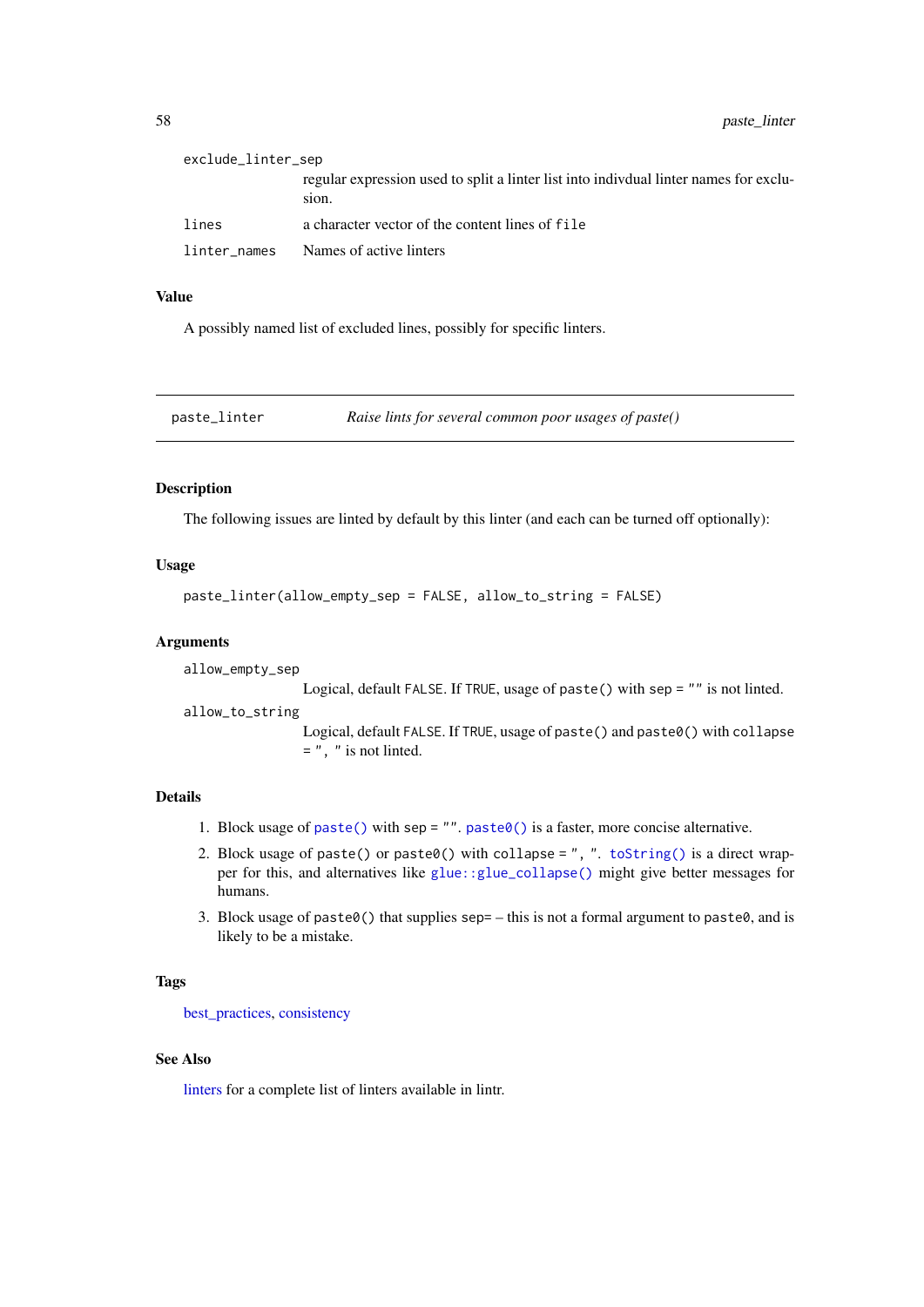# <span id="page-58-0"></span>Description

Force explicit calls in magrittr pipes, e.g., 1:3 %>% sum() instead of 1:3 %>% sum.

# Usage

```
pipe_call_linter()
```
# Tags

[readability,](#page-59-0) [style](#page-67-0)

# See Also

[linters](#page-41-0) for a complete list of linters available in lintr.

<span id="page-58-1"></span>pipe\_continuation\_linter

*Pipe continuation linter*

# Description

Check that each step in a pipeline is on a new line, or the entire pipe fits on one line.

# Usage

```
pipe_continuation_linter()
```
# Tags

[default,](#page-20-0) [readability,](#page-59-0) [style](#page-67-0)

# See Also

[linters](#page-41-0) for a complete list of linters available in lintr. <https://style.tidyverse.org/pipes.html#long-lines-2>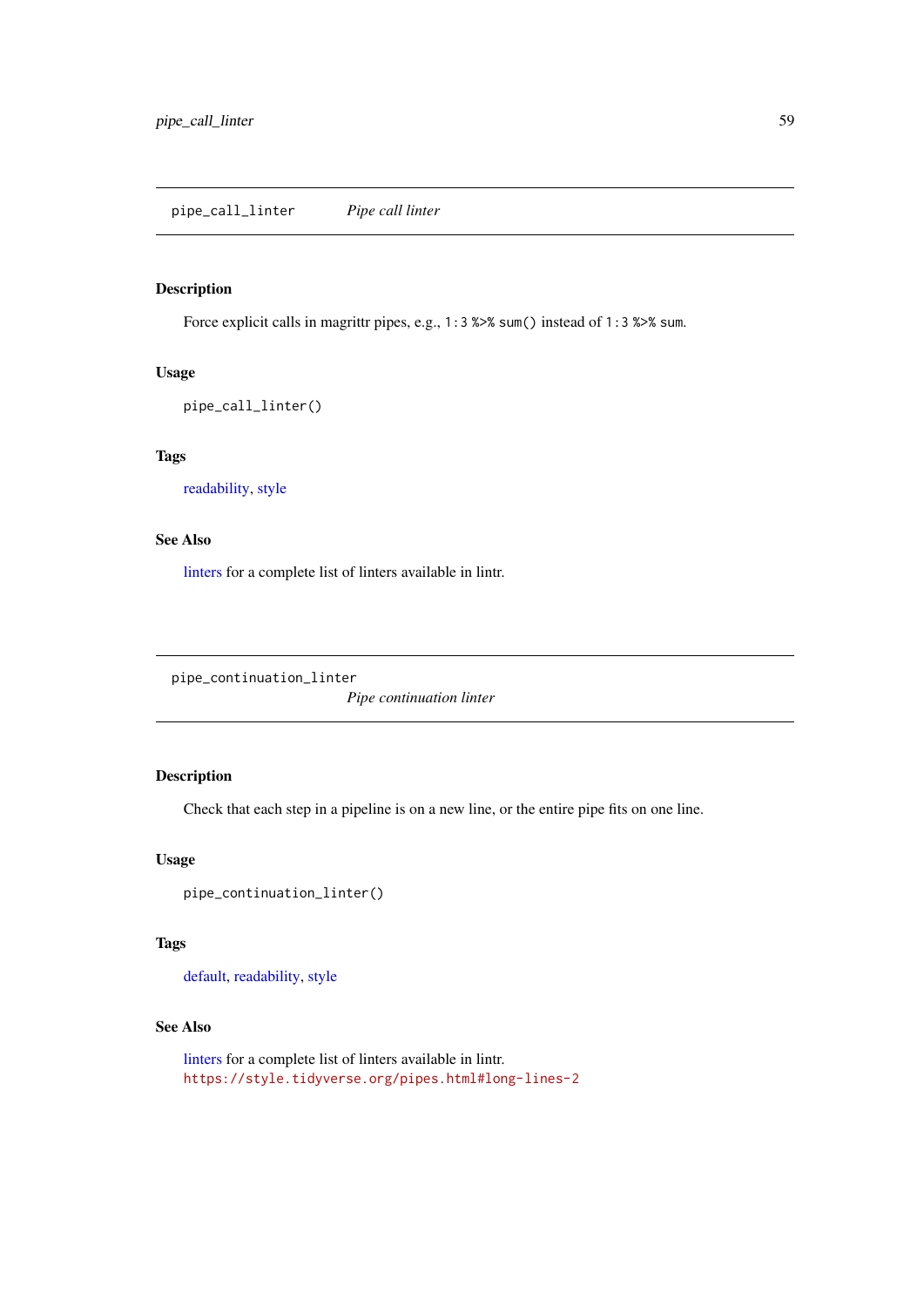<span id="page-59-0"></span>readability\_linters *Readability linters*

#### Description

Linters highlighting readability issues, such as missing whitespace.

# Linters

The following linters are tagged with 'readability':

- [brace\\_linter](#page-12-0)
- [closed\\_curly\\_linter](#page-14-0)
- [commas\\_linter](#page-14-1)
- [commented\\_code\\_linter](#page-15-1)
- [conjunct\\_test\\_linter](#page-17-0)
- [consecutive\\_stopifnot\\_linter](#page-18-1)
- [cyclocomp\\_linter](#page-19-1)
- [expect\\_length\\_linter](#page-26-0)
- [expect\\_named\\_linter](#page-28-0)
- [expect\\_not\\_linter](#page-28-1)
- [expect\\_true\\_false\\_linter](#page-30-1)
- [fixed\\_regex\\_linter](#page-32-0)
- [function\\_left\\_parentheses\\_linter](#page-32-1)
- [infix\\_spaces\\_linter](#page-36-0)
- [inner\\_combine\\_linter](#page-36-1)
- [line\\_length\\_linter](#page-37-0)
- [nested\\_ifelse\\_linter](#page-48-1)
- [numeric\\_leading\\_zero\\_linter](#page-50-1)
- [object\\_length\\_linter](#page-51-0)
- [object\\_usage\\_linter](#page-52-0)
- [open\\_curly\\_linter](#page-53-0)
- [outer\\_negation\\_linter](#page-53-1)
- [paren\\_body\\_linter](#page-55-0)
- [paren\\_brace\\_linter](#page-56-0)
- [pipe\\_call\\_linter](#page-58-0)
- [pipe\\_continuation\\_linter](#page-58-1)
- [semicolon\\_linter](#page-63-0)
- [semicolon\\_terminator\\_linter](#page-63-1)
- [single\\_quotes\\_linter](#page-64-0)
- [spaces\\_inside\\_linter](#page-64-1)
- [spaces\\_left\\_parentheses\\_linter](#page-65-0)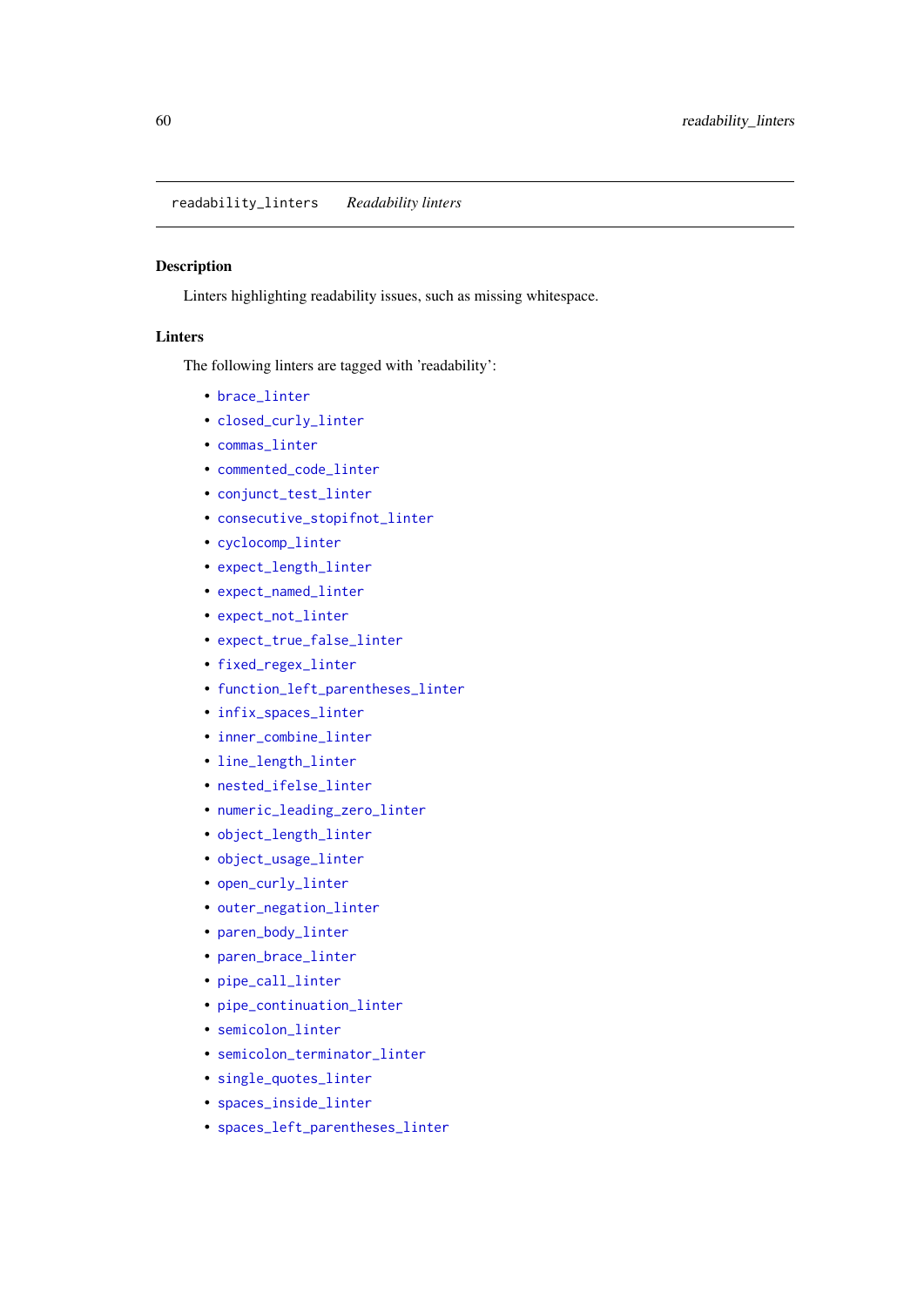#### read\_settings 61

- [string\\_boundary\\_linter](#page-66-0)
- [system\\_file\\_linter](#page-68-0)
- [T\\_and\\_F\\_symbol\\_linter](#page-70-0)
- [unneeded\\_concatenation\\_linter](#page-72-0)
- [unreachable\\_code\\_linter](#page-73-0)
- [yoda\\_test\\_linter](#page-76-0)

#### See Also

[linters](#page-41-0) for a complete list of linters available in lintr.

read\_settings *Read lintr settings*

# Description

Lintr searches for settings for a given source file in the following order.

- 1. options defined as linter.setting.
- 2. linter\_file in the same directory
- 3. linter\_file in the project directory
- 4. linter\_file in the user home directory
- 5. [default\\_settings\(\)](#page-21-1)

# Usage

```
read_settings(filename)
```
# Arguments

filename source file to be linted

# Details

The default linter\_file name is .lintr but it can be changed with option lintr.linter\_file. This file is a dcf file, see [base::read.dcf\(\)](#page-0-0) for details.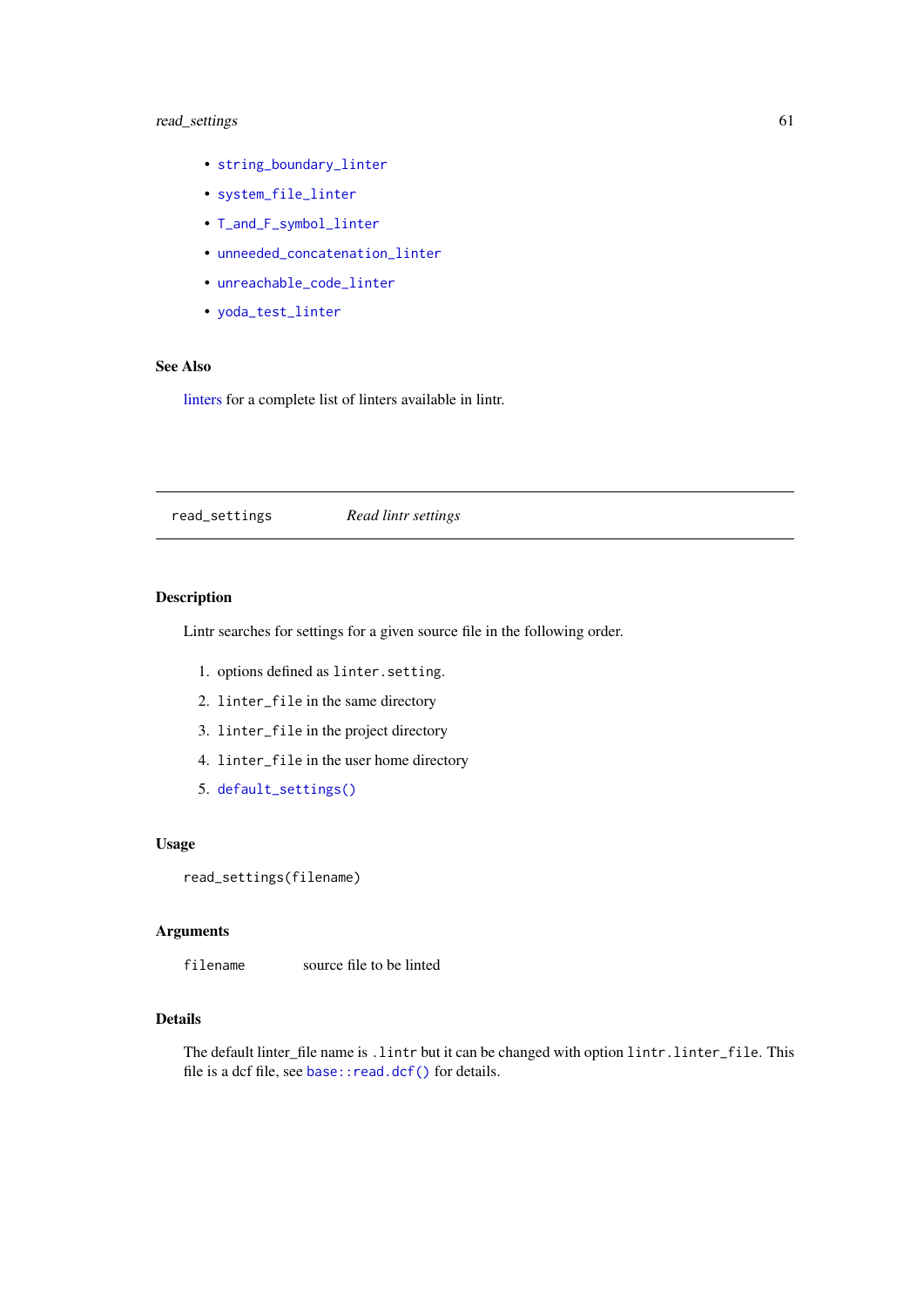#### <span id="page-61-0"></span>redundant\_ifelse\_linter

*Prevent ifelse() from being used to produce TRUE/FALSE or 1/0*

#### Description

Expressions like ifelse(x, TRUE, FALSE) and ifelse(x, FALSE, TRUE) are redundant; just  $x$ or !x suffice in R code where logical vectors are a core data structure. if else $(x, 1, 0)$  is also as.numeric $(x)$ , but even this should only be needed rarely.

#### Usage

```
redundant_ifelse_linter(allow10 = FALSE)
```
#### Arguments

| allow10 | Logical, default FALSE. If TRUE, usage like $ifelse(x, 1, 0)$ is allowed, i.e., |
|---------|---------------------------------------------------------------------------------|
|         | only usage like ifelse(x, TRUE, FALSE) is linted.                               |

#### Tags

[best\\_practices,](#page-10-0) [consistency,](#page-18-0) [efficiency](#page-22-0)

#### See Also

[linters](#page-41-0) for a complete list of linters available in lintr.

<span id="page-61-1"></span>regex\_subset\_linter *Require usage of direct methods for subsetting strings via regex.*

### Description

Using value = TRUE in [grep\(\)](#page-0-0) returns the subset of the input that matches the pattern, e.g. grep("[a-m]", letters, value = TRUE) will return the first 13 elements (a through m).

## Usage

regex\_subset\_linter()

#### Details

letters[grep("[a-m]", letters)] and letters[grepl("[a-m]", letters)] both return the same thing, but more circuitously and more verbosely.

The stringr package also provides an even more readable alternative, namely str\_subset(), which should be preferred to versions using str\_detect() and str\_which().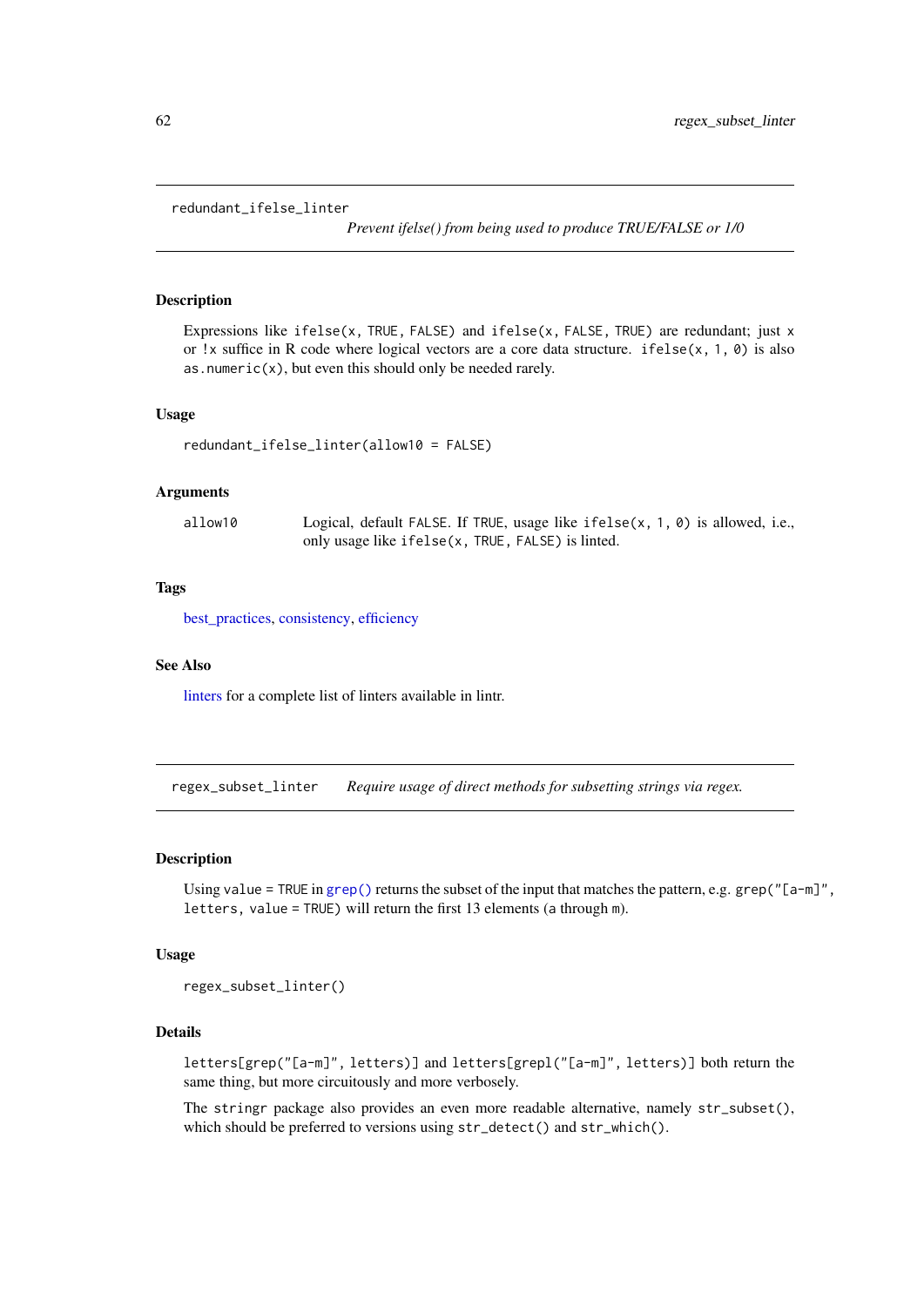#### robustness\_linters 63

# Exceptions

Note that x[grep(pattern, x)] and grep(pattern, x, value = TRUE) are not *completely* interchangeable when x is not character (most commonly, when x is a factor), because the output of the latter will be a character vector while the former remains a factor. It still may be preferable to refactor such code, as it may be faster to match the pattern on  $levels(x)$  and use that to subset instead.

# Tags

[best\\_practices,](#page-10-0) [efficiency](#page-22-0)

#### See Also

[linters](#page-41-0) for a complete list of linters available in lintr.

<span id="page-62-0"></span>robustness\_linters *Robustness linters*

# Description

Linters highlighting code robustness issues, such as possibly wrong edge case behaviour.

#### **Linters**

The following linters are tagged with 'robustness':

- [absolute\\_path\\_linter](#page-5-0)
- [backport\\_linter](#page-10-1)
- class equals linter
- [equals\\_na\\_linter](#page-23-1)
- [missing\\_package\\_linter](#page-47-0)
- [namespace\\_linter](#page-48-0)
- [nonportable\\_path\\_linter](#page-49-0)
- [seq\\_linter](#page-63-2)
- [strings\\_as\\_factors\\_linter](#page-66-1)
- [T\\_and\\_F\\_symbol\\_linter](#page-70-0)
- [undesirable\\_function\\_linter](#page-71-0)
- [undesirable\\_operator\\_linter](#page-71-1)

## See Also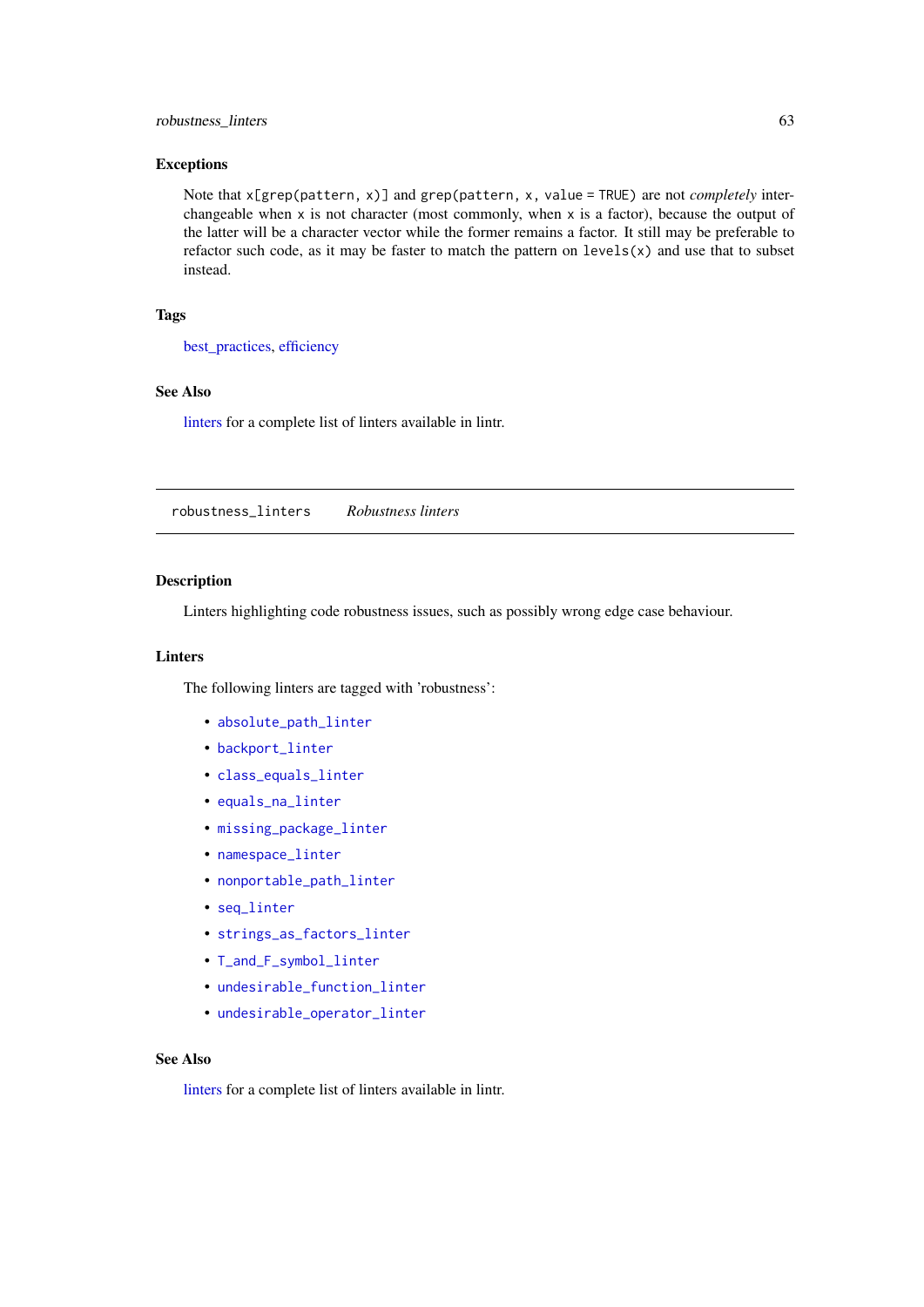<span id="page-63-0"></span>semicolon\_linter *Semicolon linter*

# <span id="page-63-1"></span>Description

Check that no semicolons terminate expressions.

# Usage

```
semicolon_linter(allow_compound = FALSE, allow_trailing = FALSE)
```

```
semicolon_terminator_linter(semicolon = c("compound", "trailing"))
```
# Arguments

| allow_compound Logical, default FALSE. If TRUE, "compound" semicolons (e.g. as in x; y, i.e.,<br>on the same line of code) are allowed.    |
|--------------------------------------------------------------------------------------------------------------------------------------------|
| allow_trailing Logical, default FALSE. If TRUE, "trailing" semicolons (i.e., those that terminate<br>lines of code) are allowed.           |
| A character vector defining which semicolons to report:                                                                                    |
| <b>compound</b> Semicolons that separate two statements on the same line.<br>trailing Semicolons following the last statement on the line. |
|                                                                                                                                            |

# Tags

[configurable,](#page-16-0) [default,](#page-20-0) [readability,](#page-59-0) [style](#page-67-0)

## See Also

[linters](#page-41-0) for a complete list of linters available in lintr. <https://style.tidyverse.org/syntax.html#semicolons>

<span id="page-63-2"></span>seq\_linter *Sequence linter*

## Description

Check for 1:length(...), 1:nrow(...), 1:ncol(...), 1:NROW(...) and 1:NCOL(...) expressions. These often cause bugs when the right-hand side is zero. It is safer to use [base::seq\\_len\(\)](#page-0-0) or [base::seq\\_along\(\)](#page-0-0) instead.

# Usage

seq\_linter()

## Tags

[best\\_practices,](#page-10-0) [consistency,](#page-18-0) [default,](#page-20-0) [efficiency,](#page-22-0) [robustness](#page-62-0)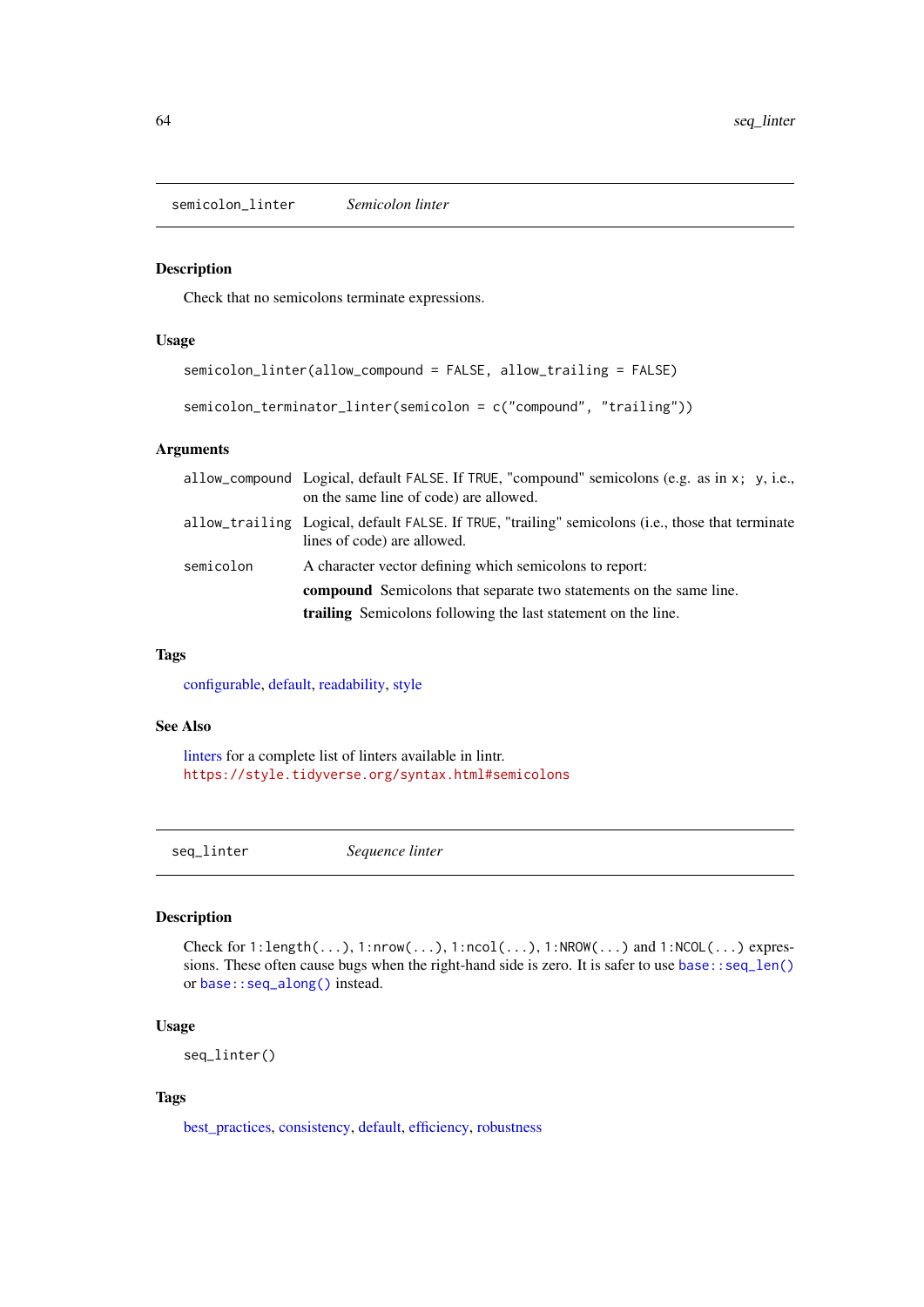## See Also

[linters](#page-41-0) for a complete list of linters available in lintr.

<span id="page-64-0"></span>single\_quotes\_linter *Single quotes linter*

# Description

Check that only double quotes are used to delimit string constants.

# Usage

```
single_quotes_linter()
```
## Tags

[consistency,](#page-18-0) [default,](#page-20-0) [readability,](#page-59-0) [style](#page-67-0)

# See Also

[linters](#page-41-0) for a complete list of linters available in lintr. <https://style.tidyverse.org/syntax.html#character-vectors>

<span id="page-64-1"></span>spaces\_inside\_linter *Spaces inside linter*

# Description

Check that parentheses and square brackets do not have spaces directly inside them, i.e., directly following an opening delimiter or directly preceding a closing delimiter.

#### Usage

```
spaces_inside_linter()
```
# Tags

[default,](#page-20-0) [readability,](#page-59-0) [style](#page-67-0)

## See Also

[linters](#page-41-0) for a complete list of linters available in lintr. <https://style.tidyverse.org/syntax.html#parentheses>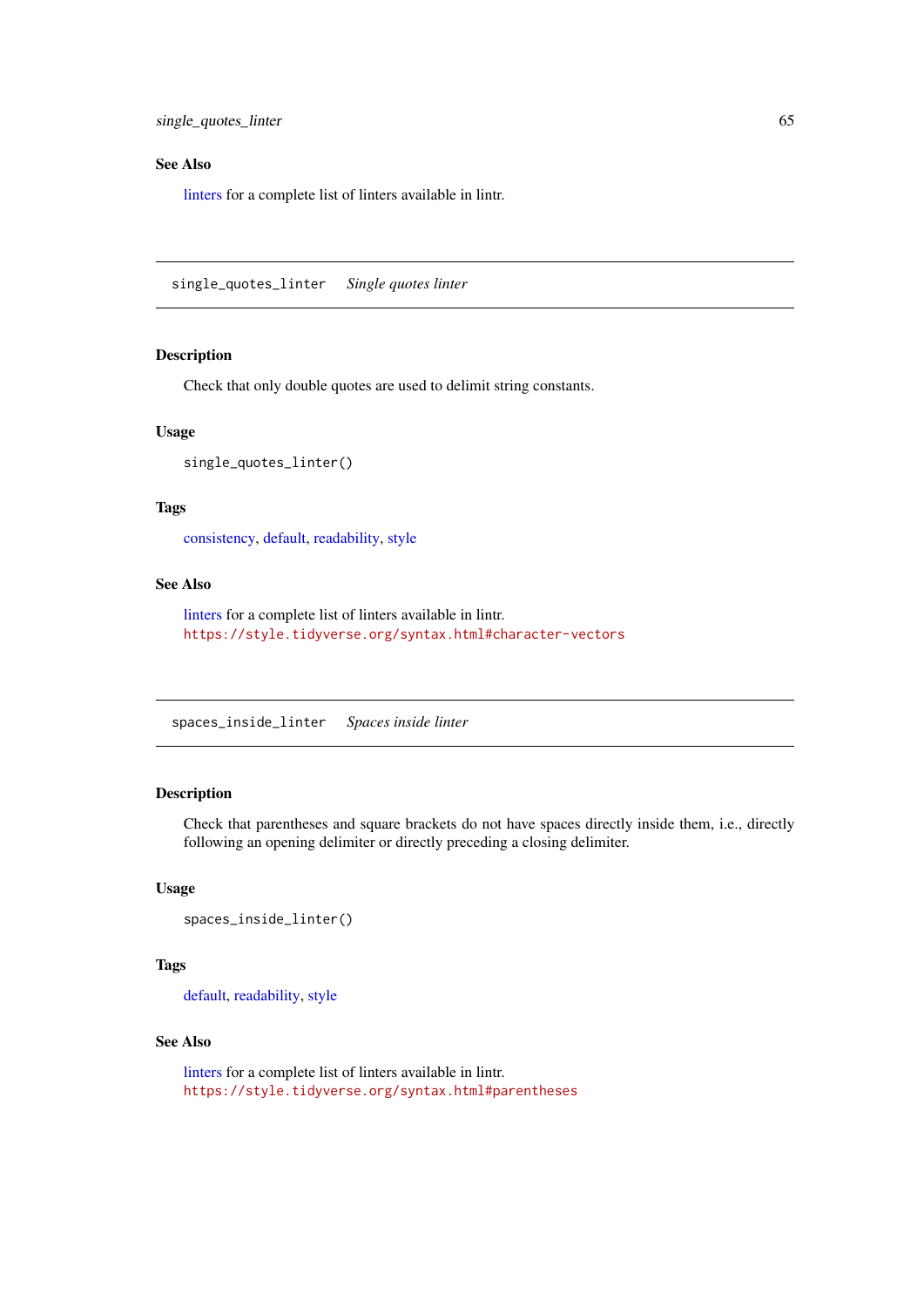<span id="page-65-0"></span>spaces\_left\_parentheses\_linter

*Spaces before parentheses linter*

# Description

Check that all left parentheses have a space before them unless they are in a function call.

# Usage

```
spaces_left_parentheses_linter()
```
# Tags

[default,](#page-20-0) [readability,](#page-59-0) [style](#page-67-0)

# See Also

[linters](#page-41-0) for a complete list of linters available in lintr. <https://style.tidyverse.org/syntax.html#parentheses>

<span id="page-65-1"></span>sprintf\_linter sprintf *linter* 

# Description

Check for an inconsistent number of arguments or arguments with incompatible types (for literal arguments) in sprintf calls.

# Usage

```
sprintf_linter()
```
## Tags

[common\\_mistakes,](#page-15-0) [correctness](#page-19-0)

# See Also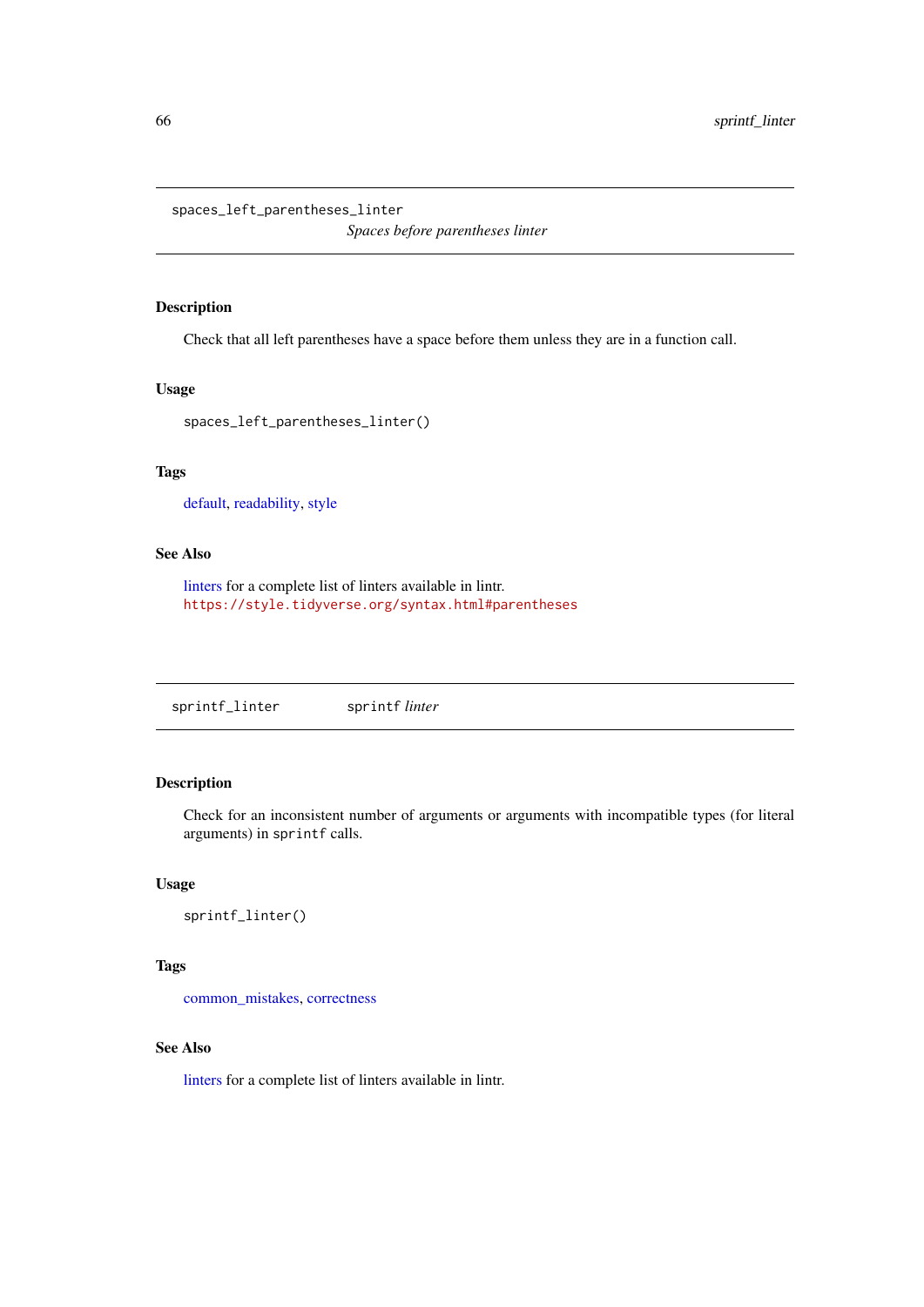<span id="page-66-1"></span>strings\_as\_factors\_linter

*Identify cases where stringsAsFactors should be supplied explicitly*

#### Description

Designed for code bases written for versions of R before 4.0 seeking to upgrade to  $R \ge 4.0$ , where one of the biggest pain points will surely be the flipping of the default value of stringsAsFactors from TRUE to FALSE.

#### Usage

```
strings as factors linter()
```
# Details

It's not always possible to tell statically whether the change will break existing code because R is dynamically typed – e.g. in data. frame(x) if x is a string, this code will be affected, but if x is a number, this code will be unaffected. However, in data. frame  $(x = 'a')$ , the output will unambiguously be affected. We can instead supply stringsAsFactors = TRUE, which will make this code backwards-compatible.

See <https://developer.r-project.org/Blog/public/2020/02/16/stringsasfactors/>.

#### Tags

[robustness](#page-62-0)

#### See Also

[linters](#page-41-0) for a complete list of linters available in lintr.

<span id="page-66-0"></span>string\_boundary\_linter

*Require usage of startsWith() and endsWith() over grepl()/substr() versions*

#### **Description**

[startsWith\(\)](#page-0-0) is used to detect fixed initial substrings; it is more readable and more efficient than equivalents using [grepl\(\)](#page-0-0) or [substr\(\)](#page-0-0). c.f. startsWith(x, "abc"), grepl("^abc", x),  $\textsf{substr}(x, 1L, 3L) == \text{"abc".}$ 

# Usage

string\_boundary\_linter(allow\_grepl = FALSE)

## Arguments

allow\_grepl Logical, default FALSE. If TRUE, usages with grepl() are ignored. Some authors may prefer the NA input to FALSE output conciseness offered by grepl(), which doesn't have a direct equivalent with startsWith() or endsWith().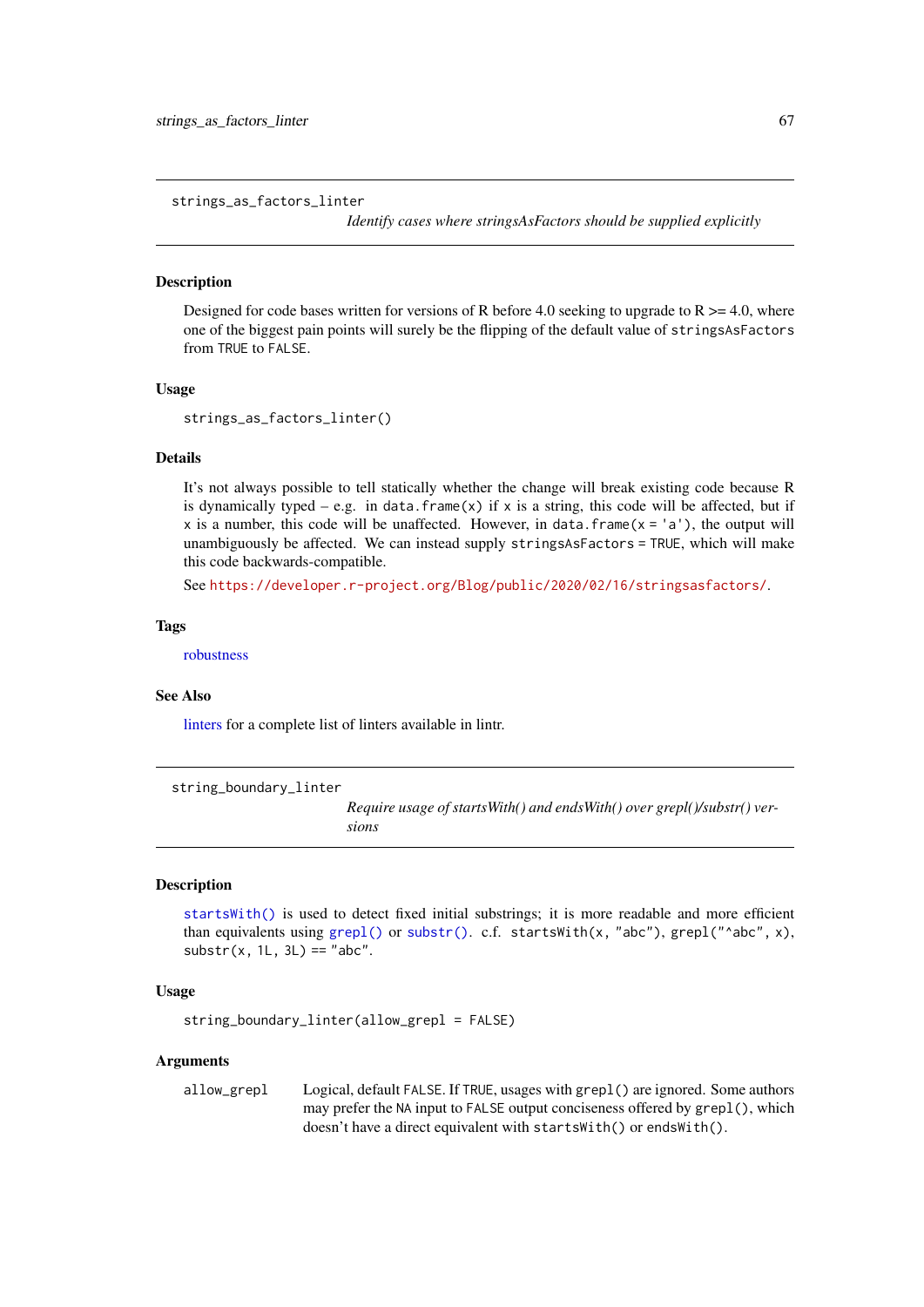## Details

Ditto for using [endsWith\(\)](#page-0-0) to detect fixed terminal substrings.

Note that there is a difference in behavior between how grepl() and startsWith() (and endsWith()) handle missing values. In particular, for grepl(), NA inputs are considered FALSE, while for startsWith(), NA inputs have NA outputs. That means the strict equivalent of grepl("^abc", x) is !is.na(x) & startsWith(x, "abc").

We lint grep1() usages by default because the !is.na() version is more explicit with respect to NA handling – though documented, the way grepl() handles missing inputs may be surprising to some readers.

#### Tags

[efficiency,](#page-22-0) [readability](#page-59-0)

#### See Also

[linters](#page-41-0) for a complete list of linters available in lintr.

<span id="page-67-0"></span>style\_linters *Style linters*

# **Description**

Linters highlighting code style issues.

#### Linters

The following linters are tagged with 'style':

- [assignment\\_linter](#page-8-1)
- [brace\\_linter](#page-12-0)
- [closed\\_curly\\_linter](#page-14-0)
- [commas\\_linter](#page-14-1)
- [commented\\_code\\_linter](#page-15-1)
- [consecutive\\_stopifnot\\_linter](#page-18-1)
- [cyclocomp\\_linter](#page-19-1)
- [extraction\\_operator\\_linter](#page-31-1)
- [function\\_left\\_parentheses\\_linter](#page-32-1)
- [implicit\\_integer\\_linter](#page-35-1)
- [infix\\_spaces\\_linter](#page-36-0)
- [line\\_length\\_linter](#page-37-0)
- [no\\_tab\\_linter](#page-50-0)
- [numeric\\_leading\\_zero\\_linter](#page-50-1)
- [object\\_length\\_linter](#page-51-0)
- [object\\_name\\_linter](#page-51-1)
- [object\\_usage\\_linter](#page-52-0)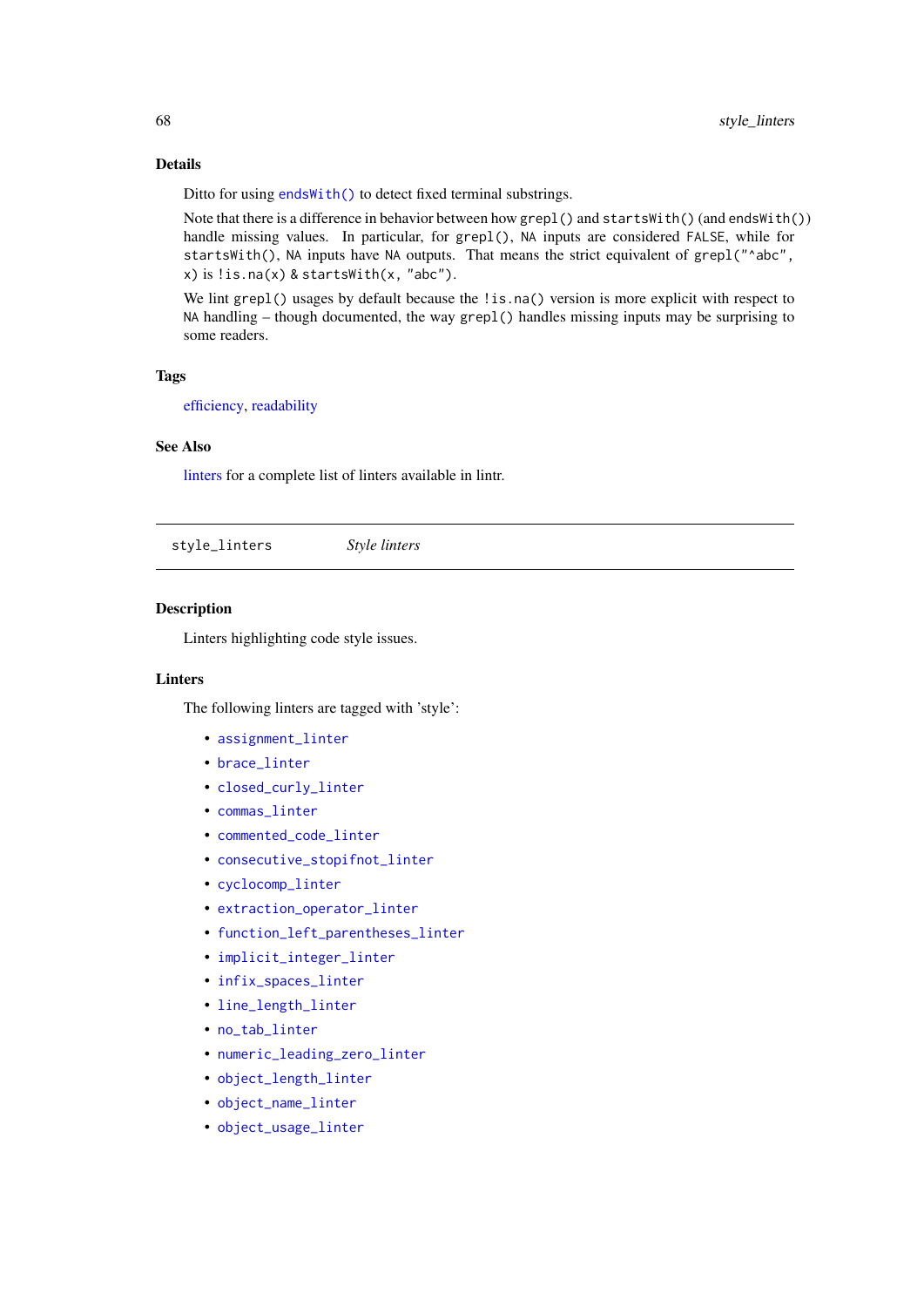- [open\\_curly\\_linter](#page-53-0)
- [package\\_hooks\\_linter](#page-54-1)
- [paren\\_body\\_linter](#page-55-0)
- [paren\\_brace\\_linter](#page-56-0)
- [pipe\\_call\\_linter](#page-58-0)
- [pipe\\_continuation\\_linter](#page-58-1)
- semicolon linter
- [semicolon\\_terminator\\_linter](#page-63-1)
- [single\\_quotes\\_linter](#page-64-0)
- [spaces\\_inside\\_linter](#page-64-1)
- [spaces\\_left\\_parentheses\\_linter](#page-65-0)
- [T\\_and\\_F\\_symbol\\_linter](#page-70-0)
- [todo\\_comment\\_linter](#page-69-0)
- [trailing\\_blank\\_lines\\_linter](#page-69-1)
- [trailing\\_whitespace\\_linter](#page-70-1)
- [undesirable\\_function\\_linter](#page-71-0)
- [undesirable\\_operator\\_linter](#page-71-1)
- [unneeded\\_concatenation\\_linter](#page-72-0)

## See Also

[linters](#page-41-0) for a complete list of linters available in lintr.

<span id="page-68-0"></span>system\_file\_linter *Block usage of file.path() with system.file()*

# Description

[system.file\(\)](#page-0-0) has a ... argument which, internally, is passed to [file.path\(\)](#page-0-0), so including it in user code is repetitive.

# Usage

```
system_file_linter()
```
# Tags

[best\\_practices,](#page-10-0) [consistency,](#page-18-0) [readability](#page-59-0)

# See Also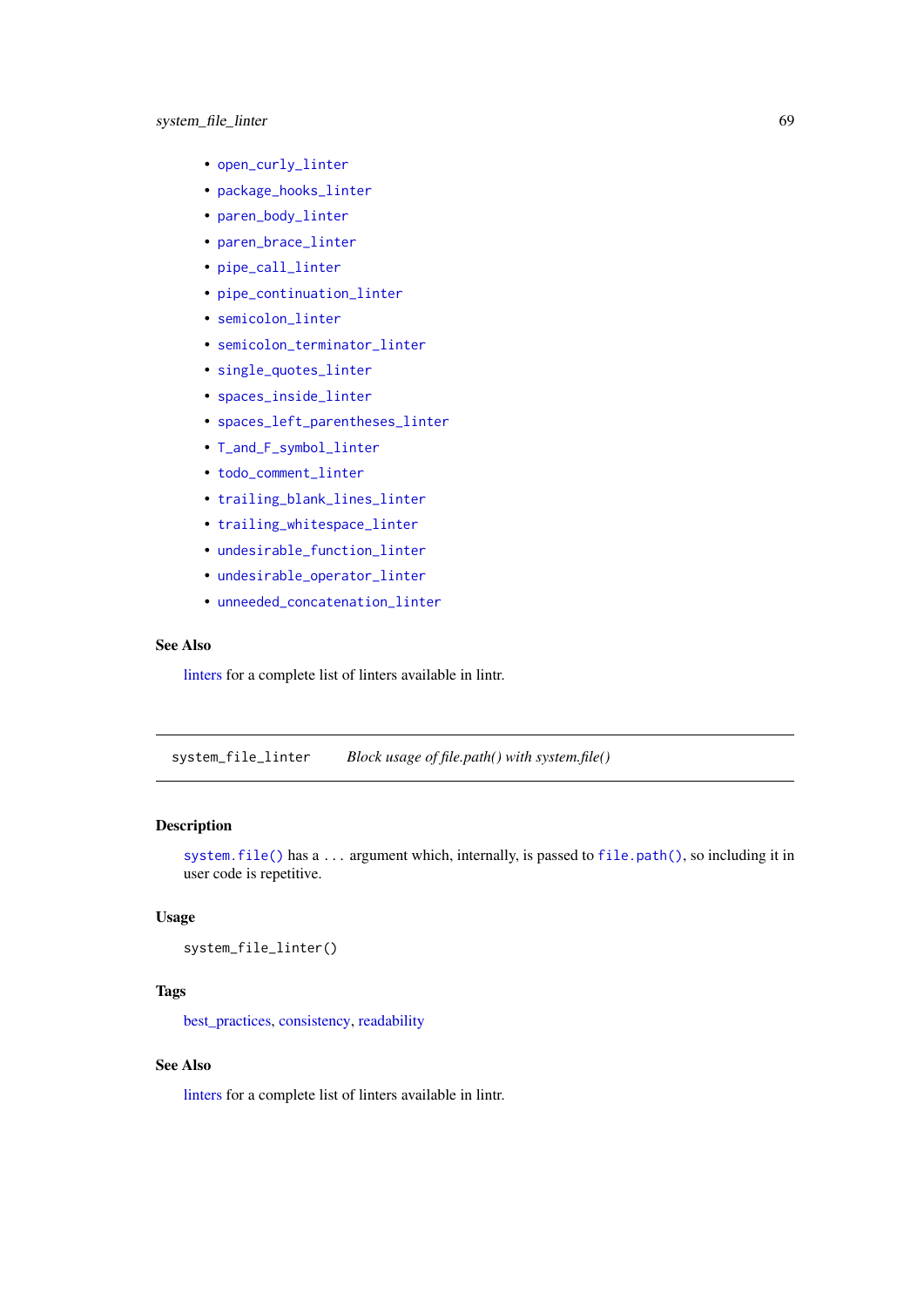<span id="page-69-0"></span>todo\_comment\_linter *TODO comment linter*

# Description

Check that the source contains no TODO comments (case-insensitive).

# Usage

```
todo_comment_linter(todo = c("todo", "fixme"))
```
# Arguments

todo Vector of strings that identify TODO comments.

## Tags

[configurable,](#page-16-0) [style](#page-67-0)

# See Also

[linters](#page-41-0) for a complete list of linters available in lintr.

<span id="page-69-1"></span>trailing\_blank\_lines\_linter

*Trailing blank lines linter*

# Description

Check that there are no trailing blank lines in source code.

# Usage

```
trailing_blank_lines_linter()
```
# Tags

[default,](#page-20-0) [style](#page-67-0)

## See Also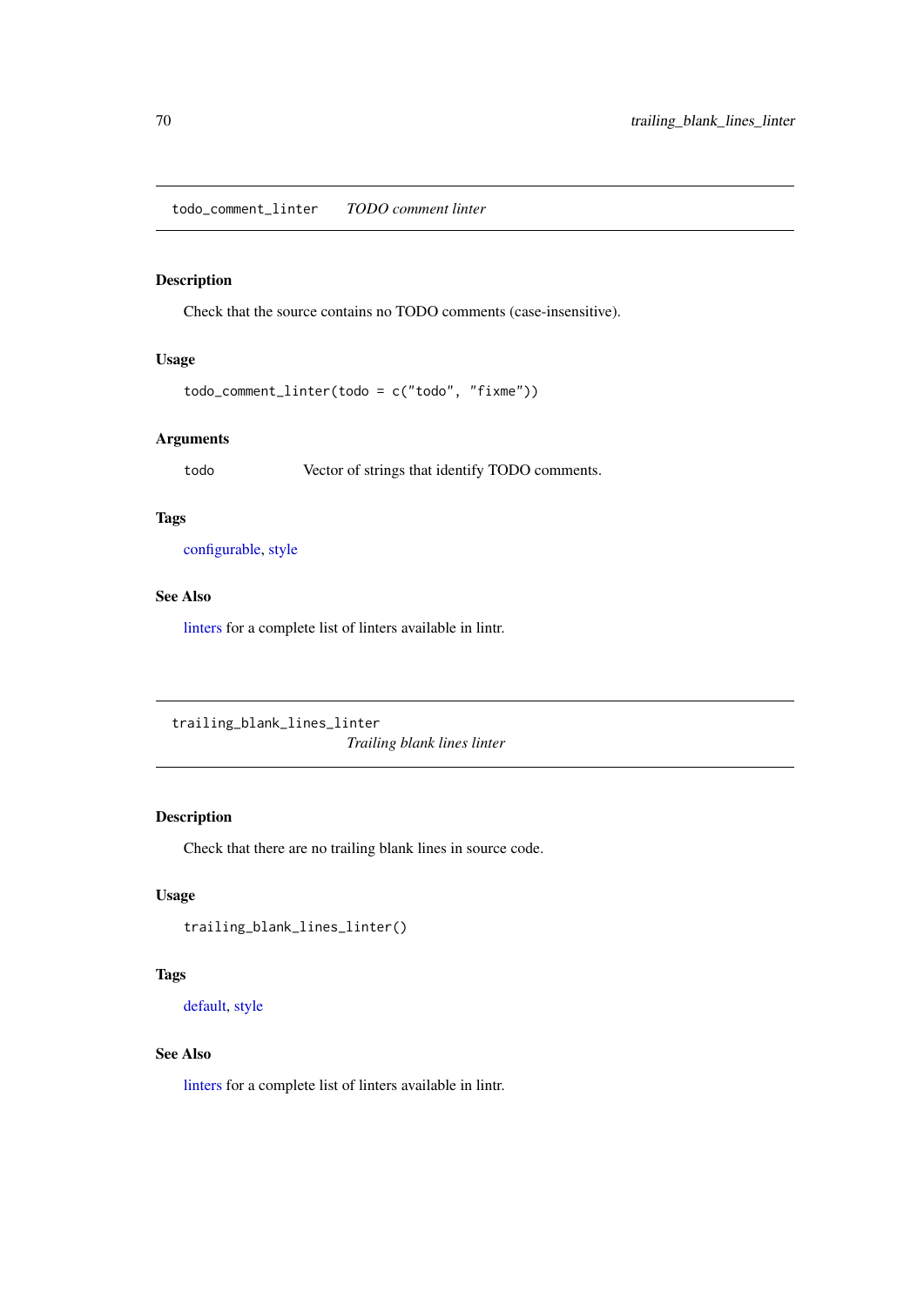<span id="page-70-1"></span>trailing\_whitespace\_linter

*Trailing whitespace linter*

# Description

Check that there are no space characters at the end of source lines.

# Usage

```
trailing_whitespace_linter(allow_empty_lines = FALSE, allow_in_strings = TRUE)
```
## Arguments

allow\_empty\_lines

Suppress lints for lines that contain only whitespace.

allow\_in\_strings

Suppress lints for trailing whitespace in string constants.

# Tags

[default,](#page-20-0) [style](#page-67-0)

# See Also

[linters](#page-41-0) for a complete list of linters available in lintr.

<span id="page-70-0"></span>T\_and\_F\_symbol\_linter T *and* F *symbol linter*

# Description

Avoid the symbols T and F (for TRUE and FALSE).

## Usage

```
T_and_F_symbol_linter()
```
## Tags

[best\\_practices,](#page-10-0) [consistency,](#page-18-0) [default,](#page-20-0) [readability,](#page-59-0) [robustness,](#page-62-0) [style](#page-67-0)

# See Also

[linters](#page-41-0) for a complete list of linters available in lintr. <https://style.tidyverse.org/syntax.html#logical-vectors>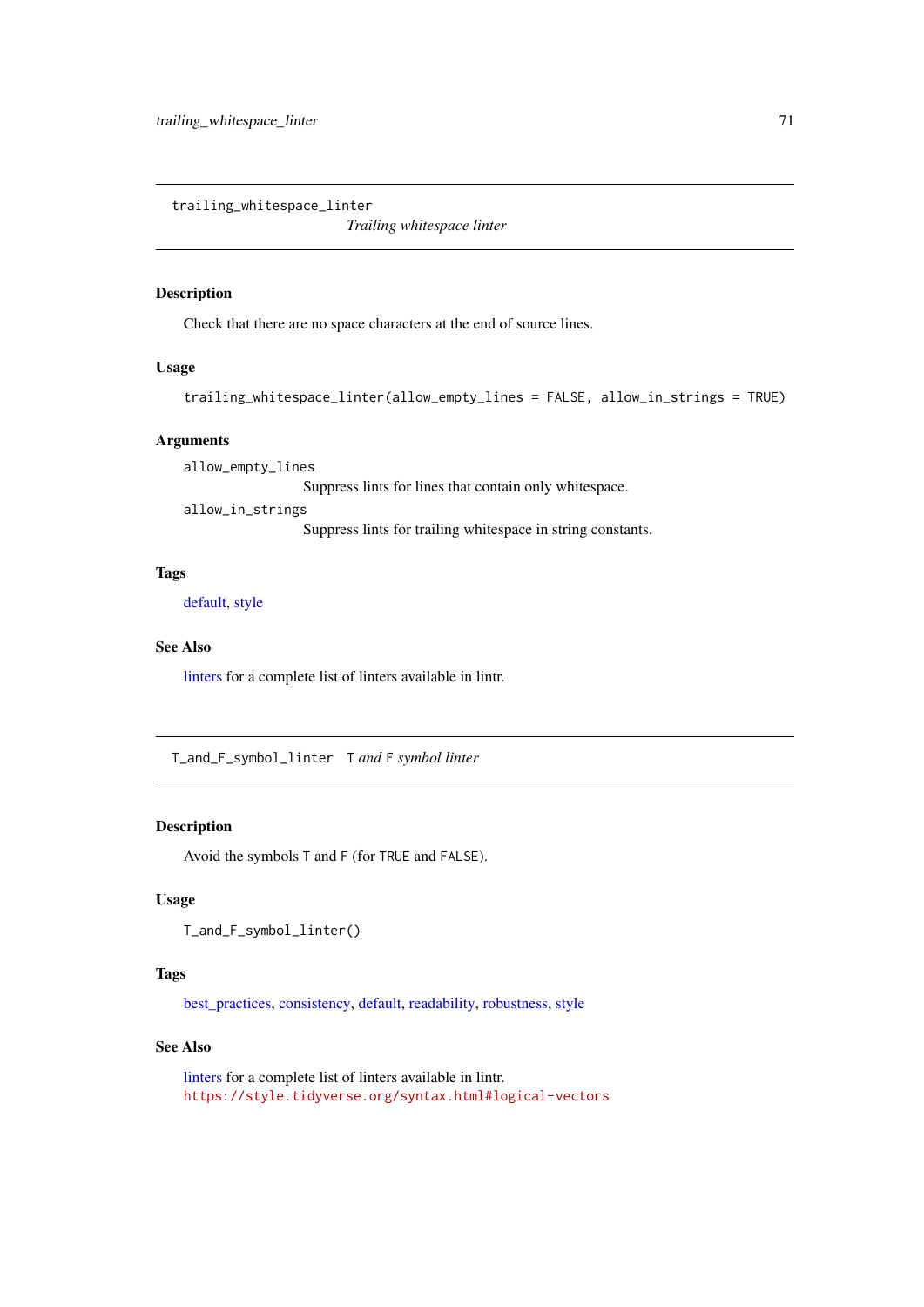<span id="page-71-0"></span>undesirable\_function\_linter

*Undesirable function linter*

# Description

Report the use of undesirable functions, e.g. [base::return\(\)](#page-0-0), [base::options\(\)](#page-0-0), or [base::sapply\(\)](#page-0-0) and suggest an alternative.

# Usage

```
undesirable_function_linter(
  fun = default_undesirable_functions,
  symbol_is_undesirable = TRUE
\lambda
```
#### Arguments

| fun                   | Named character vector, names (fun) correspond to undesirable functions, while                   |
|-----------------------|--------------------------------------------------------------------------------------------------|
|                       | the values give a description of why the function is undesirable. If NA, no addi-                |
|                       | tional information is given in the lint message. Defaults to default_undesirable_functions.      |
|                       | To make small customizations to this list, use modify_defaults().                                |
| symbol_is_undesirable |                                                                                                  |
|                       | Whether to consider the use of an undesirable function name as a symbol unde-<br>sirable or not. |
|                       |                                                                                                  |

# Tags

[best\\_practices,](#page-10-0) [configurable,](#page-16-0) [efficiency,](#page-22-0) [robustness,](#page-62-0) [style](#page-67-0)

# See Also

[linters](#page-41-0) for a complete list of linters available in lintr.

<span id="page-71-1"></span>undesirable\_operator\_linter

*Undesirable operator linter*

# Description

Report the use of undesirable operators, e.g. [:::](#page-0-0) or [<<-](#page-0-0) and suggest an alternative.

# Usage

```
undesirable_operator_linter(op = default_undesirable_operators)
```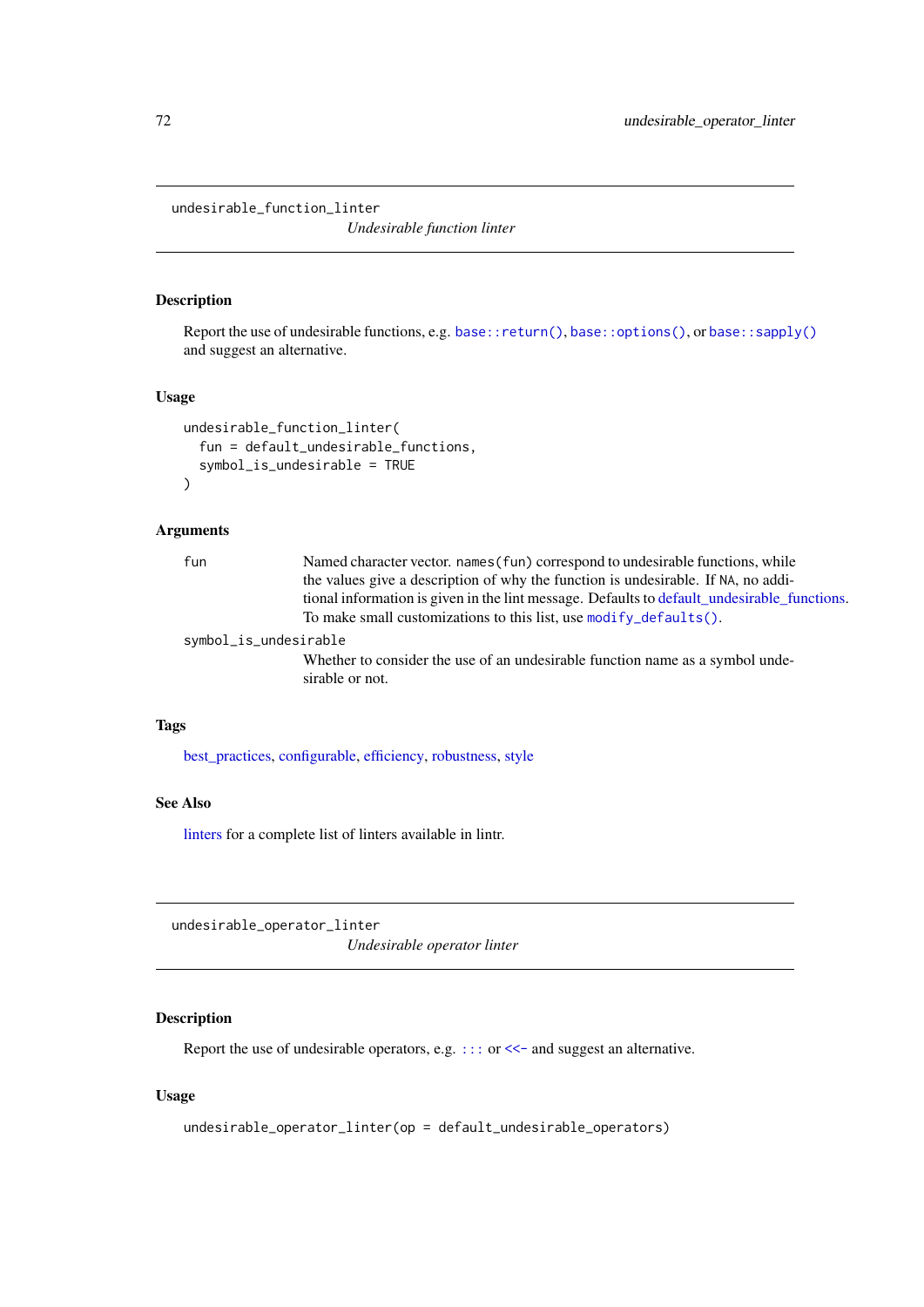# Arguments

| op | Named character vector. names (op) correspond to undesirable operators, while               |
|----|---------------------------------------------------------------------------------------------|
|    | the values give a description of why the operator is undesirable. If NA, no addi-           |
|    | tional information is given in the lint message. Defaults to default_undesirable_operators. |
|    | To make small customizations to this list, use modify defaults().                           |

## Tags

[best\\_practices,](#page-10-0) [configurable,](#page-16-0) [efficiency,](#page-22-0) [robustness,](#page-62-0) [style](#page-67-0)

### See Also

[linters](#page-41-0) for a complete list of linters available in lintr.

unneeded\_concatenation\_linter *Unneeded concatenation linter*

## Description

Check that the [c\(\)](#page-0-0) function is not used without arguments nor with a single constant.

### Usage

```
unneeded_concatenation_linter(allow_single_expression = TRUE)
```
#### Arguments

```
allow_single_expression
```
Logical, default TRUE. If FALSE, one-expression usages of c() are always linted, e.g.  $c(x)$  and  $c(\text{matrix}(\dots))$ . In some such cases,  $c()$  is being used for its side-effect of stripping non-name attributes; it is usually preferable to use [as.vector\(\)](#page-0-0) to accomplish the same more readably.

## Tags

[configurable,](#page-16-0) [efficiency,](#page-22-0) [readability,](#page-59-0) [style](#page-67-0)

## See Also

[linters](#page-41-0) for a complete list of linters available in lintr.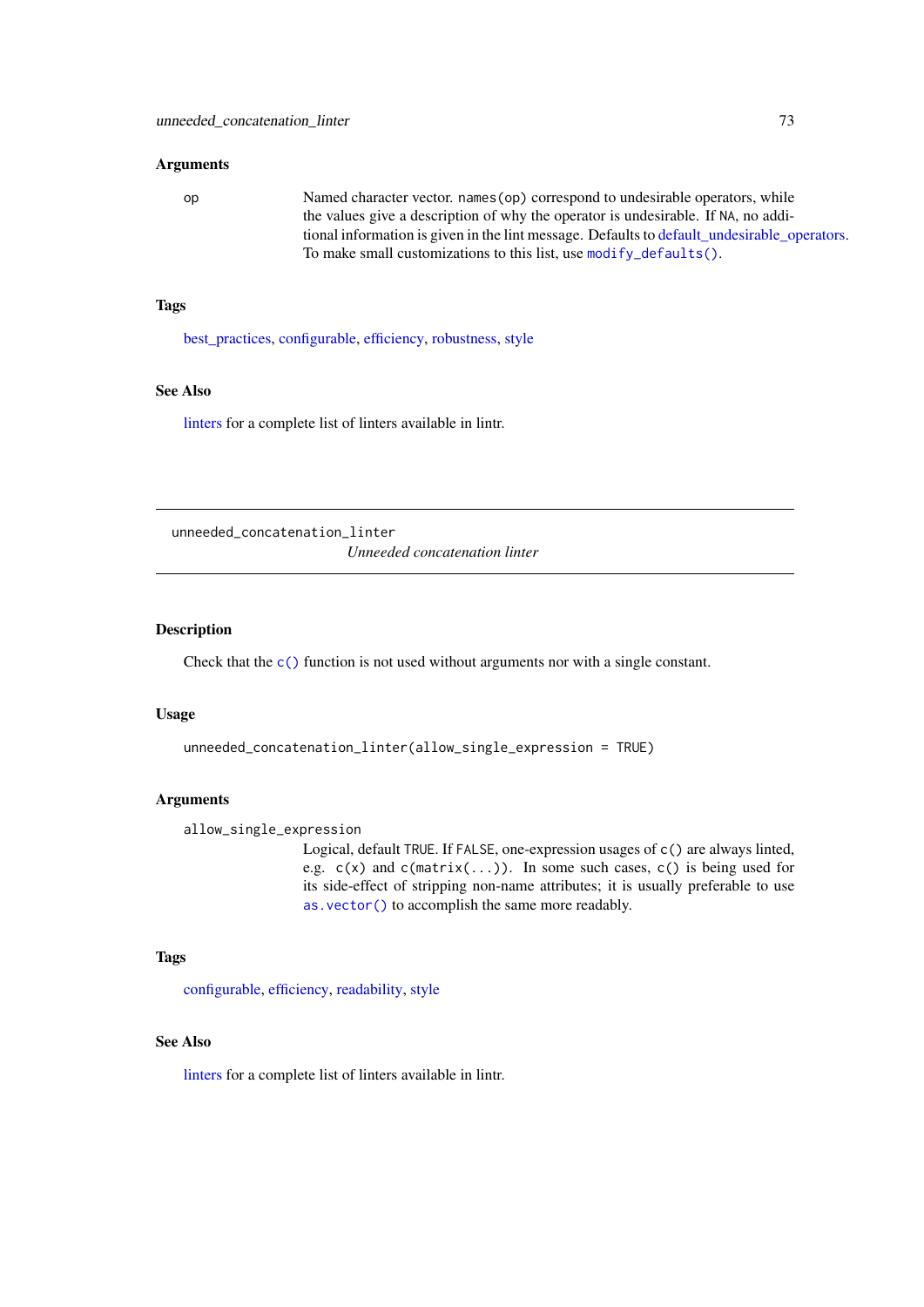unreachable\_code\_linter

*Block unreachable code and comments following return statements*

#### Description

Code after a top-level [return\(\)](#page-0-0) or [stop\(\)](#page-0-0) can't be reached; typically this is vestigial code left after refactoring or sandboxing code, which is fine for exploration, but shouldn't ultimately be checked in. Comments meant for posterity should be placed *before* the final return().

#### Usage

```
unreachable_code_linter()
```
### Tags

[best\\_practices,](#page-10-0) [readability](#page-59-0)

### See Also

[linters](#page-41-0) for a complete list of linters available in lintr.

unused\_import\_linter *Check that imported packages are actually used*

#### Description

Check that imported packages are actually used

#### Usage

```
unused_import_linter(
  allow_ns_usage = FALSE,
  except_packages = c("bit64", "data.table", "tidyverse")
)
```
#### Arguments

allow\_ns\_usage Suppress lints for packages only used via namespace. This is FALSE by default because pkg::fun() doesn't require library(pkg). You can use [require-](#page-0-0)[Namespace\("pkg"\)](#page-0-0) to ensure a package is installed without loading it. except\_packages Character vector of packages that are ignored. These are usually attached for

### Tags

[best\\_practices,](#page-10-0) [common\\_mistakes,](#page-15-0) [configurable,](#page-16-0) [executing](#page-24-0)

their side effects.

# See Also

[linters](#page-41-0) for a complete list of linters available in lintr.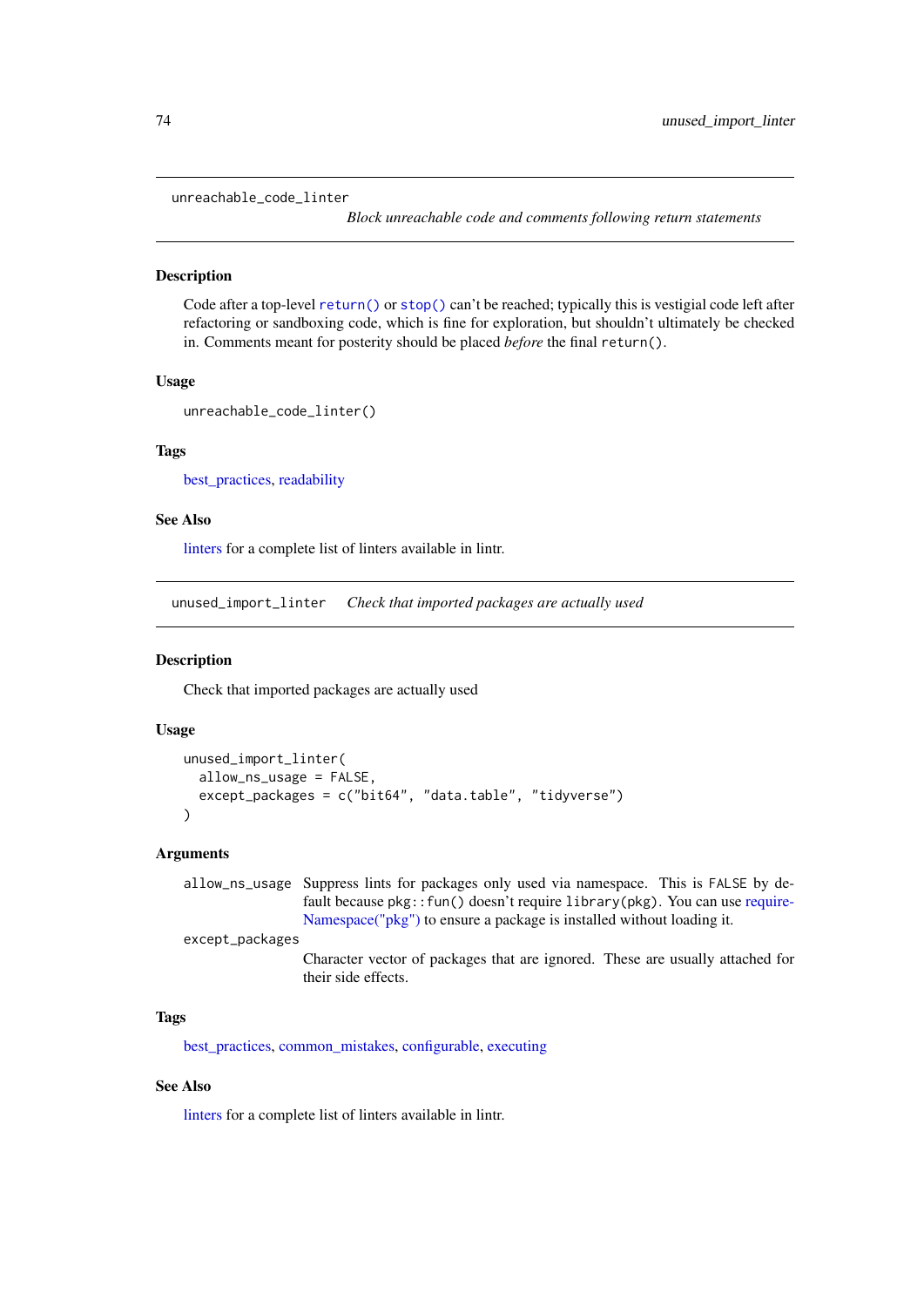# Description

Create a minimal lintr config file as a starting point for customization

### Usage

 $use\_limit(path = "."$ , type = c("tidyverse", "full"))

# Arguments

| path | Path to project root, where a lintr file should be created. If the lintr file<br>already exists, an error will be thrown.                                       |
|------|-----------------------------------------------------------------------------------------------------------------------------------------------------------------|
| type | What kind of configuration to create?                                                                                                                           |
|      | • tidyverse creates a minimal lintr config, based on the default linters (linters_with_defaults<br>These are suitable for following the tidy verse style guide. |
|      | • full creates a lintr configusing all available linters via linters_with_tags().                                                                               |

## Value

Path to the generated configuration, invisibly.

## See Also

vignette("lintr") for detailed introduction to using and configuring lintr.

## Examples

```
## Not run:
# use the default set of linters
lintr::use_lintr()
# or try all linters
lintr::use_lintr(type = "full")
# then
lintr::lint_dir()
## End(Not run)
```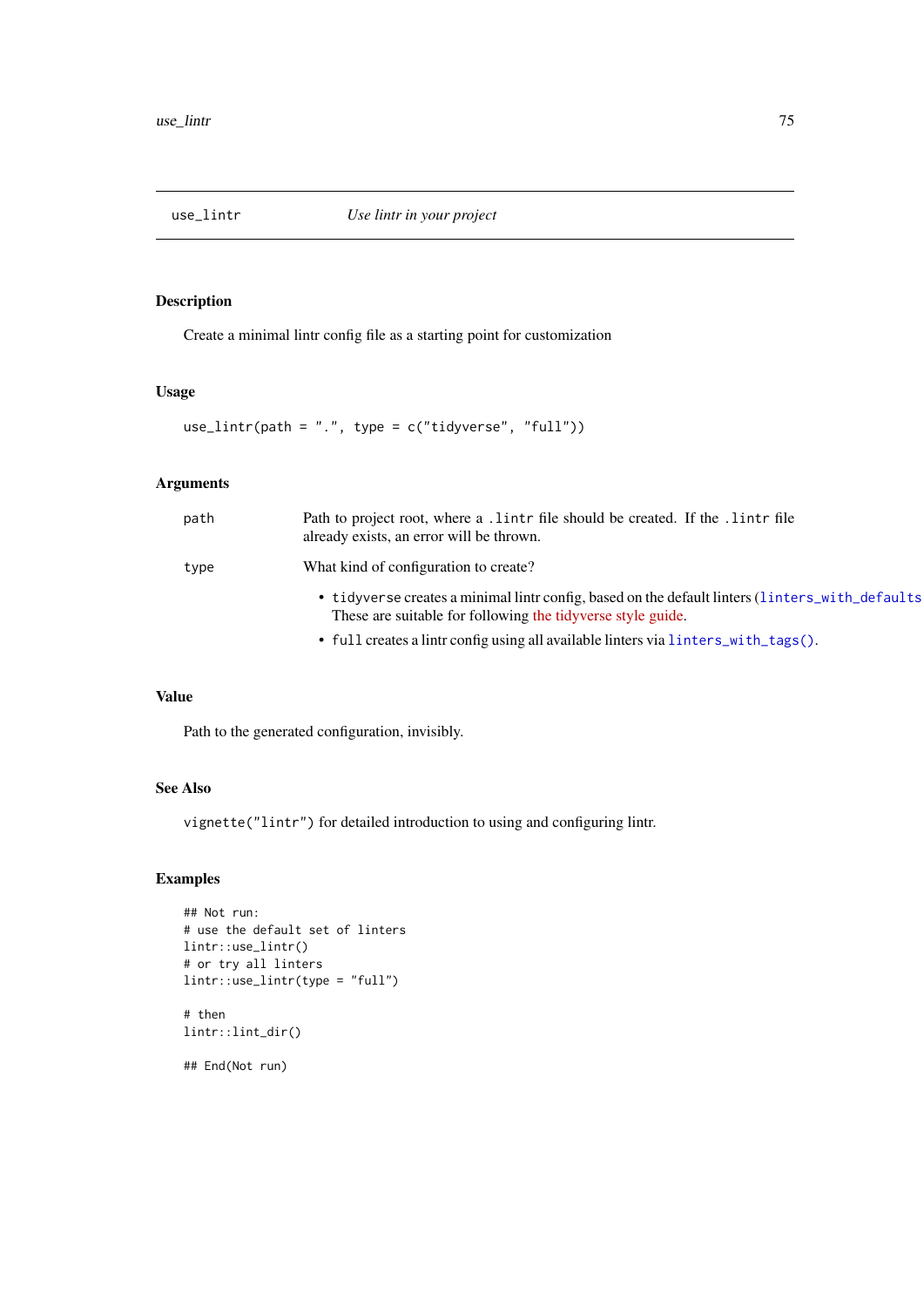vector\_logic\_linter *Enforce usage of scalar logical operators in conditional statements*

#### Description

Usage of & in conditional statements is error-prone and inefficient. condition in if (condition) expr must always be length-1, in which case && is to be preferred. Ditto for | vs. ||.

#### Usage

```
vector_logic_linter()
```
### Details

This linter covers inputs to  $if()$  and while() conditions and to test that::expect\_true() and [testthat::expect\\_false\(\)](#page-0-0).

#### Tags

best practices, [default,](#page-20-0) [efficiency](#page-22-0)

#### See Also

[linters](#page-41-0) for a complete list of linters available in lintr. <https://style.tidyverse.org/syntax.html#if-statements>

xml\_nodes\_to\_lints *Convert an XML node or nodeset into a Lint*

## Description

Convenience function for converting nodes matched by XPath-based linter logic into a [Lint\(\)](#page-40-0) object to return.

### Usage

```
xml_nodes_to_lints(
  xml,
  source_expression,
  lint_message,
  type = c("style", "warning", "error"),
  column_number_xpath = range_start_xpath,
  range_start_xpath = "number(./@col1)",
  range_end_xpath = "number(./@col2)"
)
```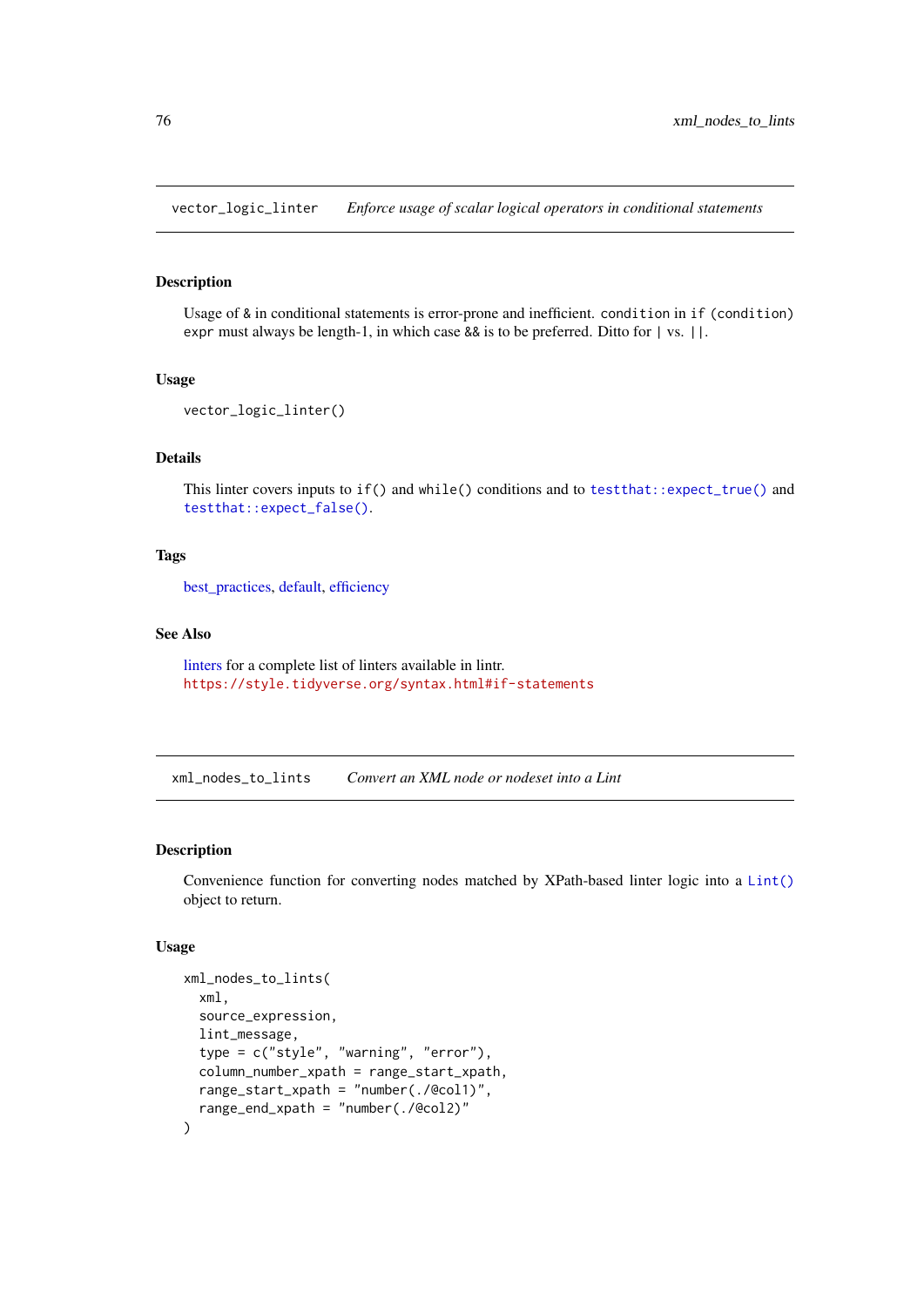### Arguments

| xml                 | An xml_node object (to generate one Lint) or an xml_nodeset object (to gener-<br>ate several Lints), e.g. as returned by xml2::xml_find_all() or xml2::xml_find_first()<br>or a list of xml_node objects. |
|---------------------|-----------------------------------------------------------------------------------------------------------------------------------------------------------------------------------------------------------|
| source_expression   |                                                                                                                                                                                                           |
|                     | A source expression object, e.g. as returned typically by $\text{lint}()$ , or more gen-<br>erally by get_source_expressions().                                                                           |
| lint_message        | The message to be included as the message to the Lint object. If lint_message<br>is a character vector the same length as $xml$ , the i-th lint will be given the i-th<br>message.                        |
| type                | type of lint.                                                                                                                                                                                             |
| column_number_xpath |                                                                                                                                                                                                           |
|                     | XPath expression to return the column number location of the lint. Defaults to<br>the start of the range matched by range_start_xpath. See details for more<br>information.                               |
| range_start_xpath   |                                                                                                                                                                                                           |
|                     | XPath expression to return the range start location of the lint. Defaults to the<br>start of the expression matched by xml. See details for more information.                                             |
| range_end_xpath     |                                                                                                                                                                                                           |
|                     | XPath expression to return the range end location of the lint. Defaults to the end<br>of the expression matched by xml. See details for more information.                                                 |
|                     |                                                                                                                                                                                                           |

#### Details

The location XPaths, column\_number\_xpath, range\_start\_xpath and range\_end\_xpath are evaluated using [xml2::xml\\_find\\_num\(\)](#page-0-0) and will usually be of the form "number(./relative/xpath)". Note that the location line number cannot be changed and lints spanning multiple lines will ignore range\_end\_xpath. column\_number\_xpath and range\_start\_xpath are assumed to always refer to locations on the starting line of the xml node.

### Value

For xml\_nodes, a lint. For xml\_nodesets, lints (a list of lints).

yoda\_test\_linter *Block obvious "yoda tests"*

### Description

Yoda tests use (expected, actual) instead of the more common (actual, expected). This is not always possible to detect statically; this linter focuses on the simple case of testing an expression against a literal value, e.g.  $(1L, foo(x))$  should be  $(foo(x), 1L)$ .

# Usage

yoda\_test\_linter()

# Tags

[best\\_practices,](#page-10-0) [package\\_development,](#page-54-0) [readability](#page-59-0)